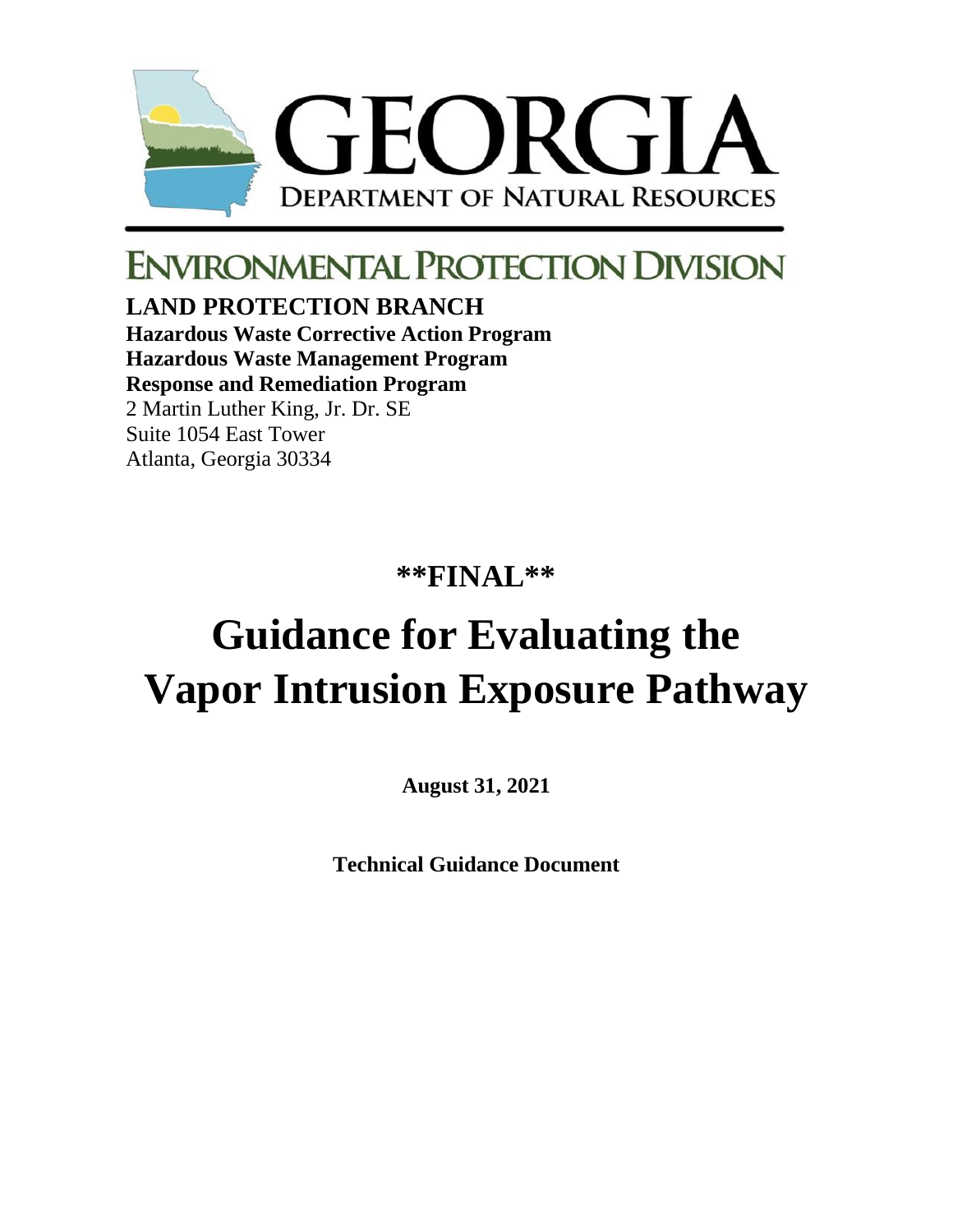#### <span id="page-1-0"></span>**Acknowledgement**

The Georgia Environmental Protection Division (EPD) Land Protection Branch thanks the following for their contributions to the development of this guidance document through their participation in the Vapor Intrusion Technical Advisory Committee:

- Bart Eklund, AECOM
- Jim Fineis, Total Vapor Solutions
- David Hayes, USEPA Region 4
- Ryan Jones, Brown and Caldwell
- Leslie Miller, Wood
- Amy Potter, EPD Land Protection Branch
- Andrea Rimer, Troutman Pepper
- Katie Ross, Wenck
- Chris Saranko, Geosyntec Consultants
- Keith Ziobron, Cardno

Additional EPD management and staff provided technical review of this document.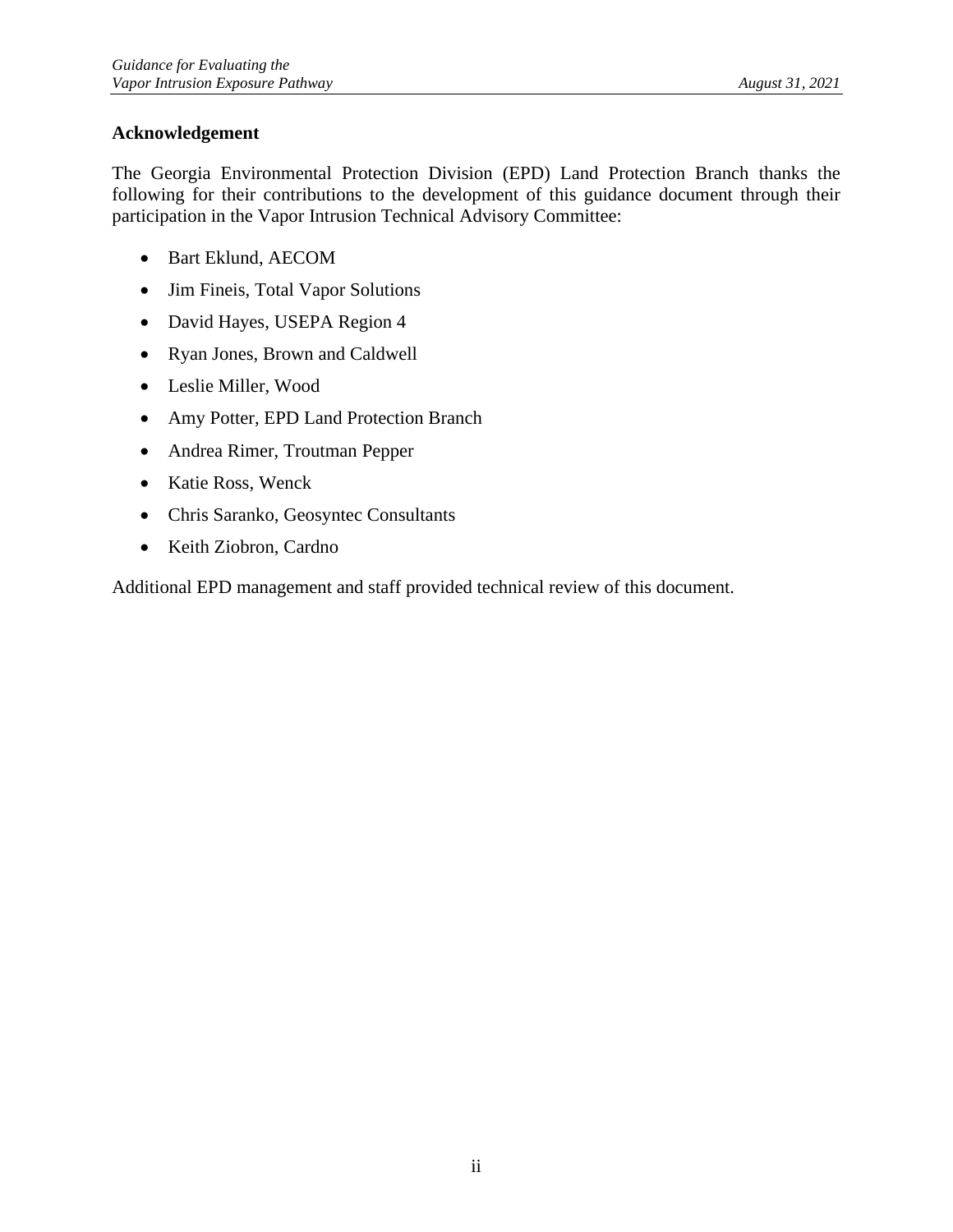#### <span id="page-2-0"></span>**Guidelines for Applicability and Use of this Guidance Document**

This document provides technical guidance for evaluating the vapor intrusion exposure pathway when such an evaluation is required under the applicable Georgia statutes and regulations administered by the following programs of the Land Protection Branch:

- Hazardous Waste Corrective Action Program
- Hazardous Waste Management Program
- Response and Remediation Program

This guidance document is intended for use by environmental professionals who have experience in the investigation and remediation of subsurface contamination. The guidance provided within this document includes methods and recommendations that can be used to meet the pathway evaluation requirements of statutes and regulations; however, this document is not a statute or a regulation. This guidance document is intended to be generic in nature, so that it applies to a majority of sites. Using the methods and recommendations in this guidance document will provide for streamlined EPD review of vapor intrusion exposure pathway evaluations. Other approaches, emerging technologies, and new methodologies will be considered given site-specific conditions and can be accepted if they meet the requirements of applicable statutes and regulations. If another approach, technology, and/or method is being considered, EPD recommends discussing that approach with EPD staff involved with the project prior to implementation. This document may be revised in the future based on comments and/or new information. The use of trade names does not constitute endorsement by EPD.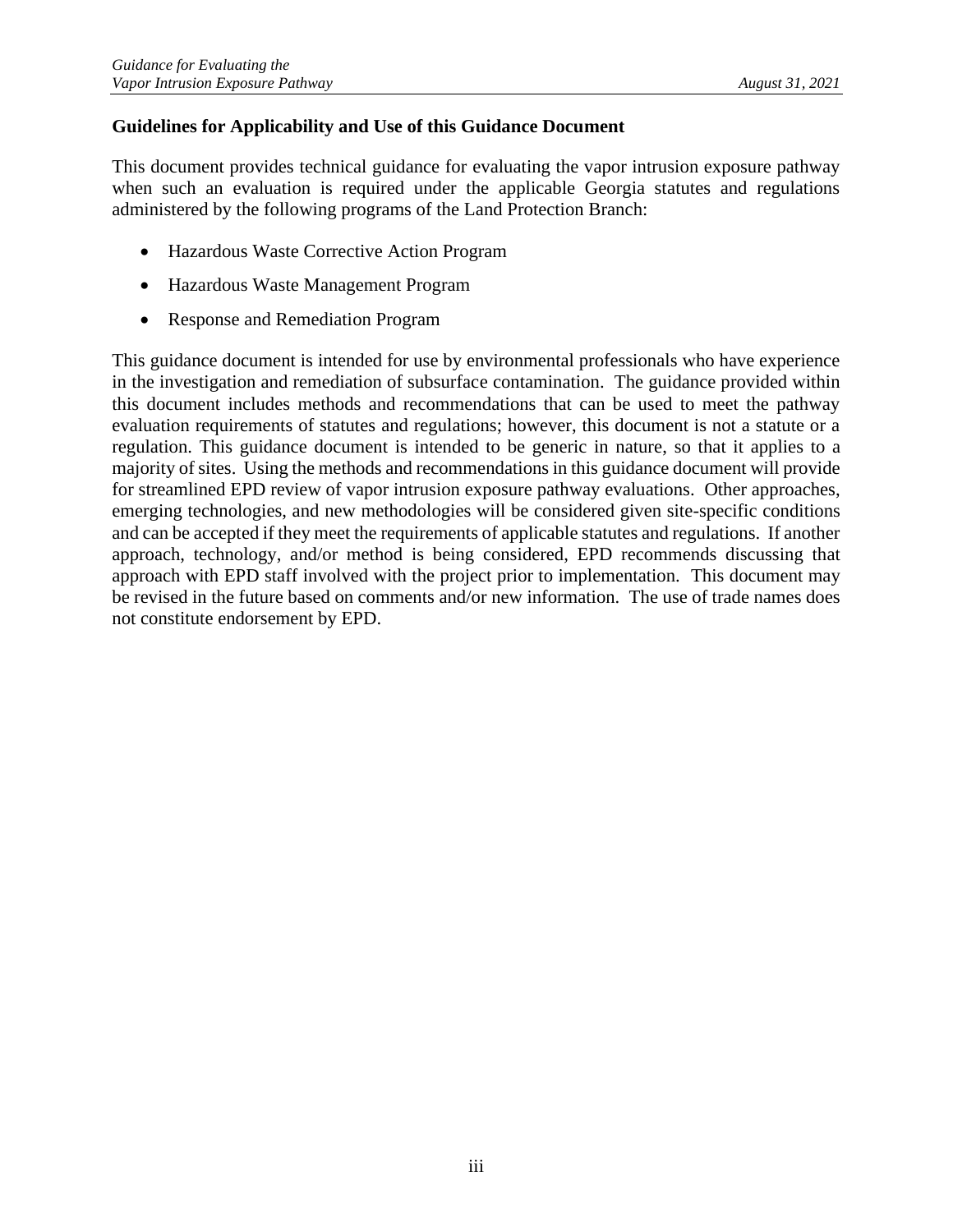## **Contents**

| 1. |       |  |                                                                           |  |  |
|----|-------|--|---------------------------------------------------------------------------|--|--|
| 2. |       |  |                                                                           |  |  |
| 3. |       |  |                                                                           |  |  |
| 4. |       |  |                                                                           |  |  |
|    | 4.1   |  |                                                                           |  |  |
|    | 4.2   |  |                                                                           |  |  |
|    | 4.2.1 |  |                                                                           |  |  |
|    | 4.2.2 |  |                                                                           |  |  |
|    | 4.2.3 |  |                                                                           |  |  |
|    | 4.2.4 |  |                                                                           |  |  |
|    | 4.2.5 |  |                                                                           |  |  |
|    | 4.3   |  |                                                                           |  |  |
|    | 4.3.1 |  |                                                                           |  |  |
|    | 4.3.2 |  |                                                                           |  |  |
|    | 4.3.3 |  |                                                                           |  |  |
|    | 4.3.4 |  |                                                                           |  |  |
|    | 4.4   |  |                                                                           |  |  |
|    | 4.5   |  |                                                                           |  |  |
| 5. |       |  |                                                                           |  |  |
|    | 5.1   |  | Calculating Risk Using the Vapor Intrusion Screening Level Calculator  17 |  |  |
|    | 5.1.1 |  |                                                                           |  |  |
|    | 5.1.2 |  |                                                                           |  |  |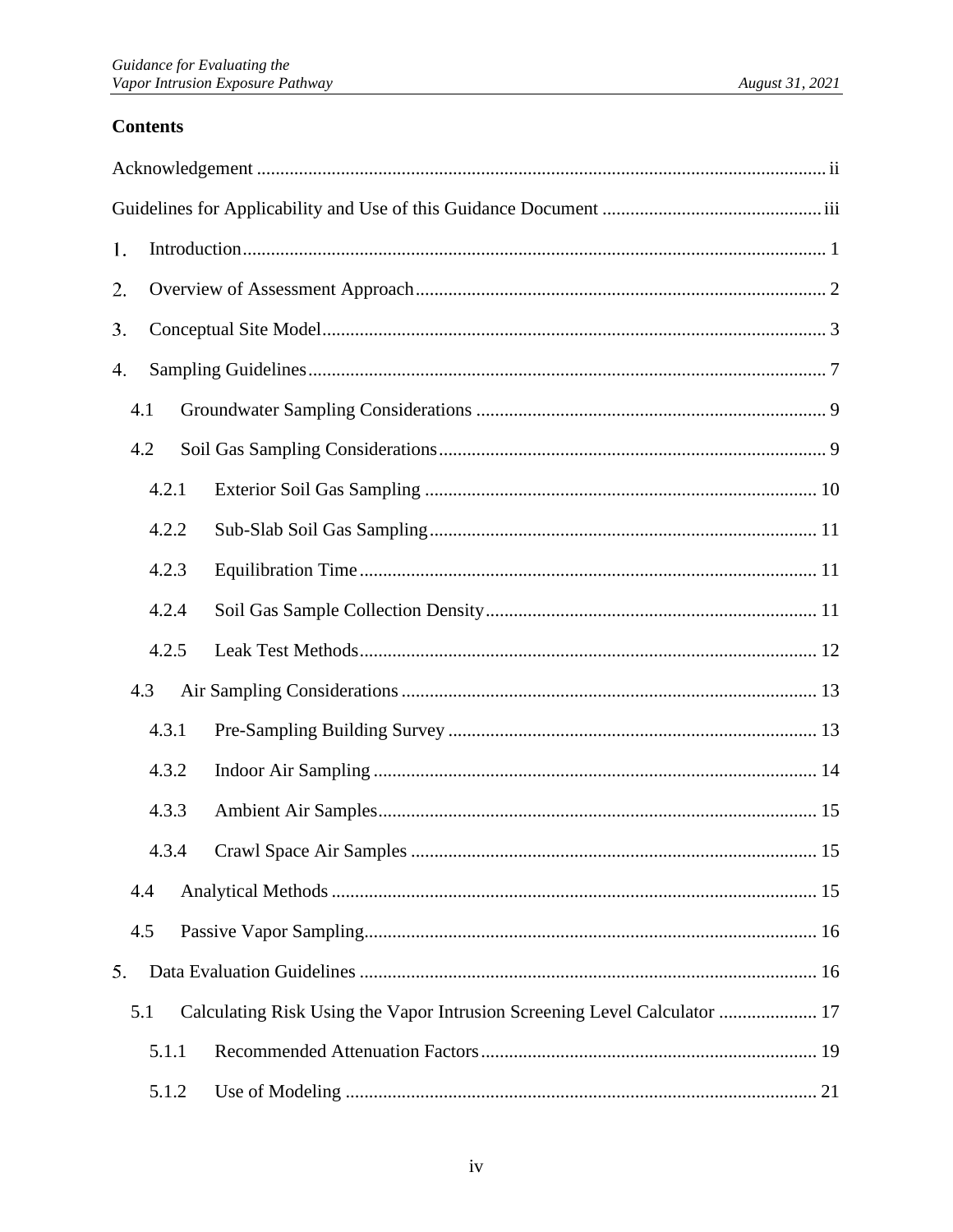|     | 5.1.3                                                                           |  |  |  |  |  |
|-----|---------------------------------------------------------------------------------|--|--|--|--|--|
| 5.2 |                                                                                 |  |  |  |  |  |
| 5.3 |                                                                                 |  |  |  |  |  |
|     | 5.3.1                                                                           |  |  |  |  |  |
|     | 5.3.2                                                                           |  |  |  |  |  |
|     | 5.3.3                                                                           |  |  |  |  |  |
|     | 5.3.4                                                                           |  |  |  |  |  |
| 6.  |                                                                                 |  |  |  |  |  |
| 6.1 |                                                                                 |  |  |  |  |  |
| 6.2 |                                                                                 |  |  |  |  |  |
| 6.3 |                                                                                 |  |  |  |  |  |
|     |                                                                                 |  |  |  |  |  |
|     |                                                                                 |  |  |  |  |  |
|     | Appendix B: Table of Non-Cancer Target Organ Effects for Selected Chemicals  33 |  |  |  |  |  |
|     |                                                                                 |  |  |  |  |  |
|     | Appendix D: Example of a Decision Matrix Expressed in Terms of Concentration 38 |  |  |  |  |  |
|     | Appendix E: Common Analytical Methods for Vapor Intrusion Investigations 39     |  |  |  |  |  |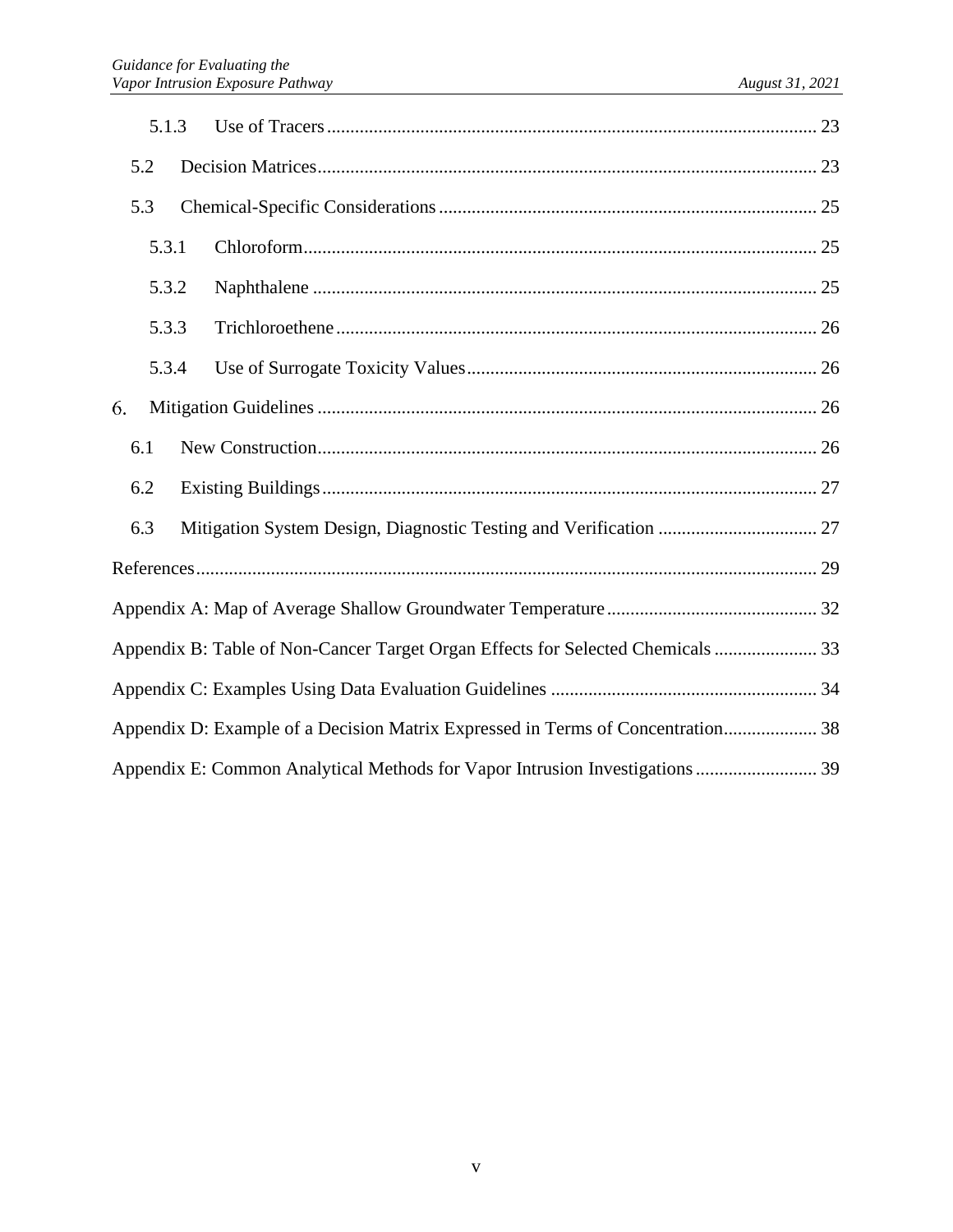#### <span id="page-5-0"></span>**Introduction**

This document provides technical guidance for evaluating the vapor intrusion exposure pathway when such an evaluation is required under the applicable Georgia statutes and regulations administered by the following programs of the EPD Land Protection Branch:

- Hazardous Waste Corrective Action Program
- Hazardous Waste Management Program
- Response and Remediation Program

The statutes and regulations administered by these programs include:

- Statutes:
	- Hazardous Site Response Act (OCGA 12-8-90)
	- Georgia Brownfield Act (OCGA 12-8-200)
	- Hazardous Waste Management Act (OCGA 12-8-60)
	- Voluntary Remediation Program Act (OCGA 12-8-100)
- Regulations:
	- Rules for Hazardous Site Response (Chapter 391-3-19)
	- Rules for Hazardous Waste Management (Chapter 391-3-11)

This guidance document is intended to complement broader vapor intrusion guidance from the United States Environmental Protection Agency (USEPA) and the Interstate Technology and Regulatory Council (ITRC), which include:

- Technical Guide for Assessing and Mitigating the Vapor Intrusion Pathway from Subsurface Vapor Sources to Indoor Air (USEPA 2015)
- Vapor Intrusion Pathway: A Practical Guideline (ITRC 2007)
- Petroleum Vapor Intrusion: Fundamentals of Screening, Investigation, and Management (ITRC 2014)

This document is intended to serve as a guide in evaluating the vapor intrusion of hazardous vapors from contaminated soil or groundwater into the indoor air of residential and non-residential (*e.g.,*  commercial, industrial and occupational) structures. This guidance document is not intended to be used to evaluate worker exposure to chemicals used in a workplace setting, which would be regulated by OSHA. If the evaluation of the vapor intrusion pathway is being complicated by chemicals used in a workplace setting regulated by OSHA, it is recommended that the situation be discussed with EPD.

Vapor intrusion occurs when volatile compounds migrate from contaminated groundwater or soil into the indoor air of an overlying or nearby building. A conceptual model of the vapor intrusion exposure pathway is shown in Figure 1.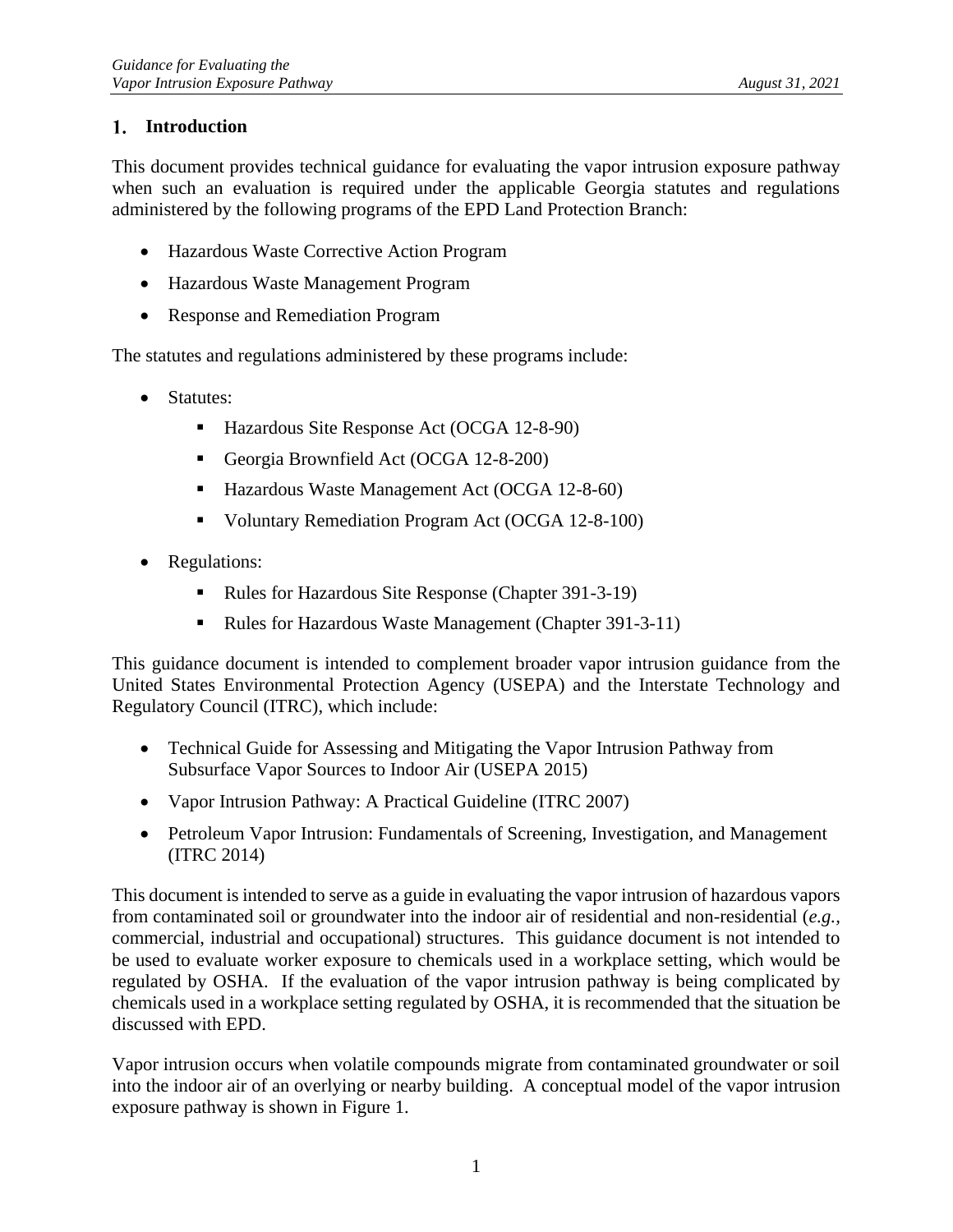

#### **Figure 1: Conceptual Model of the Vapor Intrusion Exposure Pathway. Source: USEPA 2019.**

Vapor intrusion can be a potential exposure pathway when buildings are located near a release of volatile substances in the subsurface. "Near" is typically considered within 100 feet laterally for chlorinated or recalcitrant volatile compounds and within 30 feet laterally for petroleum hydrocarbons (USEPA 2015, ITRC 2014). Typical chemicals that are considered sufficiently volatile and toxic to be of concern for vapor intrusion are identified in the USEPA Vapor Intrusion Screening Level Calculator, which is currently available at: [www.epa.gov/vaporintrusion/vapor](http://www.epa.gov/vaporintrusion/vapor-intrusion-screening-level-calculator)[intrusion-screening-level-calculator.](http://www.epa.gov/vaporintrusion/vapor-intrusion-screening-level-calculator)

This guidance document focuses on the evaluation of vapor intrusion from releases of volatile organic compounds (VOCs), except for petroleum hydrocarbons released from underground storage tanks (USTs), to the extent subject to regulation under the above-referenced statutes. Releases of petroleum hydrocarbons subject to EPD UST regulations should be addressed through the EPD UST Management Program and its corrective action framework. It is important to note that petroleum hydrocarbons can undergo greater attenuation in the subsurface than chlorinated VOCs due to aerobic biodegradation (USEPA 2012a), an effect which is not accounted for in this guidance. The ITRC (2014) Petroleum Vapor Intrusion guidance document, which incorporates vertical screening distances to account for biodegradation, can be used in the evaluation of the vapor intrusion pathway for petroleum hydrocarbons.

#### <span id="page-6-0"></span>**Overview of Assessment Approach**  $2.$

A multiple lines of evidence approach should be used to evaluate the vapor intrusion pathway. Information such as building science [*e.g.,* air exchange rate, air changes per hour (ACH)/heating, ventilating and air conditioning (HVAC) zones, etc.], building construction and condition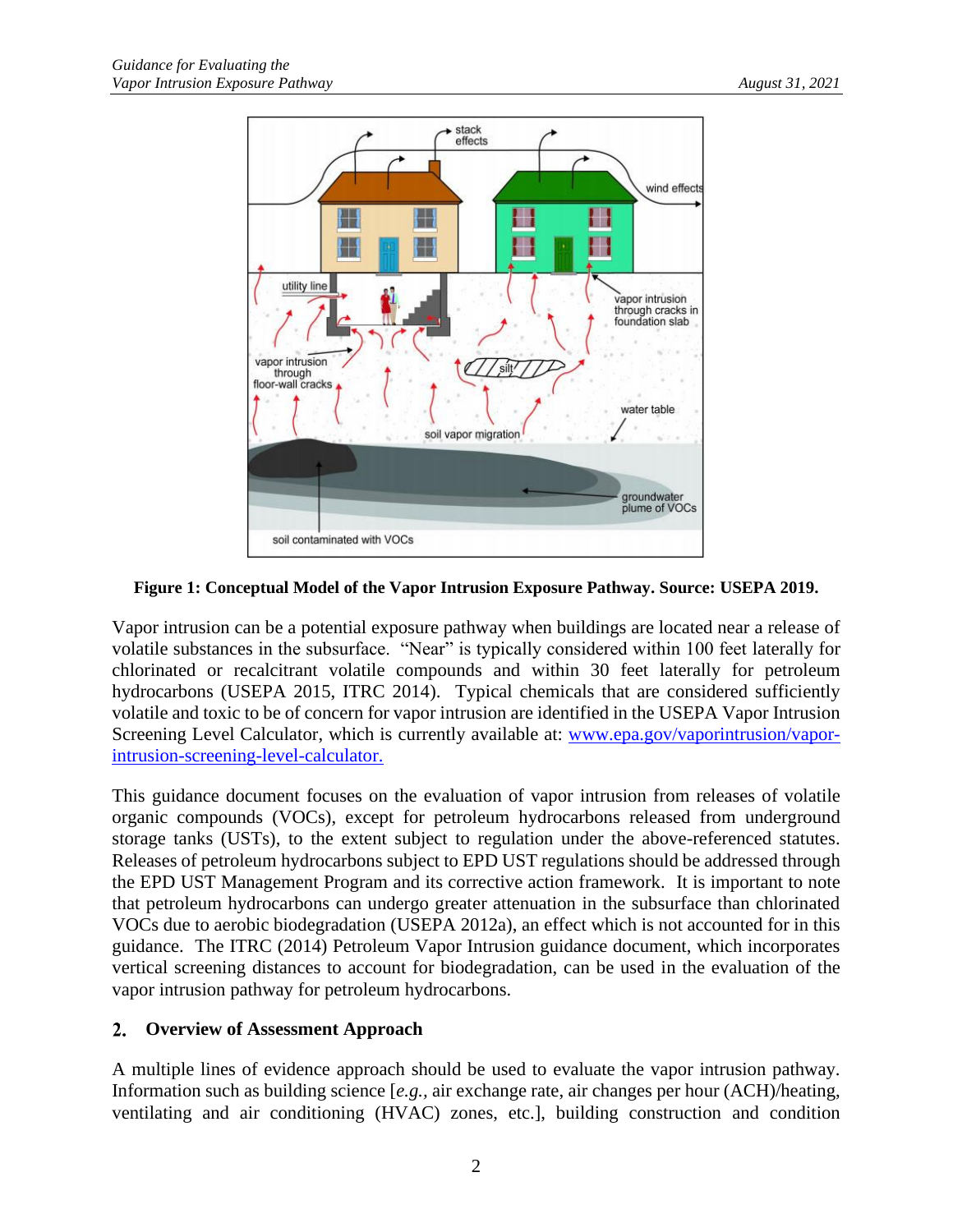(presence of footers, sumps, slab integrity, etc.), geologic, hydrologic and biochemical factors, physics, preferential pathways, etc. should be considered in sampling and evaluating vapor intrusion at a site. The approach outlined in this document involves gathering information to draft a CSM, using the CSM to determine what media to sample and sample locations, characterizing the subsurface vapor source, and either screening out the pathway or continuing the assessment by sampling media closer to potential receptors (i.e., building occupants). Assessing the presence of a vapor source in the subsurface and the associated vapor intrusion risks through groundwater and/or exterior soil gas sampling is generally recommended prior to conducting sampling inside a building, such as sub-slab or indoor air sampling. However, in some cases, it may be appropriate to begin the assessment with sampling inside a building, such as when there is a vapor source located immediately beneath the building or when a significant or imminent risk to indoor air is suspected. The typical assessment approach is outlined below, along with relevant sections of this document:

- 1. Collect and assemble site information that relates to vapor intrusion to form a Conceptual Site Model (CSM). The CSM for vapor intrusion is discussed in Section [3.](#page-7-0)
- 2. Based on the CSM, conduct appropriate media sampling to evaluate the presence and concentrations of volatile compounds in the subsurface. Sampling guidelines are discussed in Section [4.](#page-11-0)
- 3. Based on the CSM and media sampling results, calculate potential vapor intrusion risks. Guidelines for calculating potential vapor intrusion risks are discussed in Section [5.1.](#page-21-0)
- 4. Based on the potential vapor intrusion risks, determine whether the assessment is complete, or additional assessment or mitigation is appropriate. Guidelines for risk-based decisionmaking are provided in Section [5.2.](#page-27-1)
- 5. For cases where mitigation is implemented, guidelines are provided in Section [6.](#page-30-2) Note that preemptive mitigation could be considered during the assessment process; however, an understanding of the CSM for vapor intrusion and an assessment of vapor intrusion risks due to subsurface contamination are generally needed to inform mitigation system design.

#### <span id="page-7-0"></span>**Conceptual Site Model**

The CSM is the foundation for evaluating the vapor intrusion pathway using a multiple lines of evidence approach. A CSM for vapor intrusion is a short description and/or depiction of the key characteristics of the site relevant to vapor intrusion. A visual and/or narrative CSM should be developed to support the vapor intrusion evaluation and included in any submittals to EPD. The goal of a CSM is to summarize key information to provide a common understanding of what is known about the vapor intrusion pathway for a given site. For more information on CSMs, please consult USEPA documents *Conceptual Site Scenarios for the Vapor Intrusion Pathway* (USEPA, 2012c) and *Technical Guide for Assessing and Mitigating the Vapor Intrusion Pathway from Subsurface Vapor Sources to Indoor Air* (USEPA, 2015).

The elements of a CSM are threefold: 1) source, 2) pathway, and 3) potential receptor. For the vapor intrusion exposure pathway to be complete at a given building, each of the following elements must be present: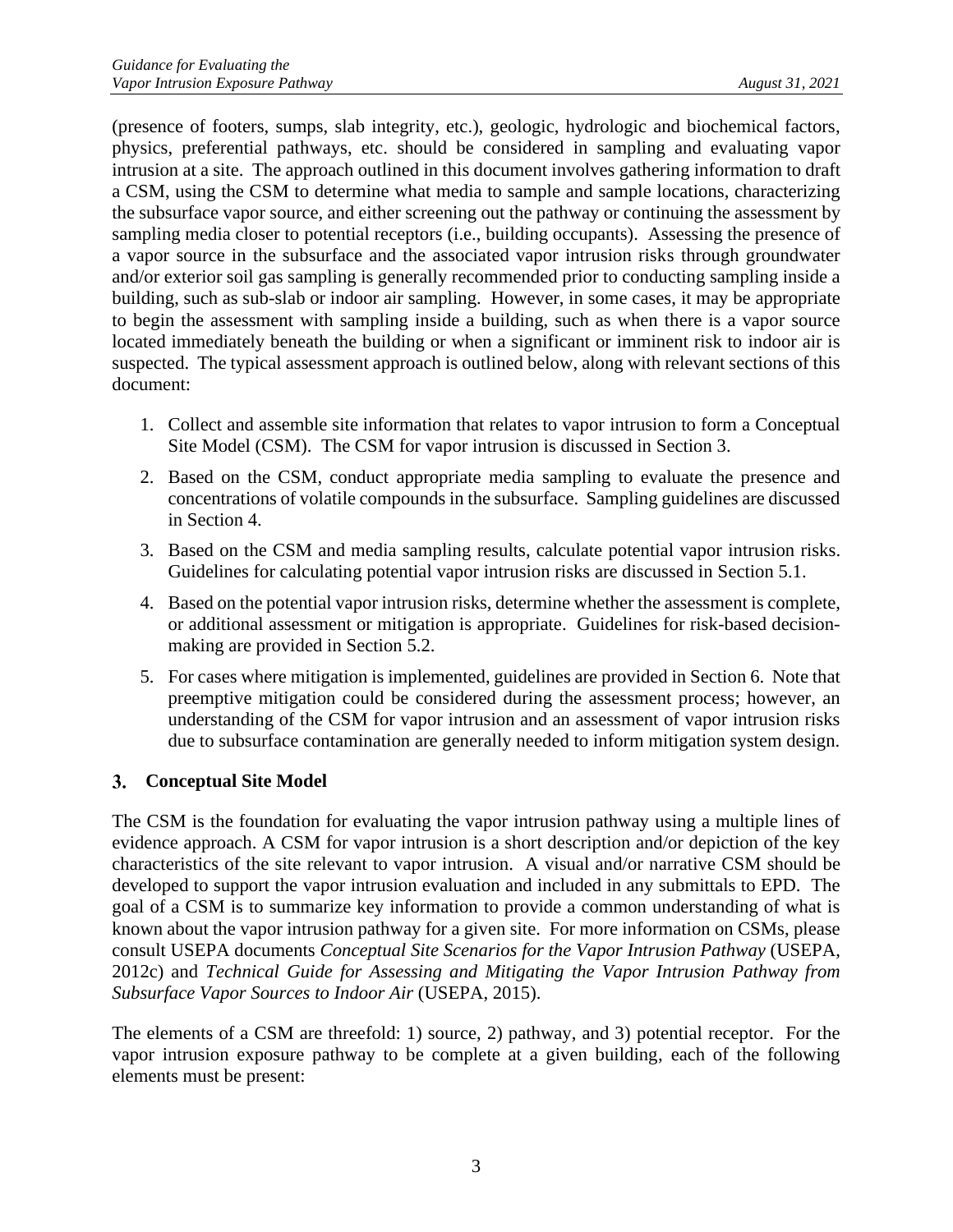- A source of vapor-forming chemicals is present in soil or groundwater underneath or near one or more buildings;
- Vapors have a route along which to migrate toward a building and the building is susceptible to soil gas entry;
- Vapor-forming chemicals from subsurface sources are present in the indoor environment; and
- Building is occupied when the vapor-forming chemicals are present indoors.

A summary of information to consider in a CSM is provided as a reference in Table 1. These considerations are not all inclusive and some may not be applicable on a site-specific basis. An example CSM write-up for a hypothetical site is provided as Figure 2. An example graphic CSM for a different hypothetical site is provided as Figure 3.

CSMs should identify any significant data gaps where additional information may be warranted or required to complete the evaluation. The CSM is intended to be a dynamic tool that is updated throughout the evaluation as new information is obtained. For sites with on-property and offproperty impacts, it may be helpful to develop a separate CSM for each area. Similarly, for large, heterogenic sites, it may be helpful to develop separate CSMs for areas or buildings with common characteristics.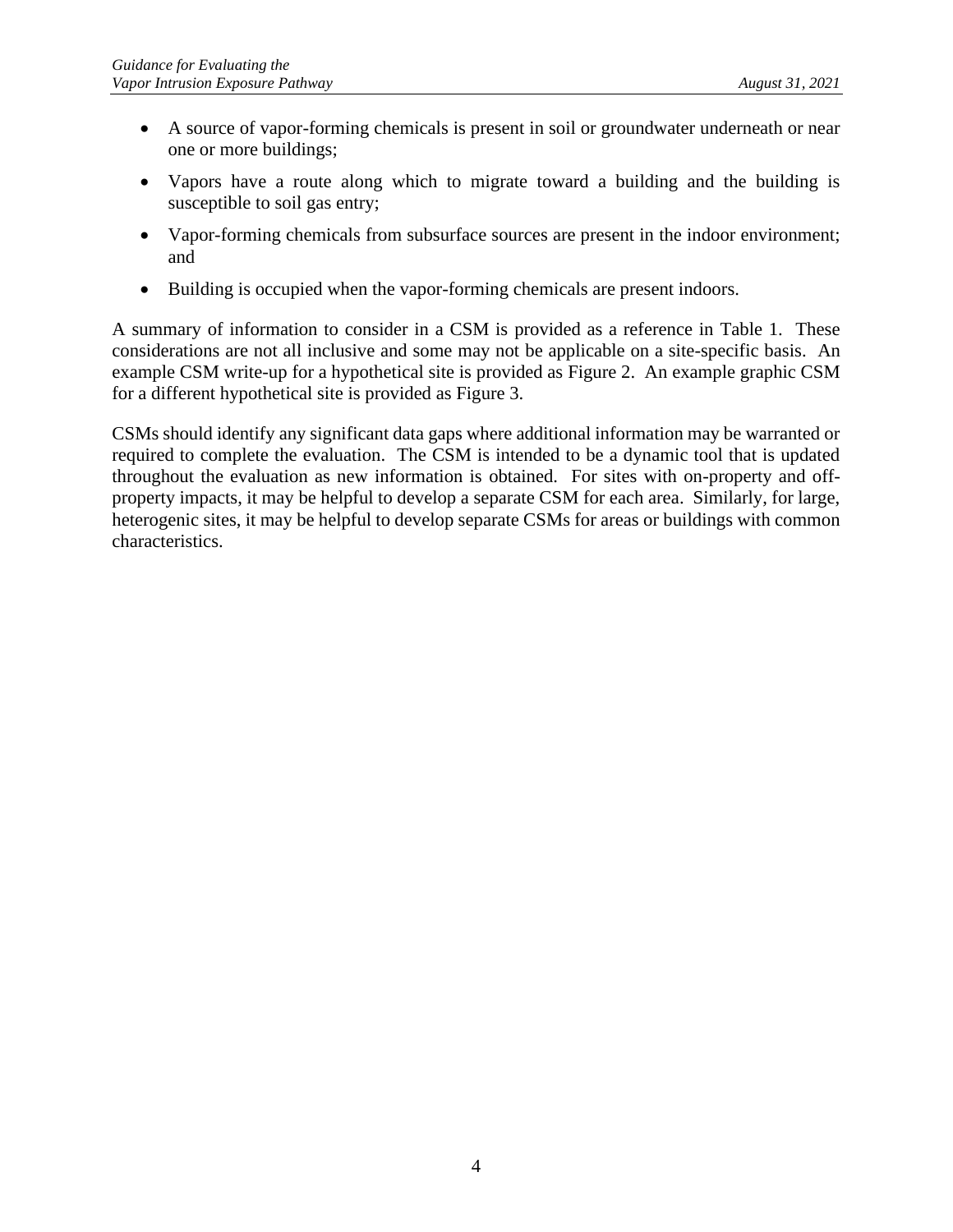| <b>Topic</b>                   | <b>Scenario</b> |                                                   |  |
|--------------------------------|-----------------|---------------------------------------------------|--|
| Source Identification          | 0               | Dry cleaner                                       |  |
|                                | п               | Tank                                              |  |
|                                | П               | Landfill                                          |  |
|                                | □               | Other:                                            |  |
| Nature of Contamination        | $\Box$          | Presence of free product (i.e., LNAPL or DNAPL)   |  |
|                                | $\Box$          | Dissolved contamination in ground water           |  |
|                                | $\Box$          | Solid or liquid contamination in vadose zone      |  |
|                                | 0               | Surface spill or release                          |  |
| Primary Pollutants of          | 0               | Gasoline (BTEX)                                   |  |
| Interest                       | $\Box$          | Fuel oil or jet fuel                              |  |
|                                | П               | <b>PCE</b>                                        |  |
|                                | □               | <b>TCE</b>                                        |  |
|                                | 0               | Other chlorinated solvents. Specify:              |  |
|                                |                 | $\Box$ Other chemicals. Specify:                  |  |
| <b>Analytical Data</b>         | П.              | Groundwater VOC data                              |  |
|                                | П               | Soil VOC data                                     |  |
|                                | □               | Soil-gas data                                     |  |
|                                | П               | Indoor air data                                   |  |
| Other Available Data           | $\Box$          | Tracer testing                                    |  |
|                                | $\Box$          | Building pressure control testing                 |  |
| Level of Contamination         | □               | Maximum concentration at site $=$                 |  |
| in Various Media               | □               | Maximum concentration near building =             |  |
|                                | $\Box$          | Average concentration at site $=$                 |  |
|                                | $\Box$          | Average concentration near building =             |  |
|                                | $\Box$          | Concentration of background sources in indoor and |  |
|                                |                 | outdoor $air =$                                   |  |
| <b>Limits of Contamination</b> | $\Box$          | Building(s) directly over contamination; or       |  |
|                                | $\Box$          | Building(s) not directly over contamination       |  |
|                                |                 | Lateral distance $=$                              |  |
|                                |                 | Number of buildings in each category =            |  |
| Subsurface                     | ⊔               | Depth to groundwater $=$                          |  |
| Characteristics                | ◨               | Soil type( $s$ ) =                                |  |
|                                | О               | Air-filled porosity $=$                           |  |
|                                |                 | (e.g., low, medium, high)                         |  |
|                                | ◨               | Permeability $=$                                  |  |
| Type of Construction           |                 | (e.g., low, medium, high)                         |  |
|                                | □               | Building with subsurface level(s)                 |  |
|                                | $\Box$          | Slab on grade<br>Pier-and-beam                    |  |
|                                | П               | Is crawl space vented?                            |  |
|                                |                 | Compacted dirt surface in crawl space?            |  |
|                                | □               | Mobile home                                       |  |
|                                | □               | Other:                                            |  |
|                                |                 |                                                   |  |

### **Table 1: Summary of Information to Consider for a CSM for Vapor Intrusion**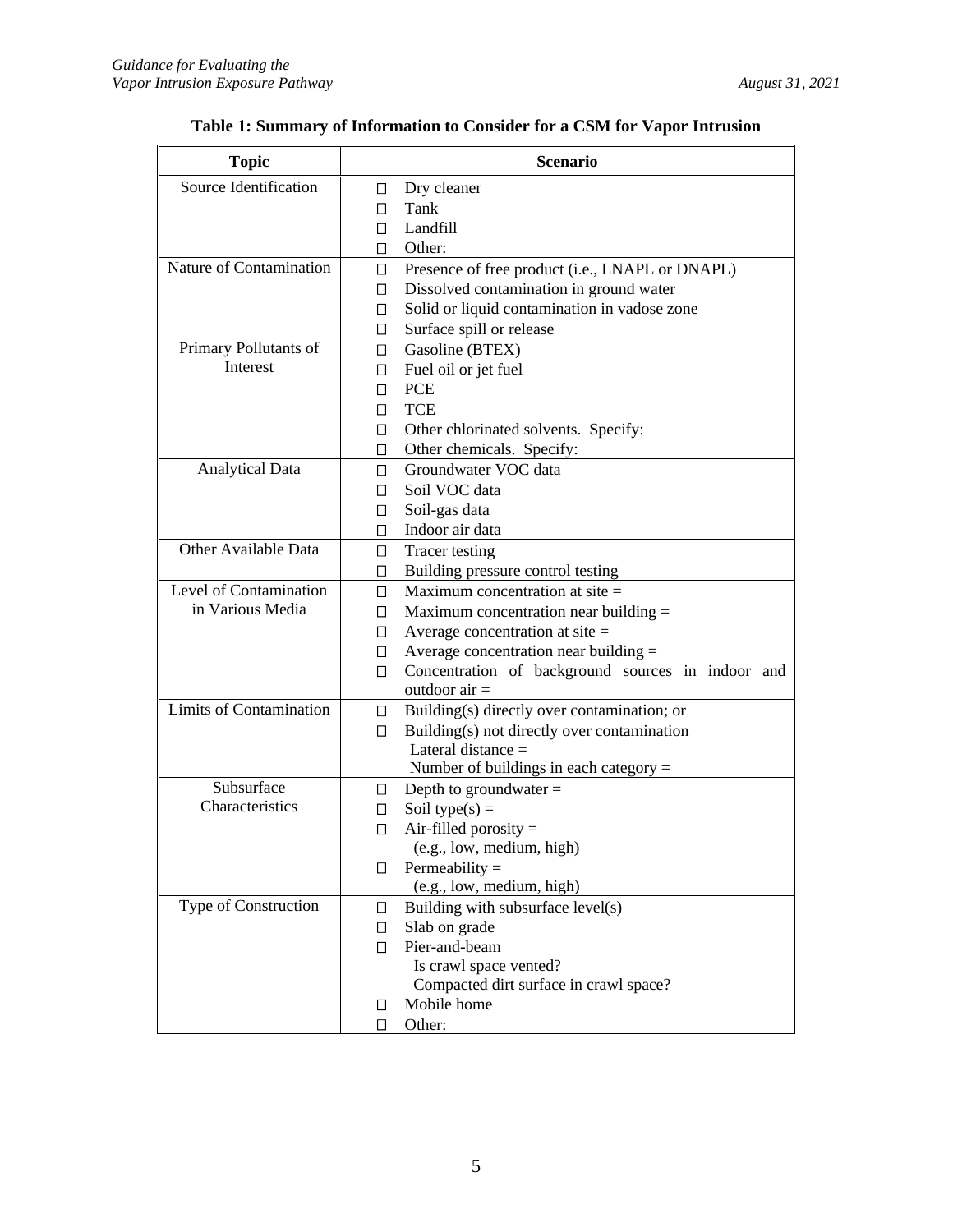| <b>Topic</b>                 | <b>Scenario</b>                 |                                                 |  |
|------------------------------|---------------------------------|-------------------------------------------------|--|
| <b>Preferential Pathways</b> | Cracks and/or gaps in slab<br>□ |                                                 |  |
|                              | П                               | Sewer                                           |  |
|                              | П                               | Utility tunnel or conduit                       |  |
|                              | □                               | Plumbing                                        |  |
|                              | П                               | <b>Elevator Shafts</b>                          |  |
|                              | П                               | Permeable fill around piping, utilities, etc.   |  |
|                              | □                               | Sumps                                           |  |
|                              | П                               | Other:                                          |  |
| <b>Exposure Scenario</b>     | □                               | Residential - Single Family Home                |  |
|                              | П                               | Residential - Multi-family Home                 |  |
|                              | П                               | Warehouse                                       |  |
|                              | $\Box$                          | School                                          |  |
|                              | $\Box$                          | Industrial building                             |  |
|                              | □                               | Office building                                 |  |
|                              | □                               | Retail building (e.g., strip mall)              |  |
| <b>Building Ventilation</b>  | $\Box$                          | No HVAC system                                  |  |
|                              | $\Box$                          | $<$ 0.5 ACH (e.g., new house)                   |  |
|                              | $\Box$                          | $0.5 - 1.0$ ACH (e.g., old house)               |  |
|                              | $\Box$                          | 1.0 ACH (e.g., office building)                 |  |
|                              | $\Box$                          | >1.5 ACH (e.g., warehouse w/open bay doors)     |  |
|                              | $\Box$                          | Number of HVAC/Air Handling Unit (AHU) zones    |  |
|                              | □                               | Air exchange rate (measured or assumed?)        |  |
| <b>Current Use Scenario</b>  | $\Box$                          | Building in use. Typical use is ____ hours/week |  |
|                              | □                               | Building abandoned or otherwise not in use      |  |
|                              | П                               | No building $-$ site is undeveloped             |  |

To provide a framework for the process of evaluating vapor intrusion into buildings, a conceptual site model (CSM) was developed. The CSM is summarized below. The results of the soil-gas investigation will be compared with the CSM to verify that the results are consistent with the expectations derived from the CSM. If the results differ from expectations, the CSM may require revision.

A chemical release occurred at a dry cleaner in a strip mall. The impacted soils in the immediate vicinity of the release have been removed to the extent feasible. The groundwater impacts extend under the strip mall and may have reached nearby residential buildings. Impacted soil and groundwater are potential sources of vapors at the strip mall and impacted groundwater is a potential source of vapors downgradient. The depth to groundwater is about 12 ft. The surface soils are primarily sandy silts. The occupied buildings in the area are primarily one-story, single-family residences. The houses are relatively small  $(\sim 1,200 \text{ ft}^2)$  and date to the 1920's. The lots also are relatively small (e.g., one-sixth acre) with small lawns and flower beds. The buildings appear to be slab-on-grade construction. There may be preferential pathways present in the subsurface (e.g., buried pipelines and utility lines in porous fill) that could affect pollutant transport.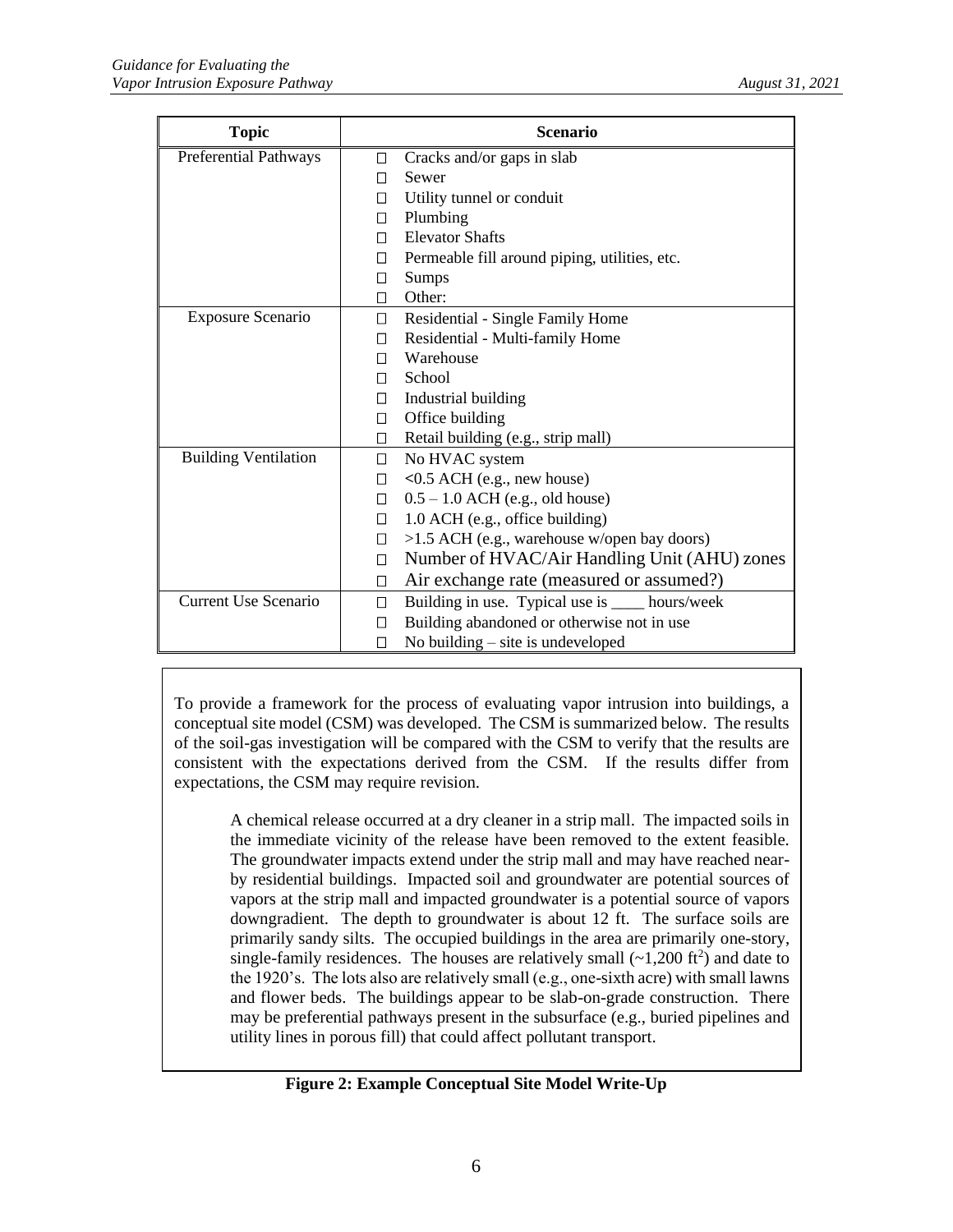

**Figure 3: Example Graphic CSM**

#### <span id="page-11-0"></span>**Sampling Guidelines**  $\overline{4}$ .

Multiple lines of evidence are typically used in vapor intrusion assessments. The appropriate types of data to collect will vary based on the CSM, type and number of potential receptors, and property access or other physical constraints. Physical constraints could include property access issues, building access issues, working hour limitations, and geologic limitations. The appropriate number of samples and sampling locations will be based on site-specific conditions. Section [4.2.4](#page-15-2) provides guidelines for the minimum number of samples that would typically be needed for existing and proposed structures when soil gas data is used in the evaluation. EPD generally recommends that sampling be conducted in accordance with the most recent USEPA Region 4 Field Branches Quality System and Technical Procedures, which are available at: [https://www.epa.gov/quality/quality-system-and-technical-procedures-lsasd-field-branches.](https://www.epa.gov/quality/quality-system-and-technical-procedures-lsasd-field-branches)

Collecting samples of multiple media (e.g., groundwater, soil gas, indoor air, outdoor air, etc.) can provide valuable data to evaluate subsurface vapor sources and whether indoor air concentrations are attributable to subsurface vapor intrusion or other factors. Recommendations for the sampling of various media are provided in Table 2 and in the following subsections, but may vary depending on the specific site and situation involved.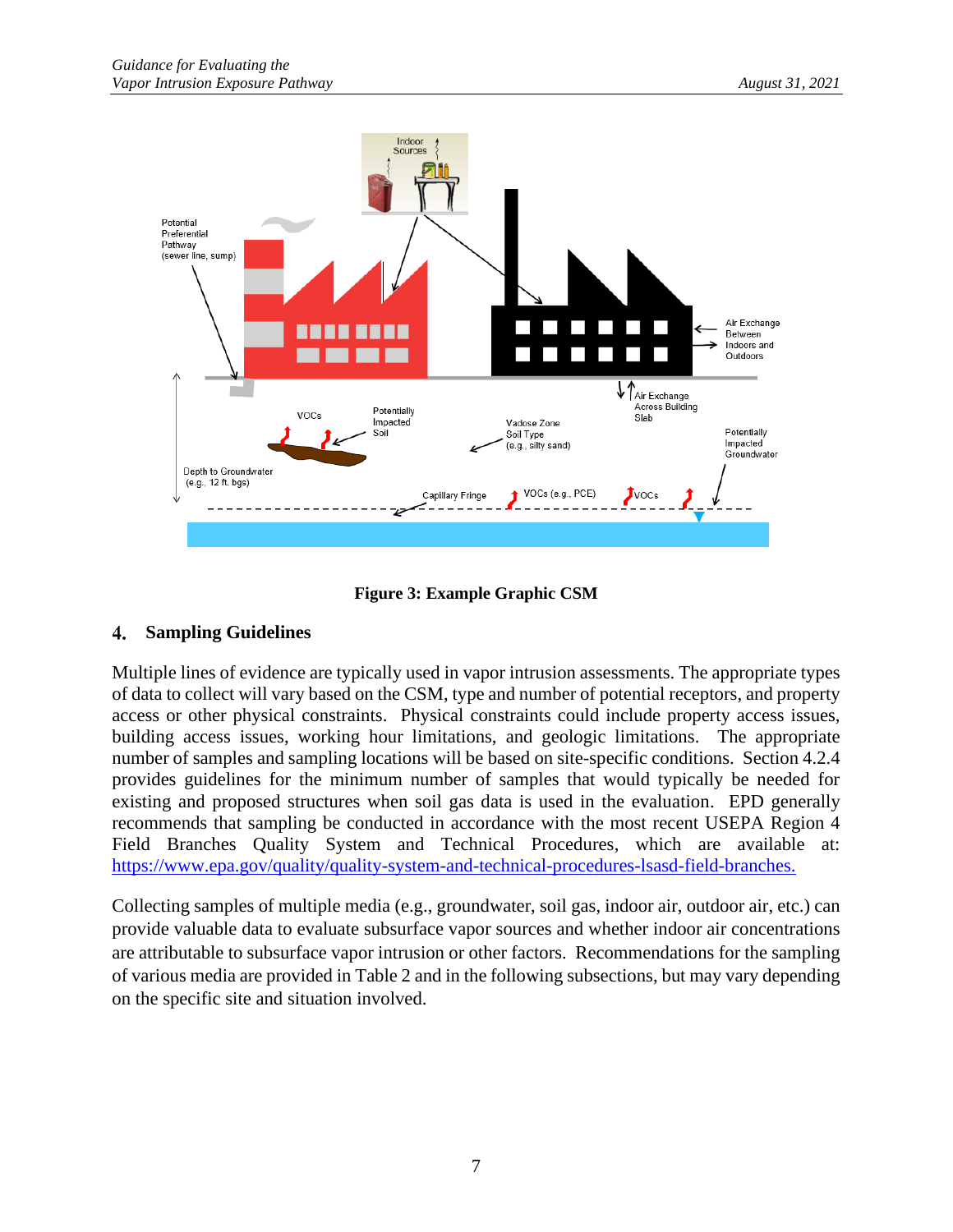| Medium                      | Cases Where Medium Sampling is<br>Recommended                                                                                                                                                                                                                                                                                                                                                                   | <b>Additional Recommendations</b>                                                                                                                                                                                                                                                |
|-----------------------------|-----------------------------------------------------------------------------------------------------------------------------------------------------------------------------------------------------------------------------------------------------------------------------------------------------------------------------------------------------------------------------------------------------------------|----------------------------------------------------------------------------------------------------------------------------------------------------------------------------------------------------------------------------------------------------------------------------------|
| Groundwater                 | Vapor source in<br>$\bullet$<br>groundwater is present                                                                                                                                                                                                                                                                                                                                                          | Wells screened across water table<br>$\bullet$<br>See Section 4.1<br>$\bullet$                                                                                                                                                                                                   |
| <b>Exterior Soil</b><br>Gas | Groundwater screens in <sup>1</sup> ;<br>$\bullet$<br>Vapor source in<br>groundwater with<br>significantly fluctuating<br>water table; and/or<br>Vapor source in vadose<br>zone is present                                                                                                                                                                                                                      | Nested probes at different depths<br>$\bullet$<br>For groundwater source, one<br>above capillary fringe, one<br>several feet below the foundation<br>Place near building and/or near<br>$\bullet$<br>vapor source<br>See Sections 4.2.1, 4.2.3, 4.2.4,<br>$\bullet$<br>and 4.2.5 |
| Sub-Slab                    | Groundwater screens in <sup>1</sup> , no<br>$\bullet$<br>exterior soil gas collected;<br>Exterior soil gas screens in <sup>1</sup> ;<br>Vapor source in vadose<br>zone is present under<br>building; and/or<br>Indoor air sampling<br>conducted                                                                                                                                                                 | See Sections 4.2.2, 4.2.3, 4.2.4,<br>$\bullet$<br>and 4.2.5                                                                                                                                                                                                                      |
| <b>Indoor Air</b>           | Cannot screen out <sup>1</sup> based on<br>$\bullet$<br>other media sampling;<br>Sub-slab or crawlspace<br>sampling at residence<br>(combine sampling events)<br>when possible to limit<br>disruptions to residents);<br>Sub-slab sampling when<br>$\bullet$<br>other media sampling<br>indicates a higher priority<br>for assessment <sup>1</sup> ; and/or<br>Significant or imminent<br>health risk suspected | Sample indoor air before sub-slab<br>Sample outdoor air concurrently<br>٠<br>with indoor air<br>Consider limiting analysis to<br>$\bullet$<br>constituents present in subsurface<br>(if subsurface contamination is<br>well-characterized)<br>See Section 4.3                    |

#### **Table 2: Media Sampling Recommendations**

<sup>1</sup>see Section [5.2](#page-27-1) for definitions of screen out, screen in, and higher priority for assessment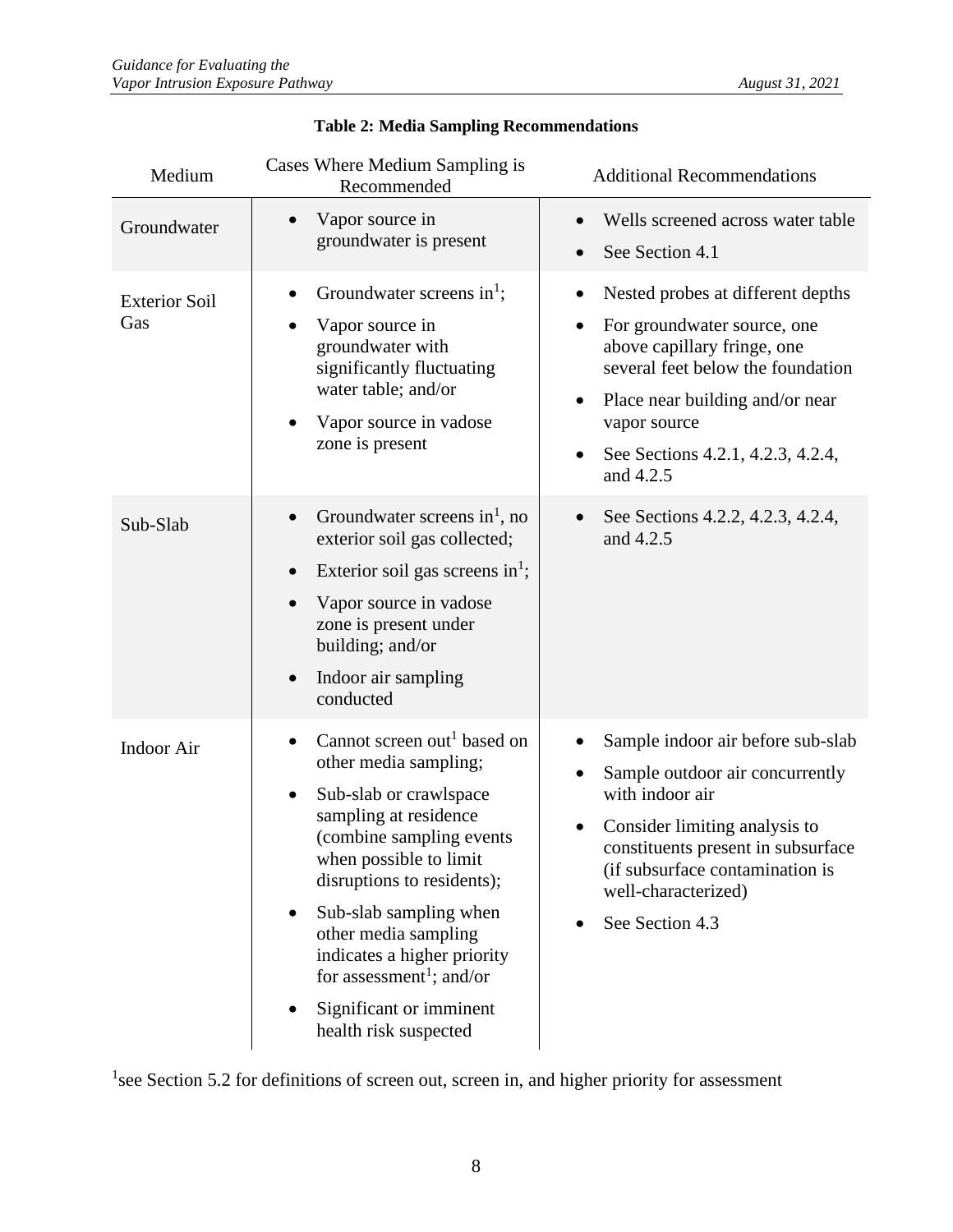Rapid assessment techniques such as a mobile lab or continuous monitoring may be used to evaluate the VI pathway when applicable QA/QC procedures and protocols are followed.

#### <span id="page-13-0"></span>**4.1 Groundwater Sampling Considerations**

Groundwater sampling is recommended when a vapor source may be present in groundwater. For vapor intrusion evaluation purposes, groundwater samples collected from the top of the saturated zone are recommended, since the partitioning of chemicals into the vapor phase occurs at this location (the water / air interface). There are various options for sampling from the top of the saturated zone, including screened interval placement across the water table and sampling techniques such as low flow sampling or passive diffusion bags. The presence of clean groundwater above contaminated groundwater (i.e., a clean water lens) can act as a barrier to volatilization of chemicals into the vadose zone. Additional groundwater data can be collected that may add value to the VI assessment, such as depth to groundwater, groundwater elevation trends, vadose zone soil lithology (boring log), soil characteristics at the water table interface (assists with characterizing the capillary fringe), groundwater conditions (e.g., is the water table perched, confined, or submerged), etc. Measurement of groundwater temperature is also recommended since temperature is used to calculate potential vapor intrusion risks from groundwater concentrations. A map of average shallow groundwater temperatures in the United States is provided in Appendix A. Groundwater concentration trends (i.e., stable, decreasing, or increasing) at the locations of interest should also be considered.

#### <span id="page-13-1"></span>**4.2 Soil Gas Sampling Considerations**

Soil gas samples can be collected from various depths within the vadose zone (deep soil gas and near-slab/shallow soil gas) as well as directly below the concrete slab of a building (sub-slab soil gas). Soil gas samples can be useful to characterize vapor sources, estimate attenuation factors, and define the extent of potential vapor impact. When an appropriate attenuation factor is applied, soil gas samples can be used to estimate potential indoor air concentrations. Soil gas samples should be considered grab samples and not time-integrated samples like indoor air or ambient air samples.

Equilibration time following soil gas implant installation, leak testing, and purging are important sampling considerations. A proper amount of equilibration time should be allowed between soil gas implant installation and sample collection (see Section [4.2.3\)](#page-15-1). A proper leak test should be conducted prior to sample collection (see Section [4.2.5\)](#page-16-0). The void volume of the system (including sand placed around a probe) should be calculated. A minimum of three purge volumes should be removed prior to sampling. The vacuum induced during purging should be noted. If the formation is too tight to purge, no soil gas sample can be collected. Other purging methods such as screening soil gas while purging until readings are stable will be considered on a case-by-case basis.

Typically, soil gas samples are collected in evacuated Summa canisters of 1.4 liter or smaller size. However, larger canisters may be advantageous if multiple analytical methods are to be employed. Other collection media such as Tedlar bags or glass syringes may be acceptable if special conditions exist (e.g., mobile laboratory onsite). Caution should be used when collecting samples in a Tedlar bag as they have a limited holding time prior to analysis (typically 24 to 72 hours). Passive vapor sampling methods may also be used (see Section [4.5\)](#page-20-0).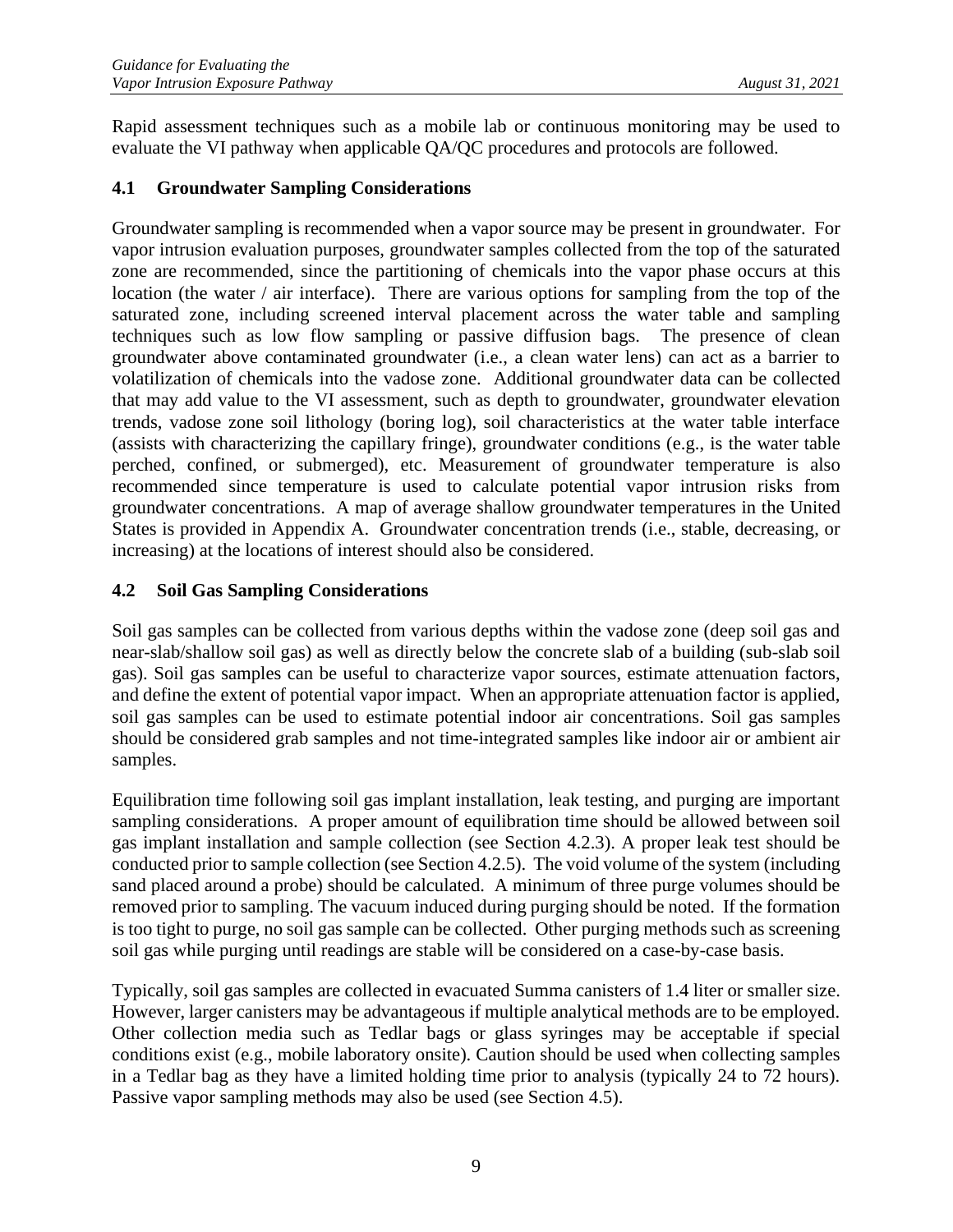#### <span id="page-14-0"></span>**4.2.1 Exterior Soil Gas Sampling**

Exterior soil gas sampling is generally recommended when there is a vapor source in the vadose zone or when a groundwater vapor source cannot be screened-out based on groundwater data. Other site-specific conditions, such as a vapor source in groundwater with a significantly fluctuating water table, may also indicate the need for exterior soil gas sampling. When using the Data Evaluation Guidelines in Section [5,](#page-20-1) exterior soil gas samples should be collected near the vapor source or from locations that are otherwise representative of soil gas concentrations beneath the building foundation. When vapor sources are present deeper in the subsurface, such as in groundwater, exterior soil gas samples may need to be collected several feet below the foundation to be representative of sub-slab concentrations (ITRC 2007, USEPA 2012c). When vapor sources are present immediately beneath a building foundation, sub-slab sampling is typically needed.

When conducting soil gas sampling to evaluate the vapor intrusion pathway for a potential future building, near-source soil gas sampling is recommended to provide a conservative estimate of vapor intrusion risk. Uncertainties associated with future construction that could affect the vapor intrusion pathway include building footprint location and foundation depth relative to a vapor source. Additionally, changes in impermeable ground cover may affect soil gas concentration profiles (USEPA 2012c).

#### **4.2.1.1 Deep Soil Gas**

Deeper soil gas samples [> 5 feet below ground surface (bgs)] are useful to help determine the source of any soil vapor and for evaluating buildings with basements. Samples collected close to the groundwater (generally stay at least 5 feet above the water table) provide evidence of the soil gas concentrations being off-gassed by the groundwater. Soil gas samples collected between the deeper soil gas and the shallow soil gas (or near slab soil gas) provide information regarding the contribution of any soil contamination to the total vapor phase contamination. A comparison of the deeper soil gas and the shallower soil gas samples can help determine the source of the vapor phase contamination and provide insight regarding vapor attenuation in the subsurface.

Deep soil gas samples are typically installed as either temporary or permanent vapor implants. Other methods such as Post Run Tubing (PRT) sampling through direct push rods or other methods can be used. Regardless of the method chosen to collect the sample, a proper leak test should be conducted (see Section [4.2.5\)](#page-16-0).

#### **4.2.1.2 Near Slab or Shallow Soil Gas**

The industry standard for shallow soil gas probes is five (5) ft. bgs, but soil gas samples collected from depths as shallow as 2.5 feet bgs can provide useful data regarding potential vapor concentrations near the foundation of a structure. Near-slab samples are typically defined as being collected within 10 feet laterally of an existing structure. Shallow soil gas or near-slab samples are typically collected from either a temporary or permanent soil gas implant or soil gas samples collected through a small diameter steel rod (either hand driven or advanced by direct push).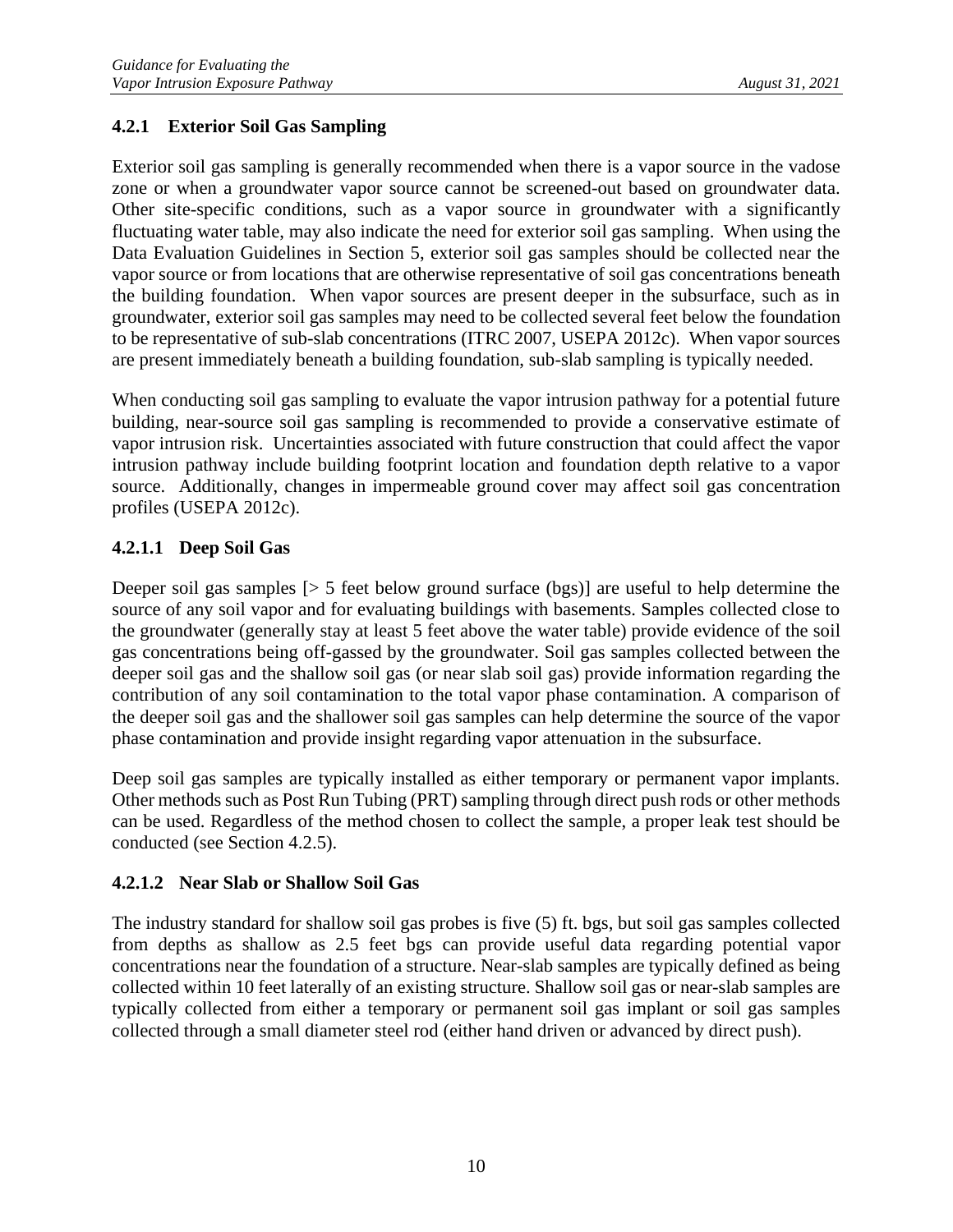#### <span id="page-15-0"></span>**4.2.2 Sub-Slab Soil Gas Sampling**

Sub-slab soil gas samples are collected from immediately below the lowest floor slab/foundation of a building. These samples are useful to characterize the levels of chemicals that can enter the building via vapor intrusion. For sub-slab sampling points, care should be taken to ensure the entire thickness of the concrete slab around the sampling point is sealed with impervious material and that the intake point is below (but generally not more than 3 inches below) the bottom of the concrete slab. A high degree of spatial variability is associated with sub-slab samples; therefore, more than one sample generally should be collected. The Pre-Sampling Building Survey discussed in Section [4.3.1](#page-17-1) should also be considered prior to conducting sub-slab sampling.

### <span id="page-15-1"></span>**4.2.3 Equilibration Time**

The following minimum equilibration times are recommended prior to sampling a newly installed soil vapor implant (ADEQ 2017, CalEPA 2015, MDEQ 2013, WDNR 2014). If logistical constraints prevent meeting the recommended minimum equilibration time, additional purging may be sufficient to ensure representative data. In that case, records of concentration versus purge volume/time should be made. Alternatively, soil gas can be screened for oxygen, carbon dioxide and organic vapors during purging to determine when equilibrium has occurred. Once screening parameters have stabilized, sampling can commence. However, the purge and screen method should only be used after sufficient time has elapsed between probe construction and sampling to allow cements to cure or bentonite seals to hydrate according to manufacturers' recommendations.

| Sample Type                         | <b>Installation Method</b>                                                            | Minimum Equilibration Time |
|-------------------------------------|---------------------------------------------------------------------------------------|----------------------------|
| Sub-slab                            | Hammer drill                                                                          | 2 hours                    |
| Shallow or deep<br>soil gas implant | Hand Auger or hollow stem auger                                                       | 48 hours                   |
| Shallow or deep<br>soil gas implant | Direct push rig or hand driven tooling                                                | 8 hours                    |
| Shallow or deep<br>soil gas sample  | Direct push PRT method                                                                | 2 hours                    |
| Shallow or deep<br>soil gas sample  | Direct push or hand driven with tubing<br>attached prior to advancing the tool string | 1 hour                     |

**Table 3: Recommended Minimum Equilibration Times for Soil Vapor Implants** 

#### <span id="page-15-2"></span>**4.2.4 Soil Gas Sample Collection Density**

The appropriate number of samples and rounds of sampling should be determined based on sitespecific conditions. If only one round of sampling is being proposed, the number of samples collected (density of samples) may need to be greater than if multiple rounds of sampling are planned. However, Table 4 provides general guidelines for the minimum number of samples to consider in assessing the presence of soil vapor contamination underlying current or proposed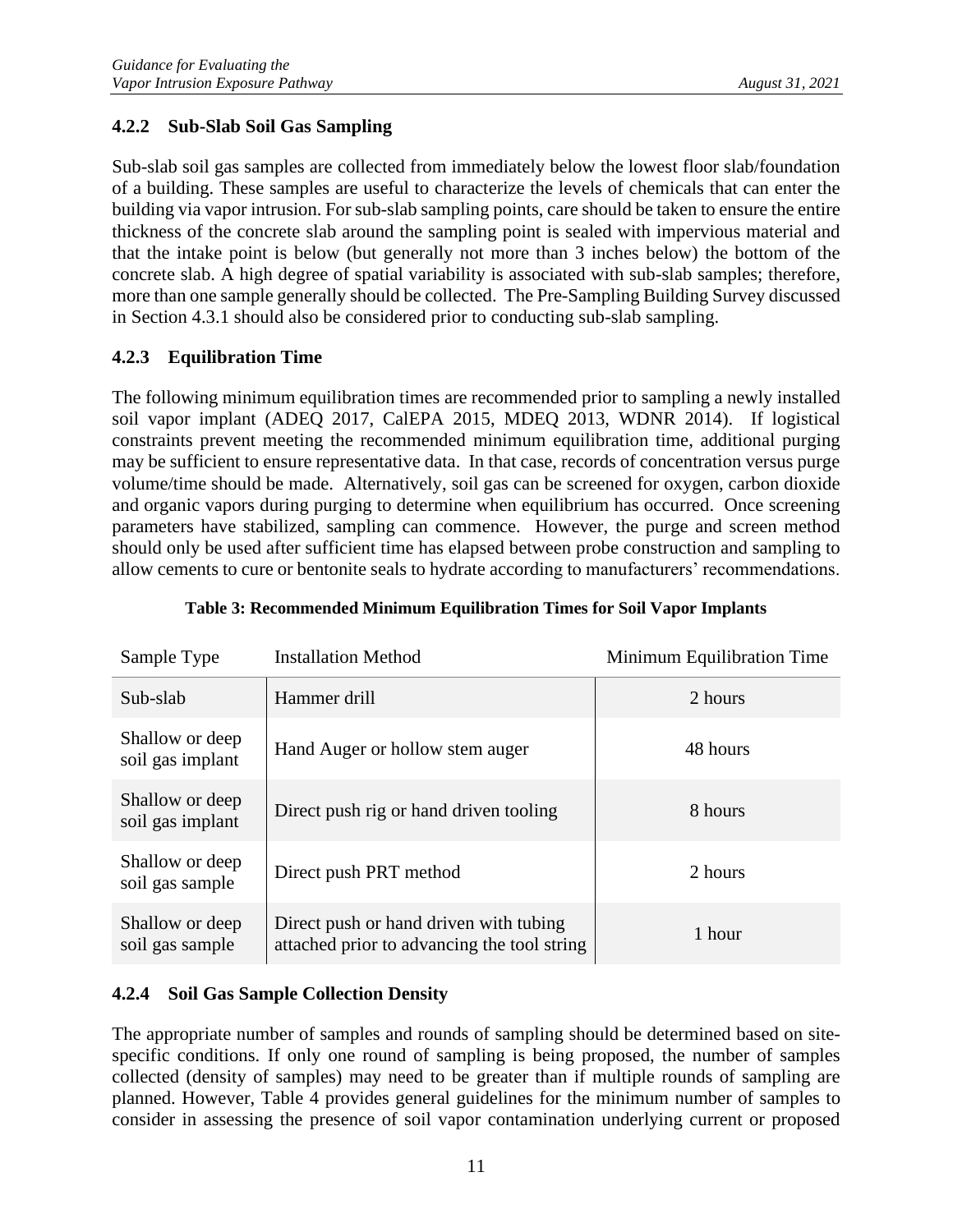buildings. These guidelines are based on a review of guidance from other states (Fineis 2018), including New Jersey (2018), and are intended to serve as a starting point for developing sampling plans. For larger existing buildings, High Volume Sampling may be useful to identify areas to investigate with traditional sub-slab sampling methods (Knight 2019). The number of samples needed for a particular site should be based on the conceptual site model (including building features / uses) and professional judgement.

#### **Table 4: Recommended Minimum Number of Sub-Slab or Soil Gas Samples for an Existing or Proposed Building**

| Building Footprint $(ft^2)$ | Recommended Minimum Number of Samples |
|-----------------------------|---------------------------------------|
| 0 to 1,500                  | $2*$                                  |
| 1,501 to 5,000              | 3                                     |
| 5,001 to 10,000             | $\overline{4}$                        |
| 10,001 to 20,000            | 5                                     |
| >20,000                     | 6 or more                             |

\* One centrally-located sub-slab sampling point may be acceptable for residential buildings with footprints less than 1,500 square feet, provided that indoor air sampling is also conducted and that more than one sampling event is conducted.

#### <span id="page-16-0"></span>**4.2.5 Leak Test Methods**

Regardless of the type of soil vapor sample collected, an appropriate leak test should be conducted to document the proper construction of the implant or the proper use of the sampling apparatus (PRT or hand driven). Table 5 summarizes leak check considerations.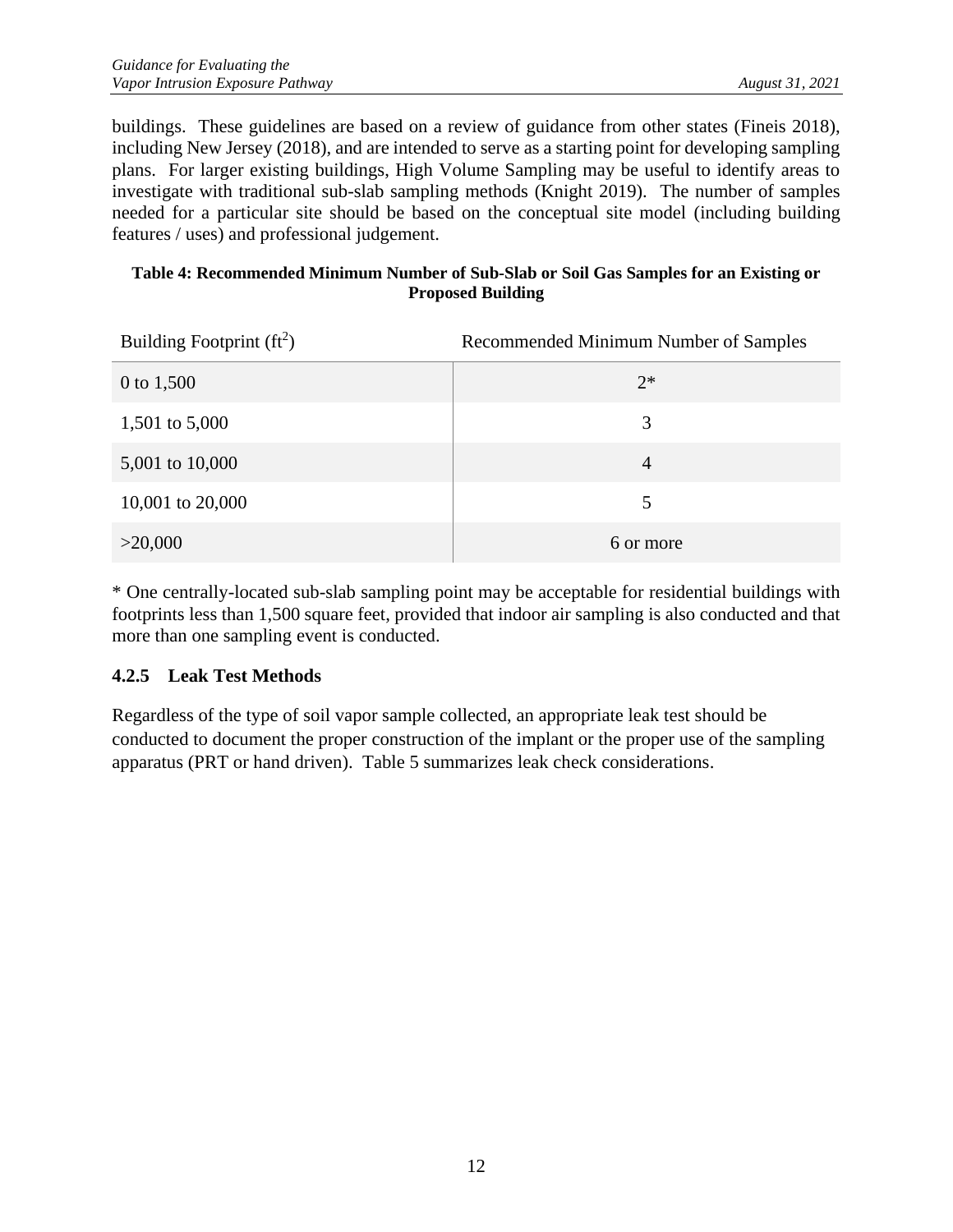| Leak Check Type                         | Considerations                                                                                               |
|-----------------------------------------|--------------------------------------------------------------------------------------------------------------|
| Vacuum leak check                       | To be performed for every sampling train<br>(canister, any flow controller, and associated<br>fittings). $*$ |
| Gaseous Leak Test (Helium, etc.)        | No more than 10% of shroud concentration                                                                     |
| Liquid (IPA, 11, DFA, etc.)             | Liquid tracers may be used only in conjunction<br>with a mobile lab.                                         |
| Water Barrier (permanent sub-slab)      | Not recommended**                                                                                            |
| Water Barrier (temporary sub-slab only) | Acceptable**                                                                                                 |

#### **Table 5: Leak Check Considerations**

\* For a description of the vacuum leak check, see Section V.B. "Vacuum Testing" of the State of Tennessee Department of Environment and Conservation, Division of Underground Storage Tanks, Technical Guidance Document – 018, Requirements for Conducting Soil Gas Surveys, effective January 1, 2008, [https://www.tn.gov/content/dam/tn/environment/underground-storage](https://www.tn.gov/content/dam/tn/environment/underground-storage-tanks/documents/tgds/ust_guidance_tgd-018.pdf)[tanks/documents/tgds/ust\\_guidance\\_tgd-018.pdf](https://www.tn.gov/content/dam/tn/environment/underground-storage-tanks/documents/tgds/ust_guidance_tgd-018.pdf)

\*\* A water barrier should only be used during the sampling of vapor from temporary sub-slab probes installed on a solid impermeable floor such as concrete and if used in conjunction with a vacuum test for the above ground sampling train. The water barrier should remain in place throughout vapor sampling until the summa cannister has been filled. A water barrier may be used as a physical barrier to prevent ambient air intrusion into a sub-slab point or sub-slab vapor to escape into the indoor air, but it should not be considered a leak test method because it does not inform you as to whether the area around the probe is leaking once the water barrier is removed. If you believe that the water barrier may be used while sampling permanent sub-slab probes at your site, please discuss with EPD prior to sampling.

#### <span id="page-17-0"></span>**4.3 Air Sampling Considerations**

#### <span id="page-17-1"></span>**4.3.1 Pre-Sampling Building Survey**

Prior to sub-slab or indoor air sampling in a building, the building occupant and/or owner should be contacted to schedule a building survey prior to the sampling event. One purpose of the building survey is to identify and discuss the potential products present in the building that could emit VOCs. Additionally, a questionnaire should be completed in coordination with the owner or user of the building to collect pertinent information related to the building design, construction, and operation that could affect the sampling results. A sketch of each building planned for sampling should be prepared in the field to identify sample locations. An example of a questionnaire is provided in Appendix G of the ITRC (2007) *Vapor Intrusion Pathway: A Practical Guideline* guidance document.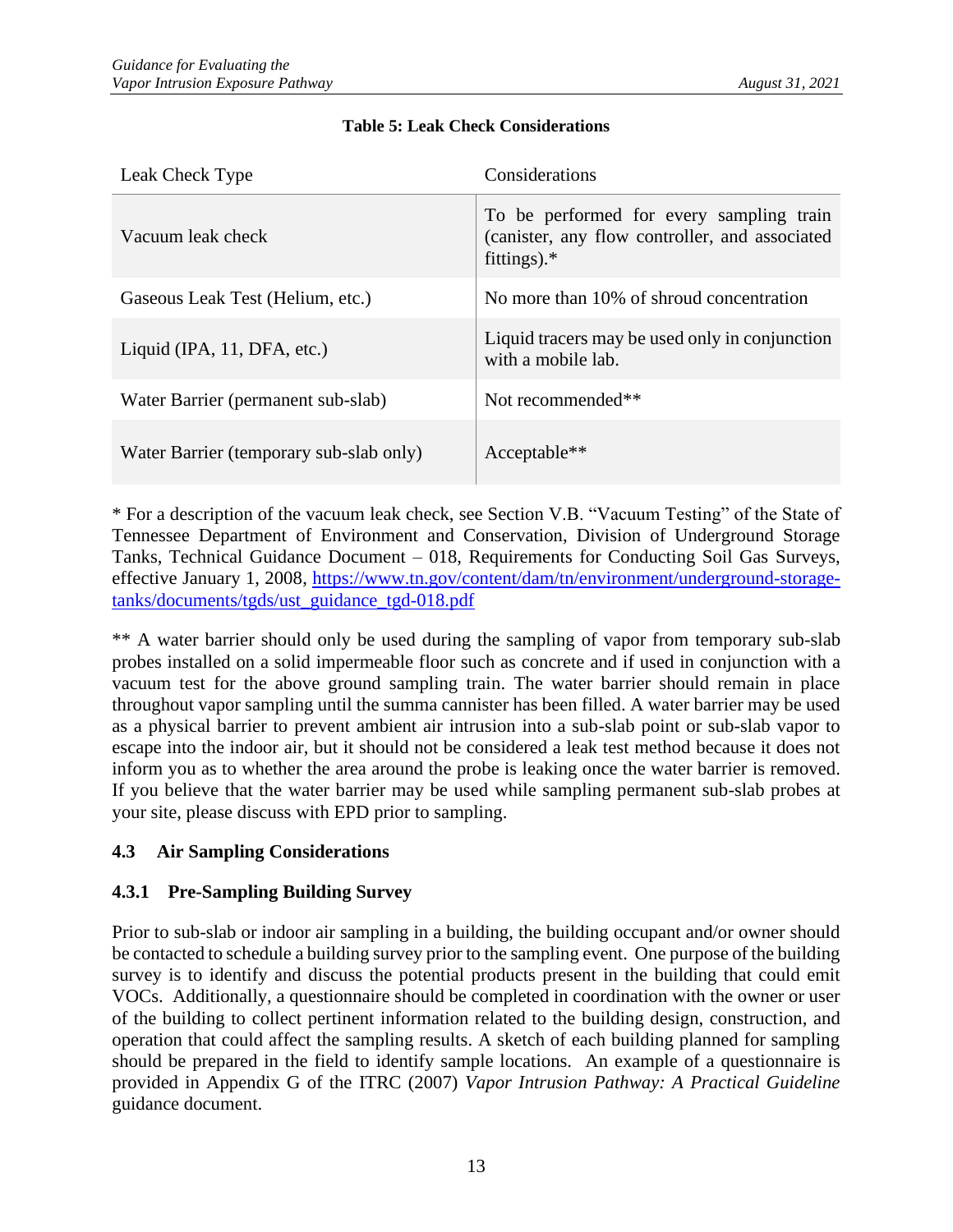It is recommended that potential indoor sources of VOCs, such as chemical products, be removed at least 24 hours prior to sampling. In some cases, it may not be practical to remove all potential indoor sources of VOCs. In the event items cannot readily be removed, potential sources of VOCs present during sampling should be documented. The use of VOC-containing products during sampling should be avoided, as they could affect sampling results.

#### <span id="page-18-0"></span>**4.3.2 Indoor Air Sampling**

Indoor air sampling is a valuable line of evidence, as it provides a direct measurement of indoor air quality for the point and time of collection; however, care must be taken to ensure that indoor sources of volatile vapors do not cause misleading results. Indoor air samples are not typically collected as the first line of evidence for evaluating vapor intrusion, as the resulting data prove difficult to interpret in the absence of other lines of evidence (e.g., groundwater, exterior soil gas, sub-slab soil gas, building survey, etc.). Indoor background sources (e.g., consumer products, tobacco smoke, etc.) can contribute to indoor air contaminant concentrations or interfere with indoor air result analysis and interpretation. Completing an indoor air questionnaire can assist you with determining what background sources may be present. Per Section [4.3.1,](#page-17-1) prior to collecting indoor air samples from a residence, an attempt to remove all chemical products from the residence should be made. After the removal of all chemical products, a minimum of 24 hours should elapse prior to the start of indoor air sampling. If chemical product removal is not practical or is not allowed by the homeowner, a detailed chemical inventory should be made. Removal of all chemical products from a non-residential property is not typically practical, so a detailed and thorough chemical inventory should be made. In either case, sampling may be limited to a sitespecific indoor air analyte list based on chemicals that are known or suspected to be present in the subsurface.

Samples are typically collected in 6-liter individually certified evacuated Summa canisters, although batch certification may be sufficient in many circumstances. The use of passive vapor samplers can be an acceptable alternative to Summa canisters, especially if longer sampling timeframes (e.g., >24 hours) are needed. Samples collected from residential structures are typically collected for a period of 24 hours. Samples collected from non-residential structures are typically collected for a period that is representative of daily non-residential building occupation time, but generally not less than 8 hours. Depending on site-specific conditions, alternative methods of sample collection such as continuous monitoring or the use of passive vapor samplers may be appropriate. For longer-duration passive sampling, collection durations such as 7 days, 14 days, and longer have been discussed in the literature (USEPA 2015, USEPA 2012d). The duration for passive sampling should be determined on a site-specific basis, as considerations can include accounting for temporal variability, manufacturer or laboratory recommendations for the type of passive sampler being used, potential contributions from background sources during the sampling duration, the laboratory reporting limits needed, and the timeframe in which sampling results are needed (USEPA, 2014).

Per Table 4, the appropriate number of samples to collect will depend on the size and type of the structure. For residences, one indoor air sample per 1,000 square feet on the lowest living space is considered adequate. For small, non-residential structures, a similar density would be acceptable. For larger industrial buildings, the density can be adjusted on a site-specific basis, depending upon the CSM, building use, and size. For residential buildings, more than one round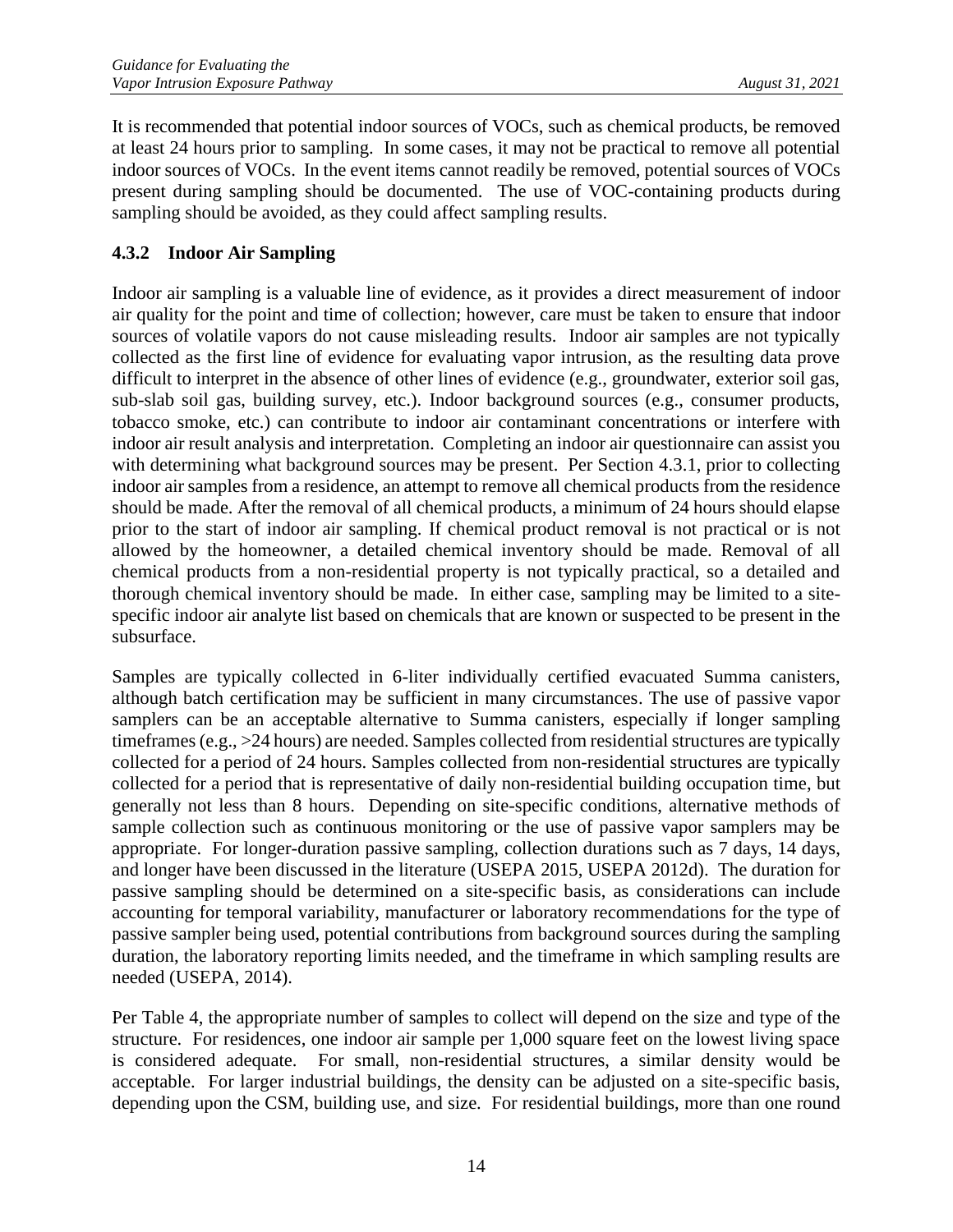of sampling is generally recommended to account for seasonal variations. For commercial buildings, one round of sampling may be acceptable depending on site-specific conditions.

#### <span id="page-19-0"></span>**4.3.3 Ambient Air Samples**

Ambient (i.e., outdoor) air samples are helpful to identify potential contributions to indoor air concentrations from building air exchange with outdoor air and should be collected any time indoor air samples are collected. Locations for ambient air samples should be upwind of the structure being evaluated for vapor intrusion and avoid local emission sources to the extent feasible. Ambient air samples should be collected concurrently with indoor air samples and over a similar duration. USEPA (2015) recommends beginning ambient air sampling prior to (e.g., approximately 2 hours before) indoor air sampling to account for building air exchange rates.

#### <span id="page-19-1"></span>**4.3.4 Crawl Space Air Samples**

Structures that do not have slab on grade construction may have a crawl space between the ground surface and the floor of the structure. If a crawl space is present, an air sample from the crawl space should be collected over the same duration as indoor air sample collection and paired with ambient air samples. Prior to collecting crawl space samples, removal of all materials from the crawl space should occur. If removal is not possible, a detailed inventory of materials in the crawl space should be made. If the crawl space does not have a continuous dirt floor, this should be noted. A sitespecific analyte list may be prepared based on chemicals that are known or suspected to be present in the subsurface. Crawl space air samples should be taken from a location that is at least six (6) feet away from any crawl space vents.

#### <span id="page-19-2"></span>**4.4 Analytical Methods**

Soil gas and air samples collected during a vapor intrusion assessment are analyzed using a variety of USEPA Methods. USEPA Method TO-15 is the most commonly used method for analyzing samples collected in canisters; however, USEPA Method 8260 may also be used for soil gas samples or mobile labs. USEPA Method TO-17 is used to analyze VOCs from sorbent tubes or passive samplers. A site-specific analyte list may be utilized based on chemicals that are known or suspected to be present in the subsurface. A summary table of analytical methods for soil gas, indoor and ambient air samples can be found in Appendix D, Table D-3 of the ITRC (2007) *Vapor Intrusion Pathway: A Practical Guideline* guidance document. A table of common analytical methods used in vapor intrusion investigations is presented in Appendix E.

Existing site conditions can inhibit the ability to achieve low reporting limits. Analysis at sites with high concentrations of background compounds may require dilutions, leading to higher reporting limits; in such situations, alternative methods should be considered. If a site has shallow water or tight lithology, collecting samples in larger Summa canisters could raise the reporting limits for the sample. If only a small amount of sample is collected (change of less than 5 inHg of canister pressure), reporting limits may be elevated and the sample may not provide a good representation of in-situ conditions. It is important to have a discussion with your selected laboratory prior to beginning the collection of any vapor samples. Conditions encountered in the field (low permeability, high moisture, etc) may reduce the amount of vapor available for collection. Having knowledge of the minimum volume of vapor required for collection to achieve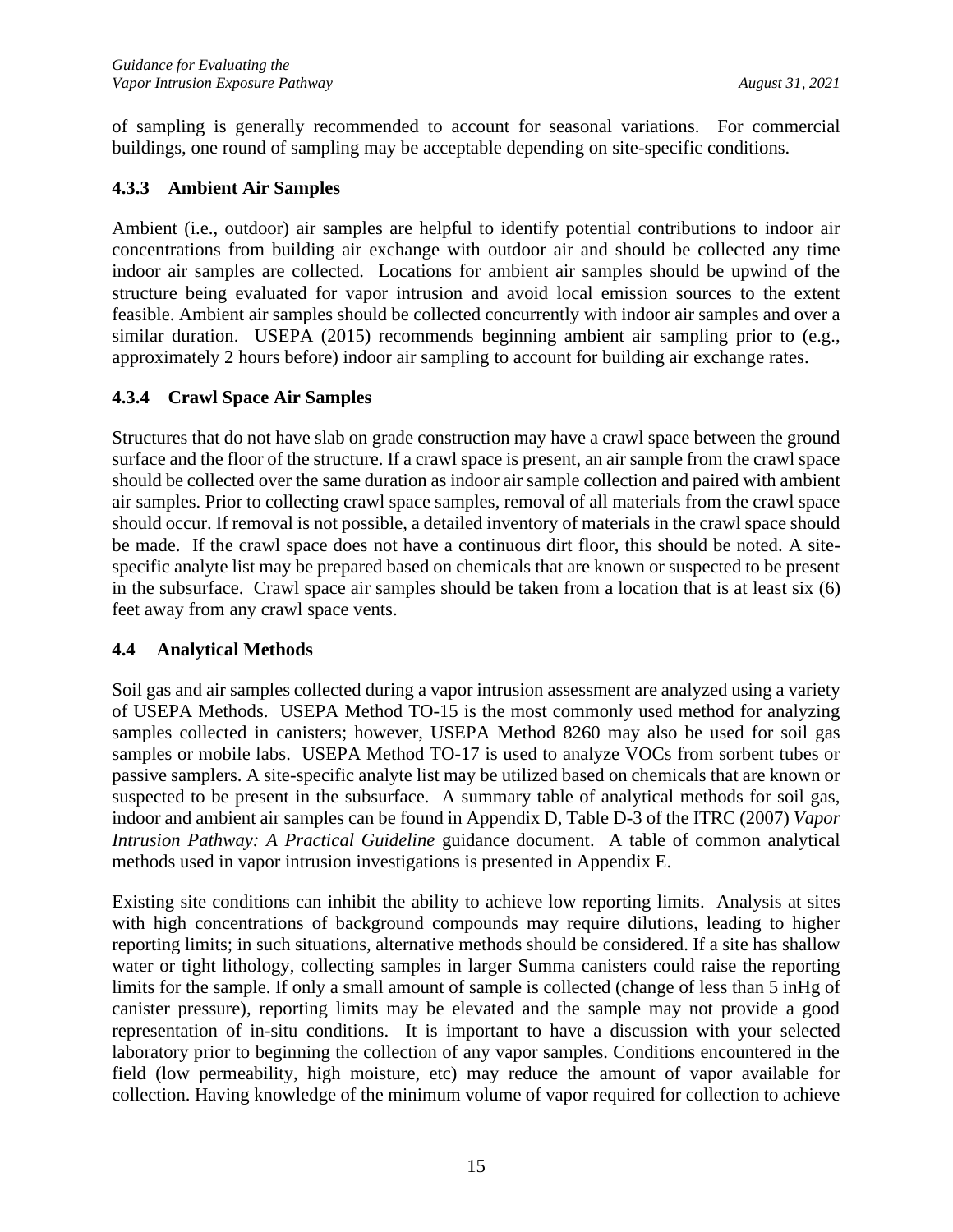the necessary detection limits is advisable. The use of smaller volume summa canisters (400 ml, 450ml or 1 liter) can also be beneficial in time where limiting conditions are encountered.

Again, consultation with your analytical laboratory is recommended to discuss the analytes of interest for the project and analytical methods, and to determine the appropriate volume of sample necessary to meet your required detection limits relative to your site-specific screening values. Analysis should be conducted by a certified laboratory approved by EPD.

#### <span id="page-20-0"></span>**4.5 Passive Vapor Sampling**

A passive vapor sampler is a device that contains a sorbent in an inert container that allows for vapors to pass through at a steady uptake rate based on the sorbent material. In general, passive samplers provide semi-quantitative results and the data is used to guide further active soil gas or indoor air sampling. Passive samplers can be used to collect longer duration time-integrated samples (e.g., weeks) compared to canister samples that generally use maximum sample durations of 24 hours.

Section 4.3.2 introduces generally acceptable practices for the use of passive sampling devices for indoor air. Care should be taken when selecting the appropriate passive sampling method(s) for a site and consider target compound sensitivity, retention, recovery and calibration. EPD encourages verification of passive sampling results using co-located samples via an alternative method for a subset of samples during a minimum of a single sample event.

For soil gas sampling, passive samplers can be useful in low permeability soils where the use of active soil gas methods is not effective due to permeability issues, and provide the option of additional analytical methods that allow for some chemical compounds that are not available in USEPA Method TO-15. It is recommended that plans for passive sampling be discussed with EPD prior to use.

For more information on passive vapor samplers, see USEPA's Engineering Paper entitled *Passive Samplers for Investigations of Air Quality: Method Description, Implementation, and Comparison to Alternative Sampling Methods* (USEPA, December 2014).

#### <span id="page-20-1"></span>**Data Evaluation Guidelines**

This section presents guidelines for risk-based decision-making when evaluating the vapor intrusion pathway. These guidelines are based on a cumulative risk comparison to a cancer risk of 1E-5 and/or a hazard index of 1 under reasonable maximum exposure conditions. The use of cumulative risk allows for greater flexibility relative to individual screening level concentrations and ensures that the effects of multiple chemicals are considered. Considering the magnitude of risk relative to these thresholds can also be helpful to inform decision-making. The use of riskbased ranges to inform decision-making for vapor intrusion evaluations has been described by other environmental regulatory and policy organizations (NYSDOH 2006, CalEPA 2011, CRC CARE 2013, IDEM 2019). Risk calculation is discussed in Section [5.1](#page-21-0) and risk-based decision guidelines are presented in matrices according to medium (e.g., groundwater, soil gas, and paired indoor air – sub-slab) in Section [5.2.](#page-27-1) Alternatively, vapor intrusion can also be evaluated using screening levels for individual chemicals, set at a cancer risk of 1E-06 and an HQ of 0.1 when there are ten (10) or less chemicals detected at a site.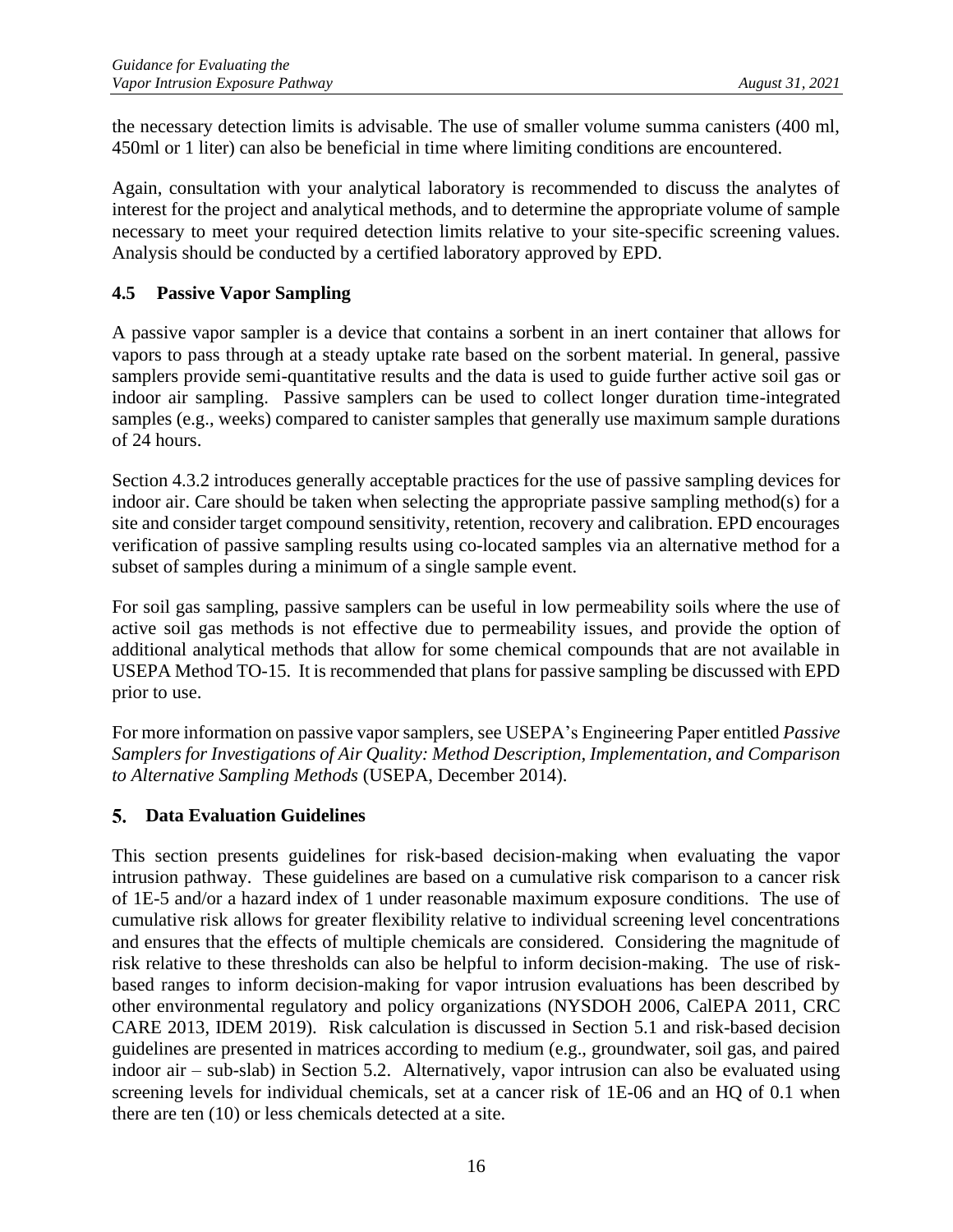#### <span id="page-21-0"></span>**5.1 Calculating Risk Using the Vapor Intrusion Screening Level Calculator**

Risk assessment is a scientific process used to characterize the nature and magnitude of health risks to humans from chemicals that may be present in the environment. Calculated risk from indoor air exposure to chemicals via the vapor intrusion pathway is a function of the chemical concentration, chemical toxicity, and the exposure scenario (e.g., frequency and duration of exposure). The human health risk assessment framework developed by USEPA, and utilized by EPD, separates the adverse health effects associated with chemicals into two broad categories: i) cancer and ii) systemic health effects (also referred to as non-cancer effects). As discussed below, two different types of chemical-specific "toxicity values" are used to quantify these health effects. Chemicals that are believed to be carcinogenic are also capable of producing non-cancer health effects, although usually at higher doses. For such chemicals, risks for each type of endpoint are evaluated independently.

Carcinogenic effects associated with inhalation exposure to a chemical via the vapor intrusion pathway are characterized using the inhalation unit risk (IUR), which represents the increased probability of an individual developing cancer as a result of continuous exposure to a chemical at a concentration of 1  $\mu$ g/m<sup>3</sup> over a lifetime. Cancer risk associated with exposure to a chemical carcinogen is expressed as an excess lifetime cancer risk, which represents the increased probability of developing cancer above the background cancer rate. For each chemical with an IUR, cancer risk is calculated by multiplying the lifetime average daily exposure concentration (chronic daily intake) by the IUR for that chemical. If multiple chemical carcinogens have been detected, the cumulative risk to a receptor is calculated as the sum of the risks for each carcinogen. Calculated cancer risks are used in the decision matrices discussed in Section [5.2.](#page-27-1)

Non-carcinogenic effects associated with inhalation exposure to a chemical via the vapor intrusion pathway are characterized using the reference concentration (RfC), which represents a chemical concentration to which humans (including sensitive individuals) may have continuous inhalation exposure over a lifetime without deleterious effects. A hazard quotient (HQ) is calculated by dividing the average daily exposure concentration (chronic daily intake) by the RfC. If multiple chemicals that share one or more common target organs have been detected, the chemical-specific hazard quotients are summed obtain a hazard index (HI) for each common target organ. Calculated hazard indices are used in the decision matrices discussed in Section [5.2.](#page-27-1)

For soil gas and groundwater, estimated risk is also a function of the attenuation factor, which is used to predict an indoor air concentration based on the chemical concentration in groundwater or soil gas. Table 6 summarizes key factors that affect calculated risk for each medium.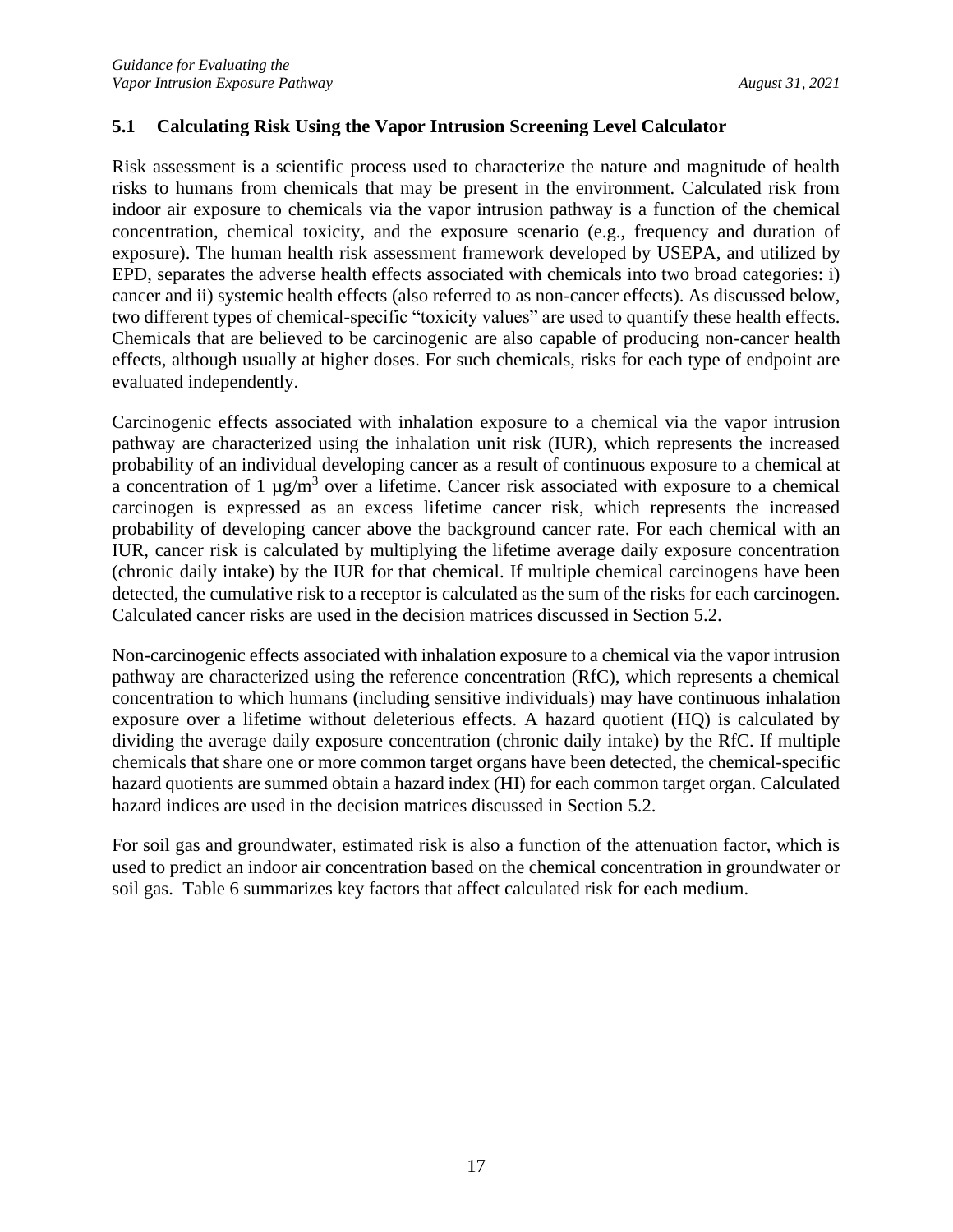| Medium                          | <b>Factors Affecting Calculated Risk</b>                                                                                                                                           |  |
|---------------------------------|------------------------------------------------------------------------------------------------------------------------------------------------------------------------------------|--|
| Groundwater                     | Chemical-specific parameters (e.g., toxicity)<br>Exposure Scenario (e.g., residential)<br>Chemical concentration in medium<br><b>Attenuation Factor</b><br>Groundwater temperature |  |
| Soil gas (exterior or sub-slab) | Chemical-specific parameters (e.g., toxicity)<br><b>Exposure Scenario</b><br>Chemical concentration in medium<br><b>Attenuation Factor</b>                                         |  |
| <b>Indoor Air</b>               | Chemical-specific parameters (e.g., toxicity)<br><b>Exposure Scenario</b><br>Chemical concentration in medium                                                                      |  |

#### **Table 6: Factors Affecting Calculated Risk**

The recommended method for calculating risk is the most recent version of the USEPA Vapor Intrusion Screening Level (VISL) Calculator, which is currently available at: [https://www.epa.gov/vaporintrusion/vapor-intrusion-screening-level-calculator.](https://www.epa.gov/vaporintrusion/vapor-intrusion-screening-level-calculator)

Note that both cancer risk and HQ/HI values may be rounded to one significant figure for decisionmaking purposes (USEPA 2018). If the total HI for all analytes of interest exceeds 1, more specific HIs can be developed for each target organ/system. Appendix B lists the target organ/system for some of the more common substances detected in vapor intrusion assessments.

Risk is typically calculated using both default and site-specific inputs. Sources for VISL Calculator inputs are summarized in Table 7.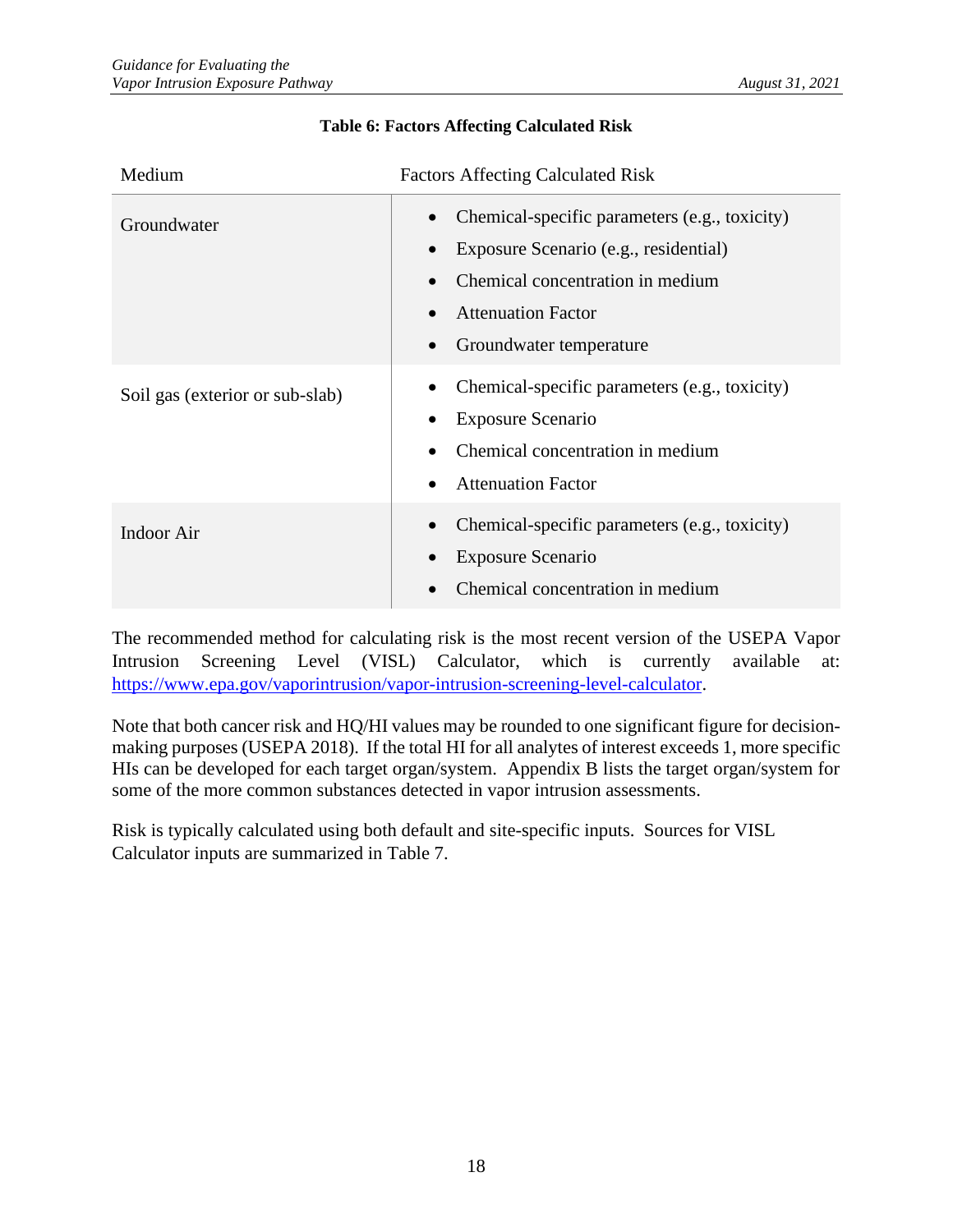| <b>VISL Calculator Input</b>      | Source                                                                                                                                                                                                                                                                                                      |
|-----------------------------------|-------------------------------------------------------------------------------------------------------------------------------------------------------------------------------------------------------------------------------------------------------------------------------------------------------------|
| Chemical-specific parameters      | <b>VISL Calculator defaults</b>                                                                                                                                                                                                                                                                             |
| Exposure Scenario                 | VISL Calculator defaults based on site use<br>(residential or commercial)                                                                                                                                                                                                                                   |
| <b>Attenuation Factor</b>         | See Section 5.1.1 of this guidance                                                                                                                                                                                                                                                                          |
| Groundwater temperature           | VISL Calculator default, site-specific<br>measurements, or the USEPA shallow groundwater<br>temperature map (see Appendix A of this guidance)                                                                                                                                                               |
| *Chemical concentration in medium | Based on measured concentrations near or inside a<br>building. Typically, maximum measured<br>concentrations are used. Other representative<br>concentrations, such as a 95% Upper Confidence<br>Limit (95% UCL) of the mean, may be considered<br>for larger commercial buildings based on the<br>dataset. |

#### **Table 7: Sources for VISL Calculator Inputs**

\*Note: Scenarios involving a single-family residence or smaller commercial building would typically warrant using the maximum concentration of each analyte among all sampling locations in or near the building to evaluate a reasonable worse-case scenario. For larger multi-family or commercial buildings, evaluating the analyte concentrations from individual sample locations may be applicable in situations where a structure footprint is of sufficient size that sample locations used in VISL modeling are greater than 150 feet apart (150% of a typical buffer distance) or the building is greater than 16,146 square feet  $[1,500 \text{ m}^2, \text{ median value for commercial buildings}]$ (USEPA 2017)]. For larger commercial buildings with at least 10 sample locations, a 95% UCL of the mean analyte concentration may be considered if a sufficient dataset is available to characterize exposure units within the buildings (e.g., office vs. warehouse space). EPD recommends discussing the 95% UCL of the mean approach with the EPD project officer prior to implementation.

#### <span id="page-23-0"></span>**5.1.1 Recommended Attenuation Factors**

**Conservative attenuation factors are used to estimate upper-bound indoor air concentrations that may be present due to chemical concentrations in subsurface media. For the purpose of calculating risk for use with these decision matrices, recommended attenuation factors and supporting information needed are provided in Table 8 and Table [9](#page-24-0)**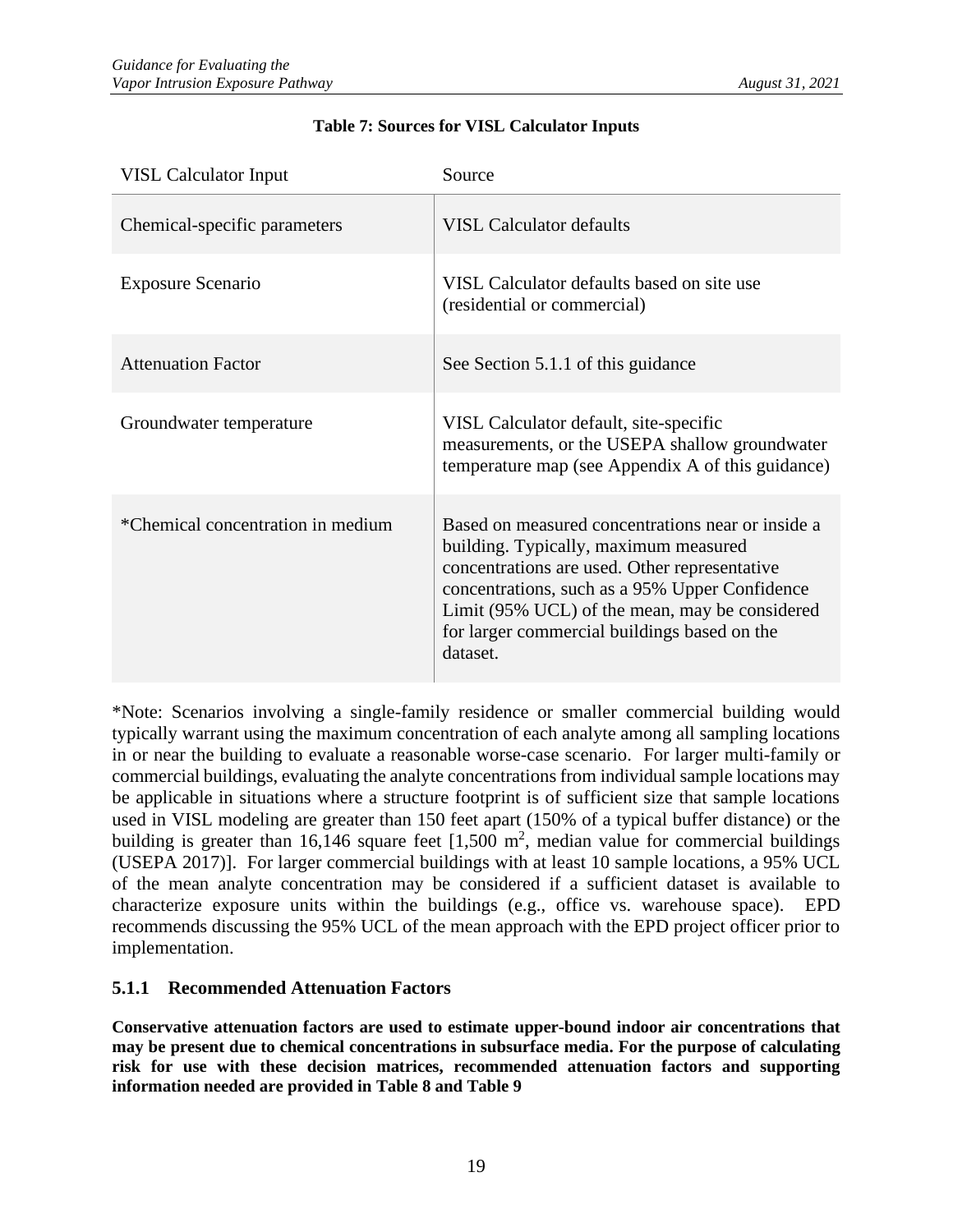[Table 9.](#page-24-0) These tables include minimum recommended attenuation factors for use with commercial buildings without validation sampling from other media. For example, if a tracer-supported subslab attenuation factor of less than 0.006 is being relied on for decision-making, indoor air sampling for vapor intrusion constituents of concern should be conducted to validate the attenuation factor.

| <b>Attenuation Factor</b>    | Comment                            | <b>Supporting Info Needed</b>                                                                                                |
|------------------------------|------------------------------------|------------------------------------------------------------------------------------------------------------------------------|
| 0.001                        | <b>USEPA</b> default               | Water table $> 5$ feet below<br>foundation                                                                                   |
|                              | $\bullet$                          | Significant openings to<br>subsurface or significant<br>routes for preferential<br>subsurface vapor migration<br>not present |
| 0.0005                       | <b>USEPA</b> default for fine soil | Same info for default                                                                                                        |
|                              | type <sup>1</sup>                  | Soil classification based on<br>laboratory grain size<br>distribution                                                        |
|                              |                                    | 50% or more passing No.<br>200 sieve                                                                                         |
| $< 0.0005$ and $\geq 0.0002$ | Model-supported value for          | Same info for default                                                                                                        |
|                              | commercial building                | Soil classification based on<br>laboratory grain size<br>distribution                                                        |
|                              |                                    | Model results                                                                                                                |
| < 0.0002                     |                                    | Same as above plus<br>validation sampling                                                                                    |

#### **Table 8: Groundwater Attenuation Factors**

<span id="page-24-0"></span><sup>1</sup>EPD will consider "fine soil type" to be soil with 50% or more passing the No. 200 (0.075 mm) sieve, consistent with the Unified Soil Classification System definition for fine-grained soil.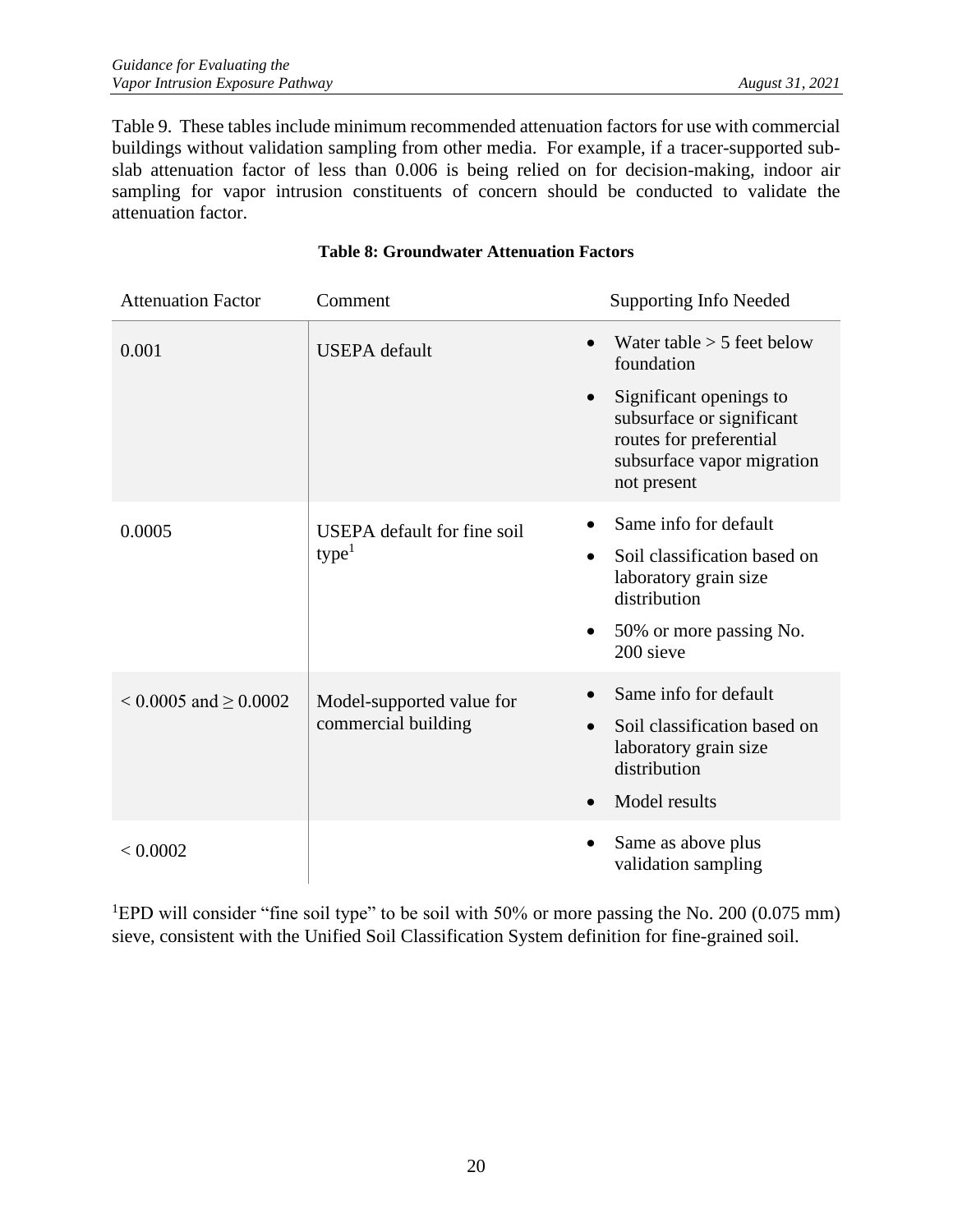| <b>Attenuation Factor</b> | Comment                                                       | <b>Supporting Info Needed</b>                                                                                                                                |
|---------------------------|---------------------------------------------------------------|--------------------------------------------------------------------------------------------------------------------------------------------------------------|
| 0.03                      | <b>USEPA</b> default                                          | Significant openings to<br>subsurface or significant<br>routes for preferential<br>subsurface vapor migration<br>not present                                 |
| 0.01                      | Slab-on-grade default for<br>commercial building <sup>1</sup> | Same info for default<br>Commercial building<br>Slab on grade foundation                                                                                     |
| $< 0.01$ and $\geq 0.006$ | Model or tracer-supported<br>value for commercial<br>building | Same info for default<br>Soil classification based on<br>$\bullet$<br>laboratory grain size<br>distribution analysis<br>Model or tracer results<br>$\bullet$ |
| < 0.006                   |                                                               | Same as above plus<br>validation sampling                                                                                                                    |

#### **Table 9: Soil Gas or Sub-Slab Attenuation Factors**

 ${}^{1}$ NCDEQ (2014)

#### <span id="page-25-0"></span>**5.1.2 Use of Modeling**

EPD will accept vapor intrusion models as part of a multiple lines of evidence approach. The most commonly-used model is the USEPA implementation of the Johnson and Ettinger (J&E) Model, which is currently available at: [https://www.epa.gov/vaporintrusion/epa-spreadsheet-modeling](https://www.epa.gov/vaporintrusion/epa-spreadsheet-modeling-subsurface-vapor-intrusion#model)[subsurface-vapor-intrusion#model.](https://www.epa.gov/vaporintrusion/epa-spreadsheet-modeling-subsurface-vapor-intrusion#model)

The J&E model calculates an estimated attenuation factor based on subsurface and building parameters (USEPA 2017). USEPA default input parameters are provided, and any deviation from default values should be explained. For petroleum hydrocarbons and other compounds amenable to aerobic biodegradation (e.g., vinyl chloride), other models that account for biodegradation (e.g., BioVapor) may be appropriate.

Mathematical modeling can be used in a variety of ways, such as identifying conditions where buildings may be more susceptible to vapor intrusion and comparing paired field measurements (such as groundwater and indoor air concentrations) to model predictions that represent theoretical subsurface vapor transport. Modeling can also be used to support the use of site-specific attenuation factors. When modeling is used to support site-specific attenuation factors, the following are recommended: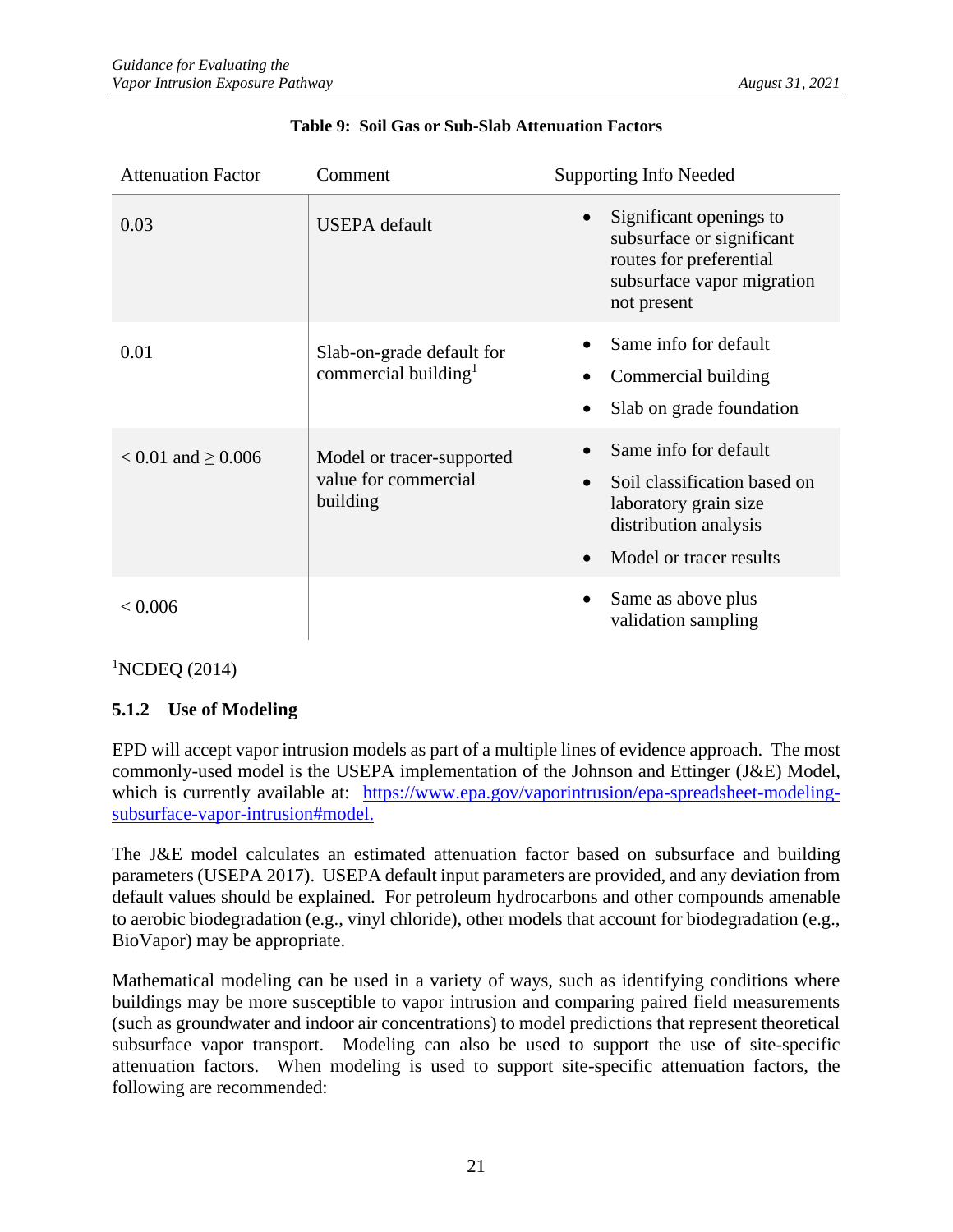- Modeling should be limited to commercial buildings that may not be well-represented by the USEPA (2012b) attenuation factor database, which is primarily based on residential buildings. Attenuation factors based on the USEPA database are recommended for residential buildings. See Section 5.1.1 of this guidance for a summary of recommended attenuation factors.
- Using modeling to calculate attenuation factors for residential buildings is not recommended because residential building construction varies, as does heating, ventilation and air conditioning (HVAC) systems, and air exchange rates. Additionally, preferential pathways (sumps, water supply and sewer lines), which are likely to present at residential buildings and have more influence on smaller footprint buildings, precludes the use of the J&E model.
- Modeling should be limited to buildings with either slab-on-grade, basement with slab, or crawlspace with slab foundations. Modeling to develop site-specific attenuation factors for buildings with dirt floors in a basement or crawlspace is not recommended.
- The use of a site-specific soil type should be supported by laboratory grain-size distribution analysis. More than one grain-size distribution analysis may be needed for a borehole, especially for soils with greater variability at depth; otherwise, one grain-size distribution analysis may not be representative of the heterogeneous nature of the soil within the entire soil column. In the USEPA implementation of the J&E Model, model-provided soil properties (e.g., porosity, bulk density, etc.) based on soil type should be used. The use of other site-specific parameters should be supported by field measurements.
- Validation sampling of model-predicted media concentrations (i.e., sub-slab and/or indoor air concentrations) is recommended if relying on a calculated groundwater attenuation factor of less than 0.0002 or a calculated sub-slab/soil gas attenuation factor of less than 0.006, which are approximately  $75<sup>th</sup>$  percentile values from the USEPA database and are a reduction by a factor of 5 from default attenuation factors. For example, the USEPA implementation of the J&E Model provides a predicted indoor air concentration and a predicted vapor concentration beneath the foundation when modeling a groundwater or exterior soil gas vapor source. In these cases, validation sampling could consist of indoor air and/or sub-slab sampling to verify that field-measured vapor concentrations do not exceed model predictions. An appropriate amount of validation sampling will depend on site-specific considerations, with more validation sampling generally being appropriate if proposed site-specific attenuation factors are significantly lower (e.g., more than an order of magnitude) than default values. Note that a more conservative attenuation factor can be utilized even if a lower attenuation factor is supported by modeling. For example, a groundwater attenuation factor of 0.0002 could be utilized for a commercial building without the need for validation sampling, provided that appropriate modeling supported the use of an attenuation factor of 0.0002 or lower.
- Although some models (such as the USEPA implementation of the J&E Model) may provide risk calculations, it is recommended that an appropriate site-specific attenuation factor be used in the VISL Calculator for conducting risk calculations. This helps ensure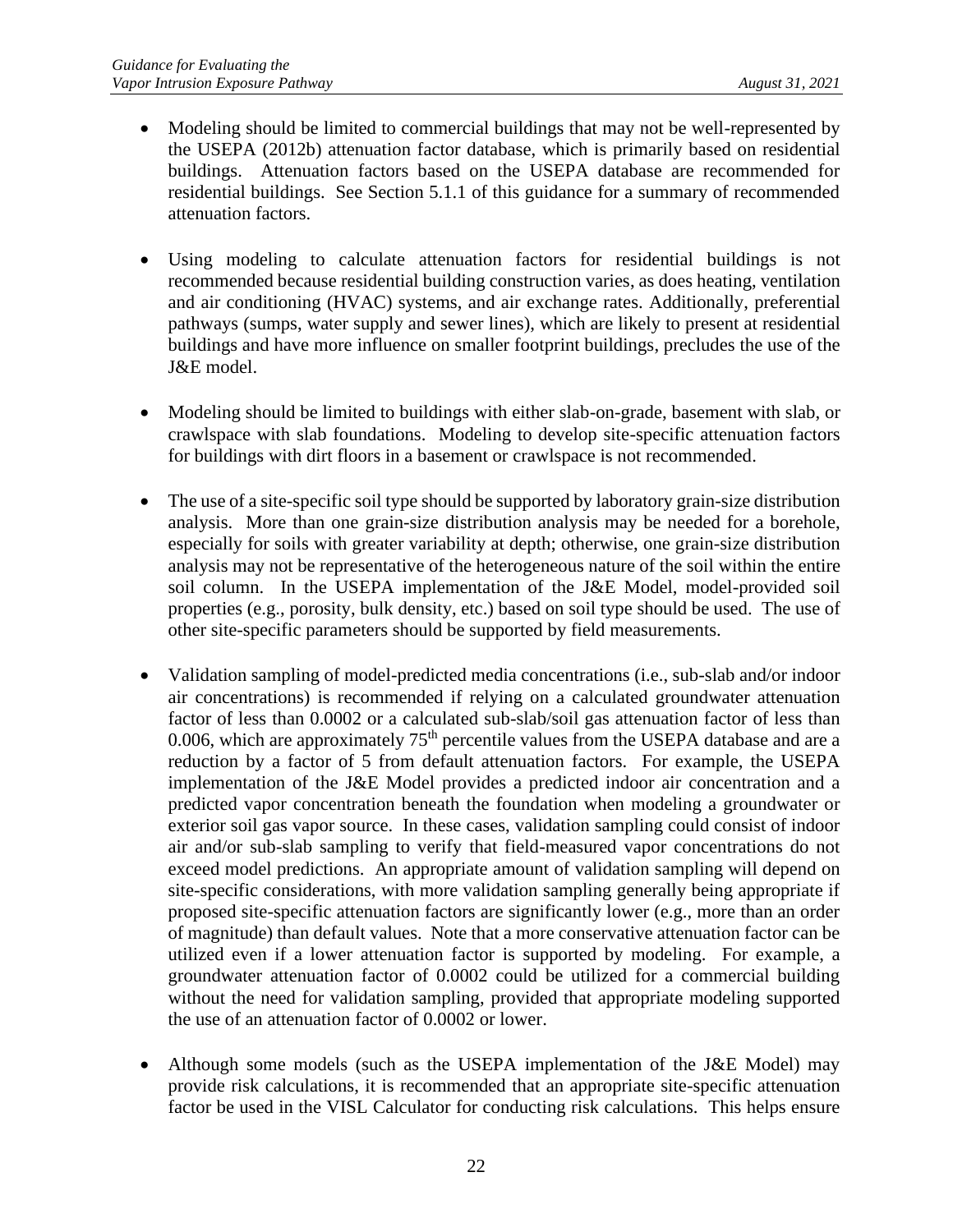that risk calculations are based on current methods, exposure factors, toxicity values, and chemical parameters.

It is recommended that any modeling approach that does not follow the above recommendations be discussed with EPD staff prior to conducting said modeling. For further discussion of modeling, see Section 6.6 "General Principles and Recommendations for Mathematical Modeling" from the *Technical Guide for Assessing and Mitigating the Vapor Intrusion Pathway from Subsurface Vapor Sources to Indoor Air* (USEPA 2015).

#### <span id="page-27-0"></span>**5.1.3 Use of Tracers**

Tracers are substances that are either naturally occurring (such as radon) or not typically found in indoor air from background sources. When tracers are present in the subsurface and in indoor air, they provide a line of evidence that vapor intrusion is occurring. VOCs that are not typically detected in background indoor air include vinyl chloride, 1,1-dichoroethylene, cis-1,2 dichloroethylene, and 1,1-dichloroethane (USEPA 2011).

Tracers can be used to calculate site-specific sub-slab attenuation factors by sampling both subslab and indoor air and dividing the indoor air concentration by the sub-slab concentration. However, there is some uncertainty associated with the exact correlation between the tracer attenuation factor and the attenuation factor for other constituents of concern. Therefore, it is recommended that the use of tracer attenuation factors be limited to commercial buildings that may not be well-represented by the USEPA (2012b) attenuation factor database. Indoor air sampling validation of predicted indoor air concentrations from tracer attenuation factors is recommended if relying on a tracer attenuation factor of less than 0.006, which is the approximate 75th percentile value from the USEPA database and a reduction by a factor of 5 from the default attenuation factor of 0.03.

#### <span id="page-27-1"></span>**5.2 Decision Matrices**

The decision matrices shown in Figure 4, Figure 5 and Figure 6 are intended to inform decision making by environmental professionals experienced in the evaluation of vapor intrusion. Both cancer and non-cancer cumulative risks are incorporated into the matrices. The most conservative decision guideline regarding both risks should be considered. For instance, if cancer risk indicates a "screen out" decision, but non-cancer risk indicates a "screen in" decision, the overall decision would be "screen in." The definitions for each decision guideline are provided below the matrix. Examples using the decision matrices are provided in Appendix C. An example of a decision matrix expressed in terms of concentration for a single chemical is provided in Appendix D.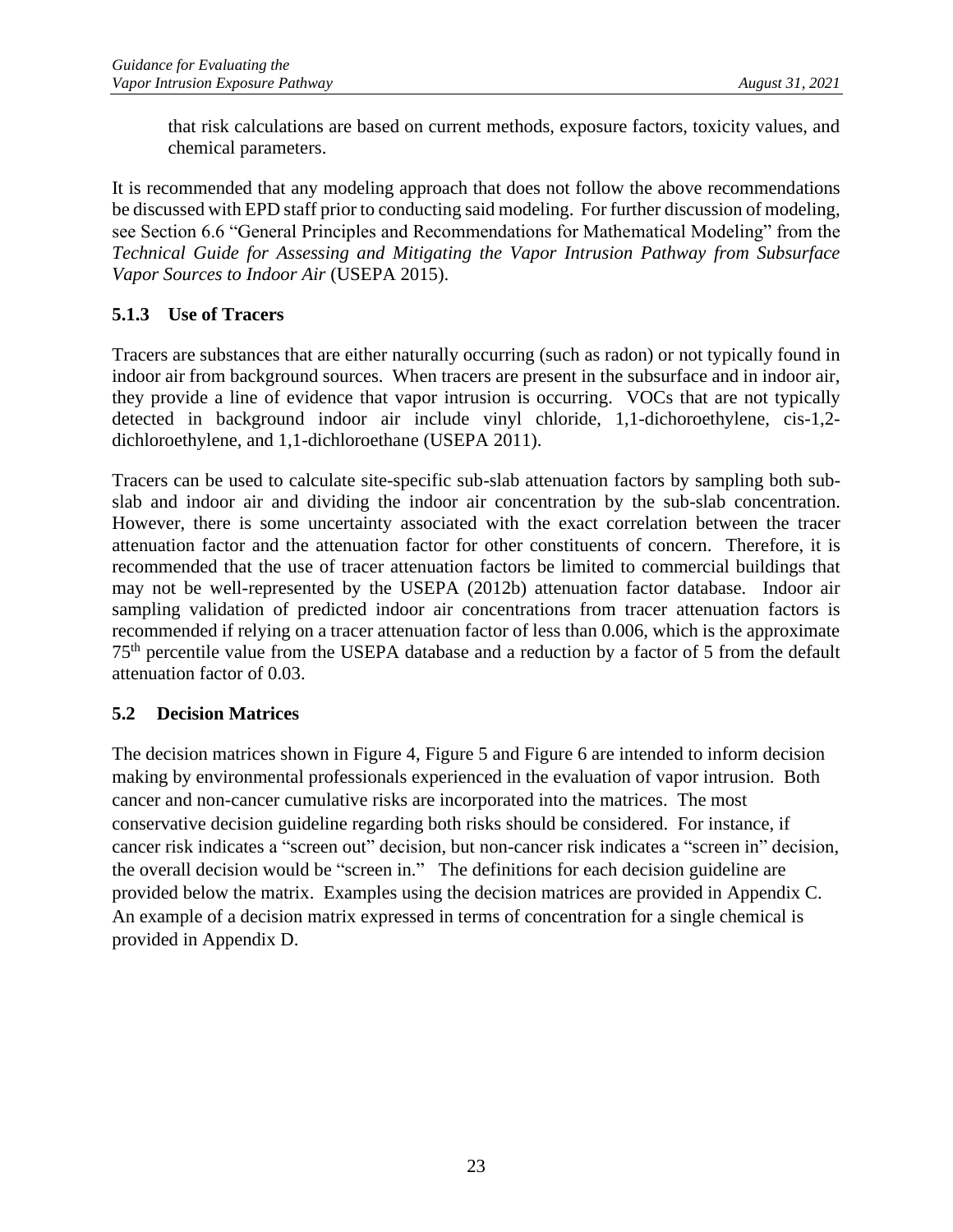|                                      | <b>Higher Risk</b><br>Lower Risk |        |              |                                                            |  |
|--------------------------------------|----------------------------------|--------|--------------|------------------------------------------------------------|--|
| <b>Decision</b><br><b>Guidelines</b> | <b>Cancer Risk</b>               | $1E-6$ | 1E-5         | 1E-4                                                       |  |
|                                      | screen out <sup>1</sup>          |        | screen $in2$ | screen in / higher<br>priority for assessment <sup>3</sup> |  |
|                                      | <b>Hazard Index</b>              | 0.1    |              |                                                            |  |
|                                      | Lower Risk                       |        |              | Higher Risk                                                |  |

#### **Figure 4: Groundwater Decision Matrix**

Notes:

- 1. **screen out**: No further assessment of the pathway is necessary based on the VISL Calculator input parameters. Consider observed / expected groundwater concentration trends when making a screen out determination.
- 2. **screen in**: Further assessment of the pathway is recommended. Consider refinement of VISL Calculator input parameters or additional media sampling (e.g., soil gas).
- 3. **screen in / higher priority for assessment**: Further assessment of the pathway is recommended. Consider refinement of VISL Calculator input parameters or additional media sampling (e.g., soil gas). Consider prioritizing assessment where potential risks exceed CR=1E-4 or HI=3 based on appropriate VISL Calculator input parameters.

|                               | Lower Risk<br>Higher Risk |      |                        |                                                |  |
|-------------------------------|---------------------------|------|------------------------|------------------------------------------------|--|
|                               | <b>Cancer Risk</b>        | 1E-6 | 1E-5                   | $1E-4$                                         |  |
| <b>Decision</b><br>Guidelines | screen out <sup>1</sup>   |      | screen in <sup>2</sup> | screen in / higher<br>priority for assessment3 |  |
|                               | <b>Hazard Index</b>       | 0.1  |                        |                                                |  |
|                               | Lower Risk                |      |                        | Higher Risk                                    |  |

#### **Figure 5: Soil Gas Decision Matrix**

Notes:

- 1. **screen out**: No further assessment of the pathway is necessary based on the VISL Calculator input parameters. Consider the need for additional soil gas sampling to confirm results based on sitespecific factors (source strength, data variability, etc.).
- 2. **screen in**: Further assessment of the pathway is recommended. Consider refinement of VISL Calculator input parameters or additional media sampling (e.g., sub-slab).
- 3. **screen in / higher priority for assessment**: Further assessment of the pathway is recommended. Consider refinement of VISL Calculator input parameters or additional media sampling (e.g., subslab). Consider prioritizing assessment where potential risks exceed CR=1E-4 or HI=3 based on appropriate VISL Calculator input parameters.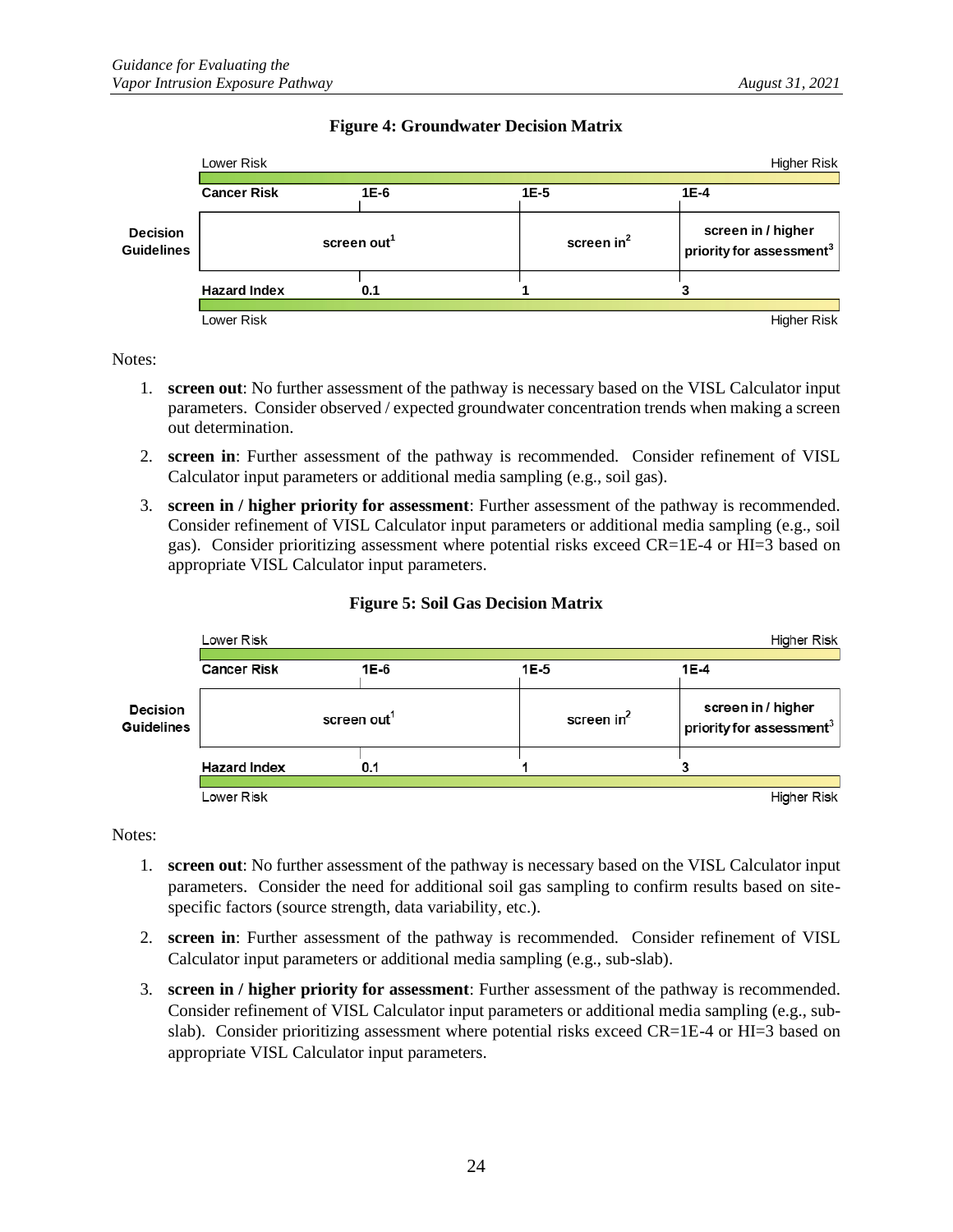

#### **Figure 6: Paired Sub-Slab – Indoor Air Decision Matrix**

#### <span id="page-29-0"></span>**5.3 Chemical-Specific Considerations**

#### <span id="page-29-1"></span>**5.3.1 Chloroform**

When chloroform is present in the subsurface, it may be difficult to attribute any chloroform in indoor air to vapor intrusion. Chloroform forms in tap water from chlorination and can be detected in groundwater due to leaks in water supply or sewer lines. Chloroform is also commonly detected in background indoor air (USEPA 2011). When chloroform is detected in indoor air, please note that it may originate from the indoor use of tap water, especially in areas where tap water is heated such as near water heaters, washing machines, or kitchens. Additionally, chloroform may be present in soil gas if the sample was obtained near a water line. A line of evidence approach to determine the origin of the chloroform vapors, which may include additional sampling and evaluation, may be needed. If a potential mitigation decision is being driven by risk due to chloroform, it is recommended that the situation be discussed with EPD. Mitigation will generally not be necessary for chloroform present in groundwater from nonpoint sources at concentrations less than the Maximum Contaminant Level of 0.08 mg/L.

#### <span id="page-29-2"></span>**5.3.2 Naphthalene**

Naphthalene can also be a problematic compound when evaluating vapor intrusion. Naphthalene is present in moth balls and may have been sprayed around building foundations as an insect repellent. Therefore, it is a common compound found in indoor air, crawlspace air and soil gas near structure walls and underneath structures. If naphthalene is found in soil gas, crawl space air or indoor air, but is not found in groundwater, it may be from one of these sources. A line of evidence approach, which may include additional sampling, should be used to determine the origin of the naphthalene vapors.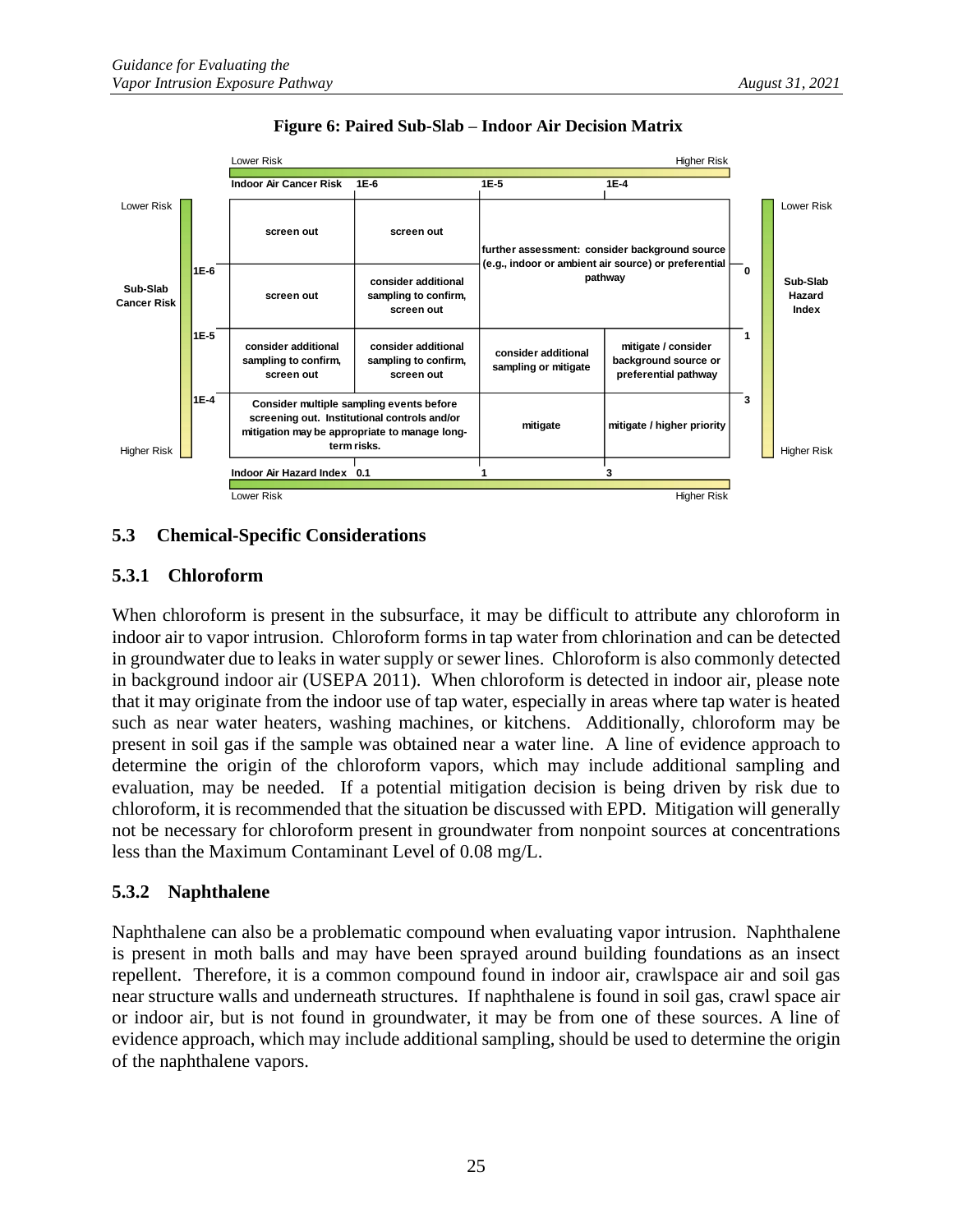#### <span id="page-30-0"></span>**5.3.3 Trichloroethene**

EPD recognizes the lack of regulatory and scientific consensus related to short-term inhalation exposure of pregnant women to elevated concentrations of trichloroethene (TCE) and the potential correlation with fetal cardiac development. EPD will evaluate the need for any accelerated response actions due to TCE on a site-specific basis.

#### <span id="page-30-1"></span>**5.3.4 Use of Surrogate Toxicity Values**

Surrogate toxicity values may be used for volatile compounds without inhalation toxicity values where applicable. Contact the EPD Risk Assessment Program for current information regarding the use of surrogate toxicity values.

#### <span id="page-30-2"></span>**Mitigation Guidelines**

The objective of vapor intrusion mitigation is to interrupt the pathway between a subsurface vapor source and potential receptors (i.e., building occupants). While vapor intrusion mitigation is not typically considered a remediation approach, design and implementation of vapor mitigation systems (VMS) should complement remediation where appropriate. Selection and design of a VMS should consider aspects of the CSM (e.g., building construction, building use, etc.) and the chemical concentrations or risks that need to be mitigated. Generally, more robust VMS design, performance verification, and monitoring/maintenance should be considered where higher risks are indicated. Mitigation components should be installed according to the manufacturer's specifications. EPD recommends that installed VMS should reduce indoor air risks from subsurface contamination to at least a cumulative cancer risk of 1E-5 and a Hazard Index of 1.

A review of mitigation strategies and best practices can be found in Chapter 4 of the ITRC guidance document, *Vapor Intrusion Pathway: A Practical Guide* (ITRC 2007) and ITRC Vapor Intrusion Mitigation Guidance and Training (ITRC 2021). Use of alternative mitigation technologies not specified in this guidance or references should be discussed with EPD and may need to include post-mitigation performance verification (see Diagnostic Testing and Verification).

#### <span id="page-30-3"></span>**6.1 New Construction**

New construction mitigation design is typically based on groundwater or soil gas sampling at or near the location of a future building. Vapor-mitigating design is generally encouraged as it provides current and future benefits for reducing exposure to soil vapor from subsurface contamination and radon. Additionally, mitigation systems incorporated into new construction are typically more cost-effective than VMS for existing buildings as the former can be integrated into building design. New construction mitigation systems may include geomembrane or spray-applied barriers, passive venting, active sub-slab depressurization, and building design features (parking deck, elevated floor). For new construction utilizing passive mitigation, consider installing the system in a way that preserves the option of converting it to an active VMS if needed. VMS design and performance guidelines for new construction based on vapor intrusion risk (cumulative risks calculated as described in Section 5) from groundwater or soil gas are presented in Figure 7.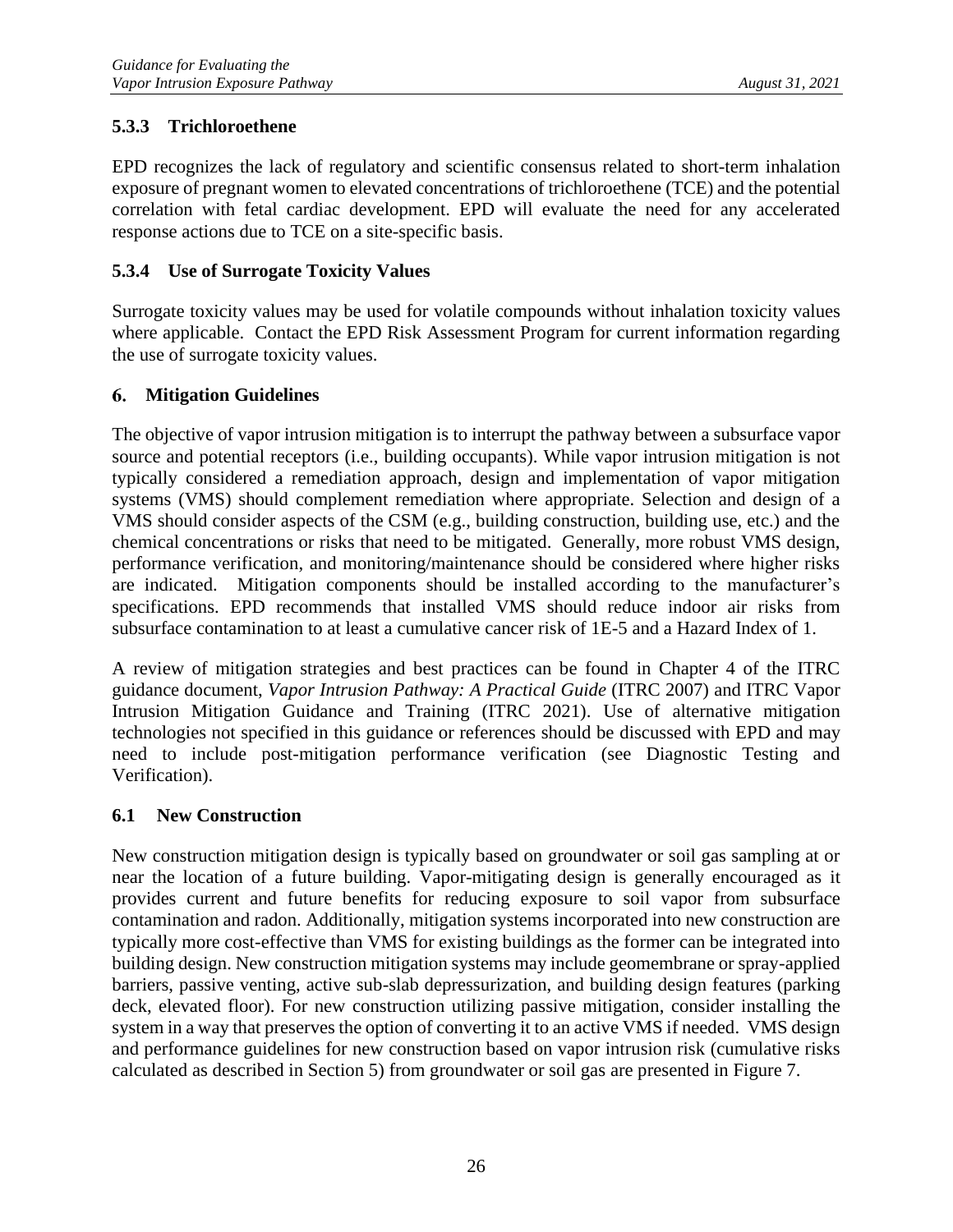#### **Figure 7: Mitigation System Design and Performance Guidelines for New Construction Based on Vapor Intrusion Risk from Groundwater or Soil Gas**

|                                      | Lower Risk<br><b>Higher Risk</b>     |        |                                                            |                                                            |  |
|--------------------------------------|--------------------------------------|--------|------------------------------------------------------------|------------------------------------------------------------|--|
|                                      | <b>Cancer Risk</b>                   | $1E-6$ | $1E-5$                                                     | $1E-4$                                                     |  |
| <b>Decision</b><br><b>Guidelines</b> | Design: no minimum criteria          |        | Design: minimum of<br>vapor barrier                        | Design: minimum of<br>passive system with<br>active option |  |
|                                      | Performance: no demonstration needed |        | Performance: minimum<br>of installation quality<br>control | Performance: diagnostic<br>testing and verification        |  |
|                                      | <b>Hazard Index</b>                  | 0.1    |                                                            |                                                            |  |
|                                      | Lower Risk                           |        |                                                            | <b>Higher Risk</b>                                         |  |

Note: Installation quality control would include items such as documentation regarding proper installation and sealing seams.

#### <span id="page-31-0"></span>**6.2 Existing Buildings**

Existing building VMS design involves retrofitting a mitigation system to an existing building. Although preemptive or precautionary mitigation is not discouraged, existing building vapor mitigation is typically conducted in response to a demonstrated need based on environmental sampling (soil gas, sub-slab, and/or indoor air sampling). Typically, a VMS for an existing building will involve passive or active sub-slab depressurization and sealing significant cracks and conduits for soil gas entry into the building. Other VMS may include aerated floors or floor coatings. Modification of HVAC operation to reduce indoor air concentrations may improve conditions but is not considered a mitigation strategy without confirmation of effectiveness.

#### <span id="page-31-1"></span>**6.3 Mitigation System Design, Diagnostic Testing and Verification**

Active depressurization system design should include conducting a pilot test to ensure the system is capable of interrupting the vapor intrusion pathway. Pre-emptive mitigation or VMS installation where the conceptual site model is incomplete or being developed may warrant system design to meet higher risk situations. Intrinsically safe blowers (or a passive design) should be used where appropriate (situations where petroleum hydrocarbons or methane may be present) as determined by a qualified professional. At a minimum, a vacuum of -0.004" of water column (WC) should be achieved throughout the area targeted for mitigation under worst-case, seasonal conditions. Submembrane Depressurization Systems (SMDS) are typically used for structures with crawl spaces. Membrane barriers should be designed and manufactured for use in VOC mitigation and installed according to manufacturer instructions. A minimum single sheet thickness of 30 mil is recommended for membrane barriers used in new construction or where the membrane could be damaged during installation (USEPA 2008) (or comparable material designed for VI mitigation which can stand up to construction/installation stresses), with thinner membranes such as 12 mil (0.012 inches) being potentially acceptable for existing crawl spaces. Membrane installation should include sealing the membrane barrier at seams and penetrations. Heavier gauge sheeting or a means for protecting the membrane should be employed when crawl spaces are used for storage or frequent entry is needed for maintenance of utilities or equipment. Mitigation design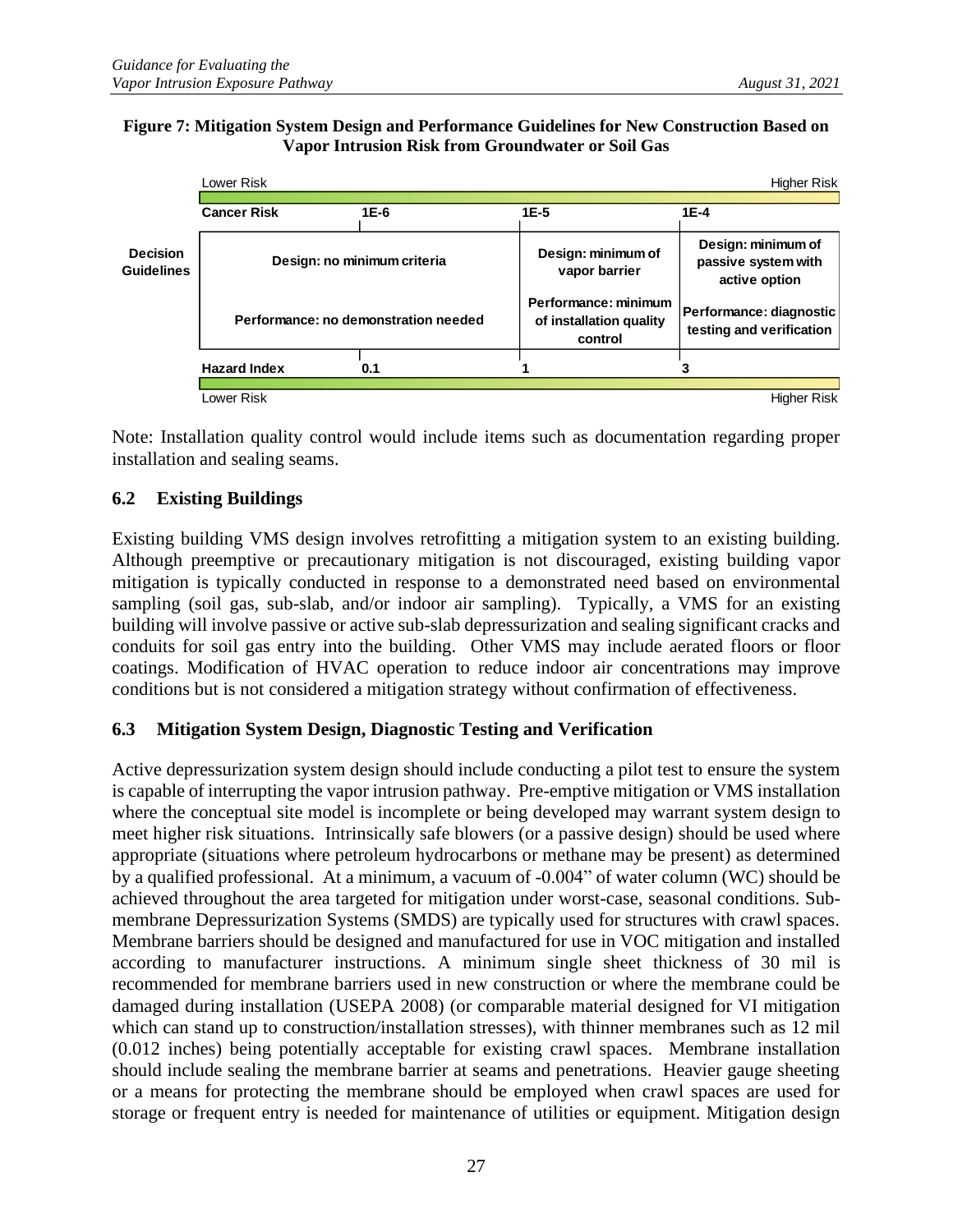and installation should be reviewed by an environmental professional sufficiently experienced with VMS. Documentation of construction completion and performance testing is recommended.

Once a vapor mitigation system is installed, diagnostic testing and/or verification sampling should be conducted. Diagnostic testing is needed to verify that the system meets its performance specifications and to establish an operational baseline. Diagnostic testing should include:

- Visual inspection of the mitigation system;
- Documentation of baseline system performance measurements (e.g. manometer, gauge, or other appropriate measurement); and
- Determining whether alterations or augmentations to the system are needed.

Following installation of a vapor mitigation system, EPD recommends one or more of the following:

- Pressure Testing demonstrate that a negative pressure differential exists between the subslab and indoor air.
- Indoor Air Sampling one round of indoor air sampling at least 30 days after system installation or during worst-case conditions.

Testing of the mass emission rate from the exhaust of the mitigation system can also be useful for tracking performance over time. Mitigation systems should be maintained, and effectiveness verified regularly or if a significant modification is made. Where appropriate, remote monitoring is recommended and is a suitable ongoing verification method once the initial diagnostic testing and system effectiveness verification has been completed. Monitoring and maintenance of the VMS should be conducted at a sufficient frequency to detect problems. Termination of monitoring/maintenance or VMS decommissioning may be considered if it is demonstrated that mitigation is no longer needed. A multiple lines of evidence approach should be used to substantiate any requests to terminate effectiveness monitoring, or shut down the VMS. Multiple lines of evidence may include indoor air testing, a significant decrease in groundwater/sub-slab soil gas concentrations, differential pressure readings between sub-slab and indoor air under advective flux conditions, etc.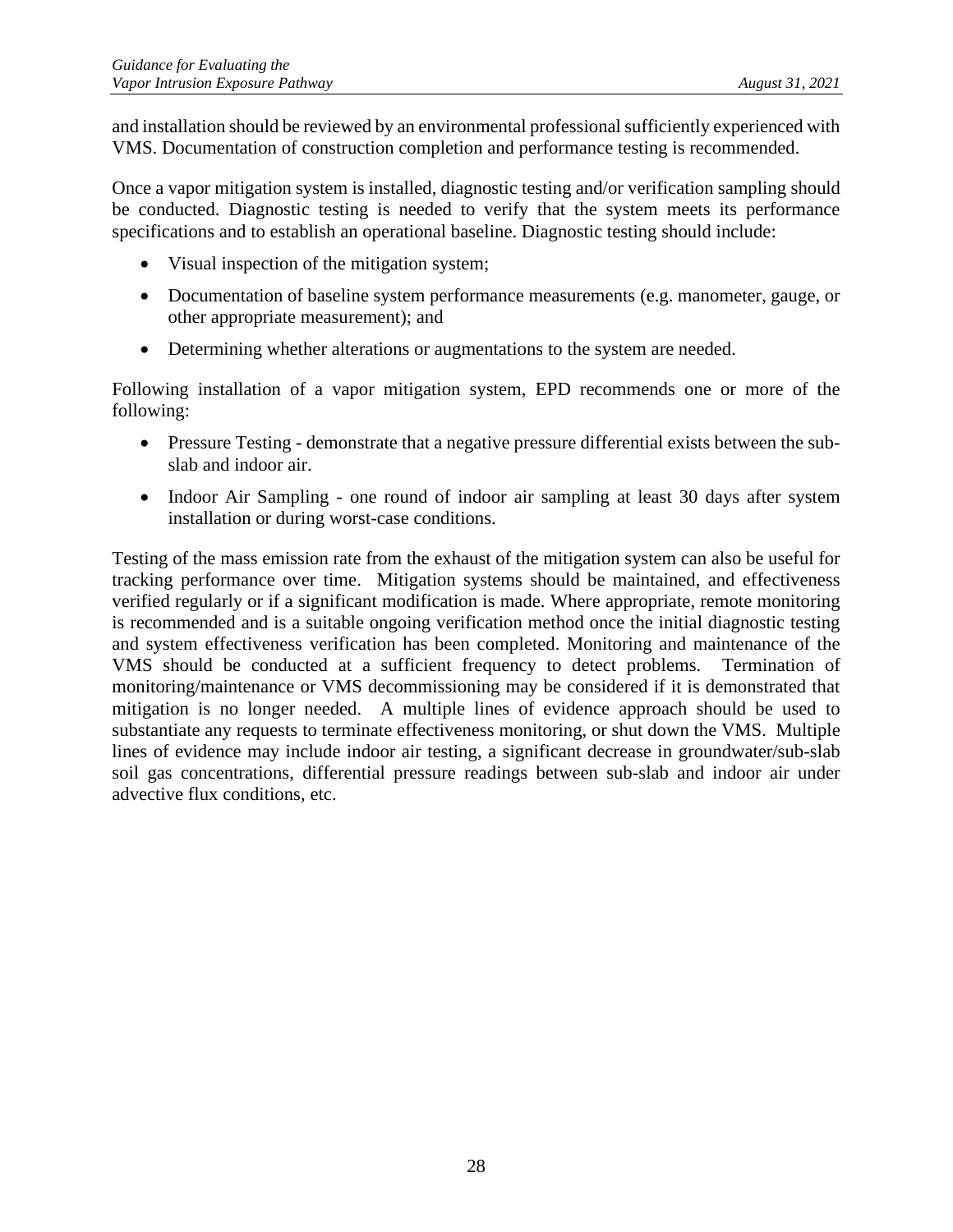#### <span id="page-33-0"></span>**References**

Arizona Department of Environmental Quality (ADEQ). 2017. Soil Vapor Sampling Guidance. April. [https://static.azdeq.gov/legal/subs\\_policy\\_svsg.pdf](https://static.azdeq.gov/legal/subs_policy_svsg.pdf)

California Environmental Protection Agency (CalEPA). 2011. Guidance for the Evaluation and Mitigation of Subsurface Vapor Intrusion to Indoor Air (Vapor Intrusion Guidance). Department of Toxic Substances Control. October. [https://dtsc.ca.gov/wp](https://dtsc.ca.gov/wp-content/uploads/sites/31/2018/01/Final_VIG_Oct_2011.pdf)[content/uploads/sites/31/2018/01/Final\\_VIG\\_Oct\\_2011.pdf](https://dtsc.ca.gov/wp-content/uploads/sites/31/2018/01/Final_VIG_Oct_2011.pdf)

CalEPA. 2015. Advisory – Active Soil Gas Investigations. California Environmental Protection Agency, Department of Toxic Substances Control, SF Regional Water Quality Control Board, and Los Angeles Regional Water Quality Control Board. July. [https://dtsc.ca.gov/wp](https://dtsc.ca.gov/wp-content/uploads/sites/31/2018/01/VI_ActiveSoilGasAdvisory_FINAL.pdf)[content/uploads/sites/31/2018/01/VI\\_ActiveSoilGasAdvisory\\_FINAL.pdf](https://dtsc.ca.gov/wp-content/uploads/sites/31/2018/01/VI_ActiveSoilGasAdvisory_FINAL.pdf)

Cooperative Research Centre for Contamination Assessment and Remediation of the Environment (CRC CARE). 2013. Petroleum hydrocarbon vapour intrusion assessment: Australian guidance. Technical Report no. 23. Adelaide, Australia. July. [https://www.crccare.com/files/dmfile/CRCCARETechreport23-](https://www.crccare.com/files/dmfile/CRCCARETechreport23-PetroleumhydrocarbonvapourintrusionassessmentAustralianguidance2.pdf) [PetroleumhydrocarbonvapourintrusionassessmentAustralianguidance2.pdf](https://www.crccare.com/files/dmfile/CRCCARETechreport23-PetroleumhydrocarbonvapourintrusionassessmentAustralianguidance2.pdf)

Fineis, Jim. 2018. Vapor Samples, How Many Are Enough? A Regulatory Overview From Across The County. Presentation at the Southeastern States Vapor Intrusion Symposium. February 2018. Atlanta, GA. [http://www.sesvis.com/wp-content/uploads/2018/02/SEVIS3-Jim-](http://www.sesvis.com/wp-content/uploads/2018/02/SEVIS3-Jim-Fineis-2nd.pdf)[Fineis-2nd.pdf](http://www.sesvis.com/wp-content/uploads/2018/02/SEVIS3-Jim-Fineis-2nd.pdf)

Indiana Department of Environmental Management (IDEM). 2019. Vapor Remedy Selection and Implementation. July.

[https://www.in.gov/idem/cleanups/files/remediation\\_tech\\_guidance\\_vapor\\_remedy\\_selection.pd](https://www.in.gov/idem/cleanups/files/remediation_tech_guidance_vapor_remedy_selection.pdf) [f](https://www.in.gov/idem/cleanups/files/remediation_tech_guidance_vapor_remedy_selection.pdf)

ITRC. 2007. Vapor Intrusion Pathway: A Practical Guideline. VI-1. Washington, D.C.: Interstate Technology & Regulatory Council, Vapor Intrusion Team. [www.itrcweb.org/Documents/VI-](http://www.itrcweb.org/Documents/VI-1.pdf)[1.pdf](http://www.itrcweb.org/Documents/VI-1.pdf)

ITRC. 2014. Petroleum Vapor Intrusion: Fundamentals of Screening, Investigation, and Management.<https://www.itrcweb.org/PetroleumVI-Guidance/>

ITRC. 2021 Vapor Intrusion Mitigation (VIM).<https://vim-1.itrcweb.org/>

Knight, Justin. 2019. High Volume Sampling for Rapid Subsurface Investigation. Presentation at the Southeastern States Vapor Intrusion Symposium. October 2019. Kennesaw, GA. <http://www.sesvis.com/wp-content/uploads/2019/11/Justin-Knight.pdf>

Michigan Department of Environmental Quality (MDEQ). 2013. Guidance Document for the Vapor Intrusion Pathway. Remediation and Redevelopment Division. May. [https://www.michigan.gov/documents/deq/deq-rrd-VIGuidanceDoc-May2013\\_422550\\_7.pdf](https://www.michigan.gov/documents/deq/deq-rrd-VIGuidanceDoc-May2013_422550_7.pdf)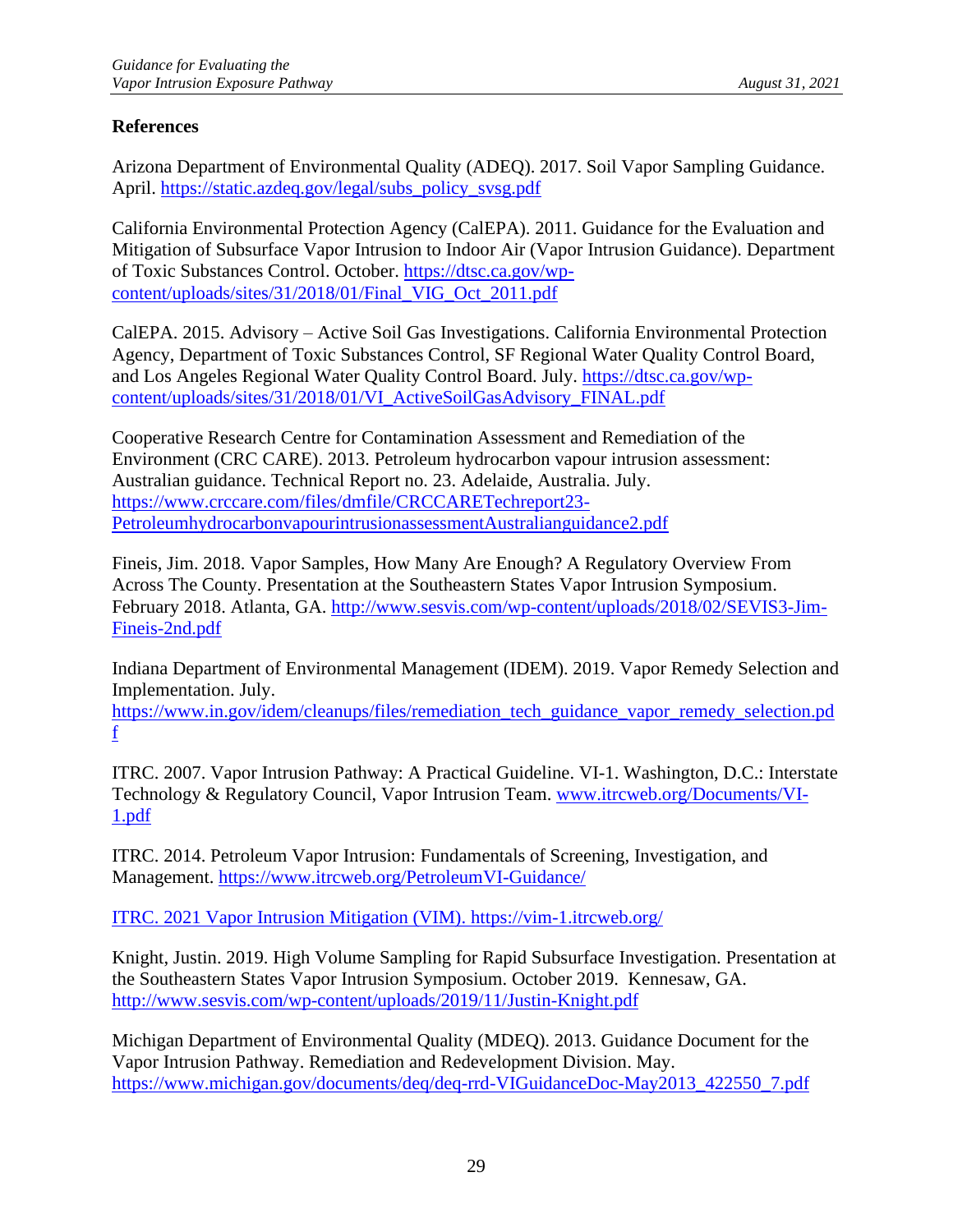New Jersey Department of Environmental Protection. 2018. Vapor Intrusion Technical Guidance. Version 4.1. Site Remediation and Waste Management Program. January. [https://www.nj.gov/dep/srp/guidance/vaporintrusion/vit\\_main.pdf?version\\_4.1](https://www.nj.gov/dep/srp/guidance/vaporintrusion/vit_main.pdf?version_4.1)

New York State Department of Health (NYSDOH). 2006. Guidance for Evaluating Soil Vapor Intrusion in the State of New York. Center for Environmental Health. Bureau of Environmental Exposure Investigation. October.

[https://www.health.ny.gov/environmental/investigations/soil\\_gas/svi\\_guidance/docs/svig\\_final2](https://www.health.ny.gov/environmental/investigations/soil_gas/svi_guidance/docs/svig_final2006_complete.pdf) [006\\_complete.pdf](https://www.health.ny.gov/environmental/investigations/soil_gas/svi_guidance/docs/svig_final2006_complete.pdf)

North Carolina Department of Environmental Quality (NCDEQ). 2014. Division of Waste Management Vapor Intrusion Screening Levels Guidance Document. April. [https://files.nc.gov/ncdeq/Waste%20Management/DWM/DWM%20VI%20Screening%20levels](https://files.nc.gov/ncdeq/Waste%20Management/DWM/DWM%20VI%20Screening%20levels%20guidance%20document%204-29-14.pdf) [%20guidance%20document%204-29-14.pdf](https://files.nc.gov/ncdeq/Waste%20Management/DWM/DWM%20VI%20Screening%20levels%20guidance%20document%204-29-14.pdf)

USEPA. 2001. Fact Sheet, Correcting the Henry's Law Constant for Soil Temperature. Office of Solid Waste and Emergency Response, Washington, D.C. <https://www.epa.gov/vaporintrusion/fact-sheet-correcting-henrys-law-constant-temperature>

USEPA. 2008. Engineering Issue: Indoor Air Vapor Intrusion Mitigation Approaches. October. [www.clu-in.org/download/char/600r08115.pdf](http://www.clu-in.org/download/char/600r08115.pdf)

USEPA. 2011. Background Indoor Air Concentrations of Volatile Organic Compounds in North American Residences (1990-2005): A Compilation of Statistics for Assessing Vapor Intrusion. Office of Solid Waste and Emergency Response, Washington, D.C. EPA-530-R-10-001. June. [https://www.epa.gov/vaporintrusion/background-indoor-air-concentrations-volatile-organic](https://www.epa.gov/vaporintrusion/background-indoor-air-concentrations-volatile-organic-compounds-north-american)[compounds-north-american](https://www.epa.gov/vaporintrusion/background-indoor-air-concentrations-volatile-organic-compounds-north-american)

USEPA. 2012a. Petroleum Hydrocarbons and Chlorinated Solvents Differ In Their Potential For Vapor Intrusion. March. [https://www.epa.gov/ust/petroleum-hydrocarbons-and-chlorinated](https://www.epa.gov/ust/petroleum-hydrocarbons-and-chlorinated-solvents-differ-their-potential-vapor-intrusion)[solvents-differ-their-potential-vapor-intrusion](https://www.epa.gov/ust/petroleum-hydrocarbons-and-chlorinated-solvents-differ-their-potential-vapor-intrusion)

USEPA. 2012b. EPA's Vapor Intrusion Database: Evaluation and Characterization of Attenuation Factors for Chlorinated Volatile Organic Compounds and Residential Buildings. EPA 530-R-10-002. [https://www.epa.gov/vaporintrusion/epas-vapor-intrusion-database](https://www.epa.gov/vaporintrusion/epas-vapor-intrusion-database-evaluation-and-characterization-attenuation-factors)[evaluation-and-characterization-attenuation-factors](https://www.epa.gov/vaporintrusion/epas-vapor-intrusion-database-evaluation-and-characterization-attenuation-factors)

USEPA. 2012c. Conceptual Model Scenarios for the Vapor Intrusion Pathway. EPA-530-R-10 003. February. [https://www.epa.gov/vaporintrusion/conceptual-model-scenarios-vapor-intrusion](https://www.epa.gov/vaporintrusion/conceptual-model-scenarios-vapor-intrusion-pathway)[pathway](https://www.epa.gov/vaporintrusion/conceptual-model-scenarios-vapor-intrusion-pathway)

USEPA. 2012d. Fluctuation of Indoor Radon and VOC Concentrations Due to Seasonal Variations. National Exposure Research Laboratory. EPA/600/R-12/673. September. [https://cfpub.epa.gov/si/si\\_public\\_record\\_report.cfm?Lab=NERL&dirEntryId=247212&fed\\_org](https://cfpub.epa.gov/si/si_public_record_report.cfm?Lab=NERL&dirEntryId=247212&fed_org_id=770&SIType=PR&TIMSType=Published+Report&showCriteria=0&address=nerl/pubs.html&view=citation&sortBy=pubDateYear&count=100&dateBeginPublishedPresented=01/01/2010) [\\_id=770&SIType=PR&TIMSType=Published+Report&showCriteria=0&address=nerl/pubs.htm](https://cfpub.epa.gov/si/si_public_record_report.cfm?Lab=NERL&dirEntryId=247212&fed_org_id=770&SIType=PR&TIMSType=Published+Report&showCriteria=0&address=nerl/pubs.html&view=citation&sortBy=pubDateYear&count=100&dateBeginPublishedPresented=01/01/2010) [l&view=citation&sortBy=pubDateYear&count=100&dateBeginPublishedPresented=01/01/2010](https://cfpub.epa.gov/si/si_public_record_report.cfm?Lab=NERL&dirEntryId=247212&fed_org_id=770&SIType=PR&TIMSType=Published+Report&showCriteria=0&address=nerl/pubs.html&view=citation&sortBy=pubDateYear&count=100&dateBeginPublishedPresented=01/01/2010)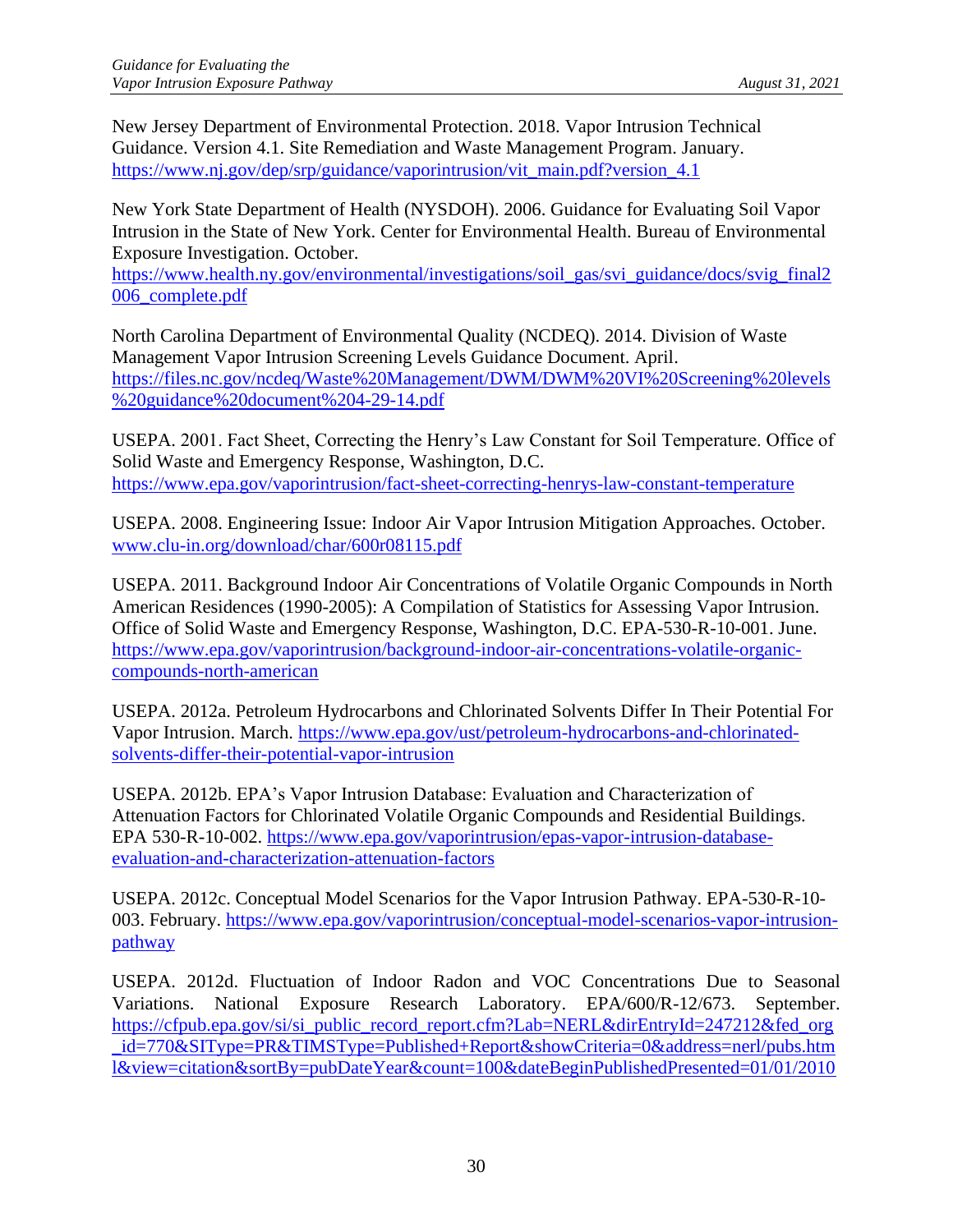USEPA. 2014. Passive Samplers for Investigations if Air Quality: Method Description, Implementation, and Comparison to Alternative Sampling Methods. Office of Research and Development, National Risk Management Research Laboratory, Cincinnati, OH 45268. EPA/600/R-14/434. December 2014. https://clu-in.org/download/issues/vi/VI-passive-samplers-600-R-14-434.pdf

USEPA. 2015. Technical Guidance for Assessing and Mitigating the Vapor Intrusion Pathway from Subsurface Vapor Sources to Indoor Air. OSWER Publication 9200.2-154. [https://www.epa.gov/vaporintrusion/technical-guide-assessing-and-mitigating-vapor-intrusion](https://www.epa.gov/vaporintrusion/technical-guide-assessing-and-mitigating-vapor-intrusion-pathway-subsurface-vapor)[pathway-subsurface-vapor](https://www.epa.gov/vaporintrusion/technical-guide-assessing-and-mitigating-vapor-intrusion-pathway-subsurface-vapor)

USEPA. 2017. Documentation for EPA's Implementation of the Johnson and Ettinger Model to Evaluate Site Specific Vapor Intrusion into Buildings. Version 6.0. <https://semspub.epa.gov/work/HQ/100000489.pdf>

USEPA. 2018a. Region 4 Human Health Risk Assessment Supplemental Guidance. March 2018 Update. [https://www.epa.gov/sites/production/files/2018-](https://www.epa.gov/sites/production/files/2018-03/documents/hhra_regional_supplemental_guidance_report-march-2018_update.pdf) [03/documents/hhra\\_regional\\_supplemental\\_guidance\\_report-march-2018\\_update.pdf](https://www.epa.gov/sites/production/files/2018-03/documents/hhra_regional_supplemental_guidance_report-march-2018_update.pdf)

USEPA. 2018b. Errata for OSWER Technical Guide for Assessing and Mitigating the Vapor Intrusion Pathway from Subsurface Vapor Sources to Indoor Air. January 29, 2018. <https://www.epa.gov/sites/production/files/2016-10/documents/errata.pdf>

USEPA. 2019. What is Vapor Intrusion? [https://www.epa.gov/vaporintrusion/what-vapor](https://www.epa.gov/vaporintrusion/what-vapor-intrusion)[intrusion](https://www.epa.gov/vaporintrusion/what-vapor-intrusion)

USEPA. Field Branches Quality System and Technical Procedures. Region 4 Science and Ecosystem Support Division. As Amended. [https://www.epa.gov/quality/quality-system-and](https://www.epa.gov/quality/quality-system-and-technical-procedures-lsasd-field-branches)[technical-procedures-lsasd-field-branches](https://www.epa.gov/quality/quality-system-and-technical-procedures-lsasd-field-branches)

USEPA. Vapor Intrusion Screening Level Calculator. As Amended. <https://www.epa.gov/vaporintrusion/vapor-intrusion-screening-level-calculator>

Wisconsin Department of Natural Resources (WDNR). 2014. Sub-Slab Vapor Sampling Procedures. July.<https://dnr.wi.gov/files/PDF/pubs/rr/RR986.pdf>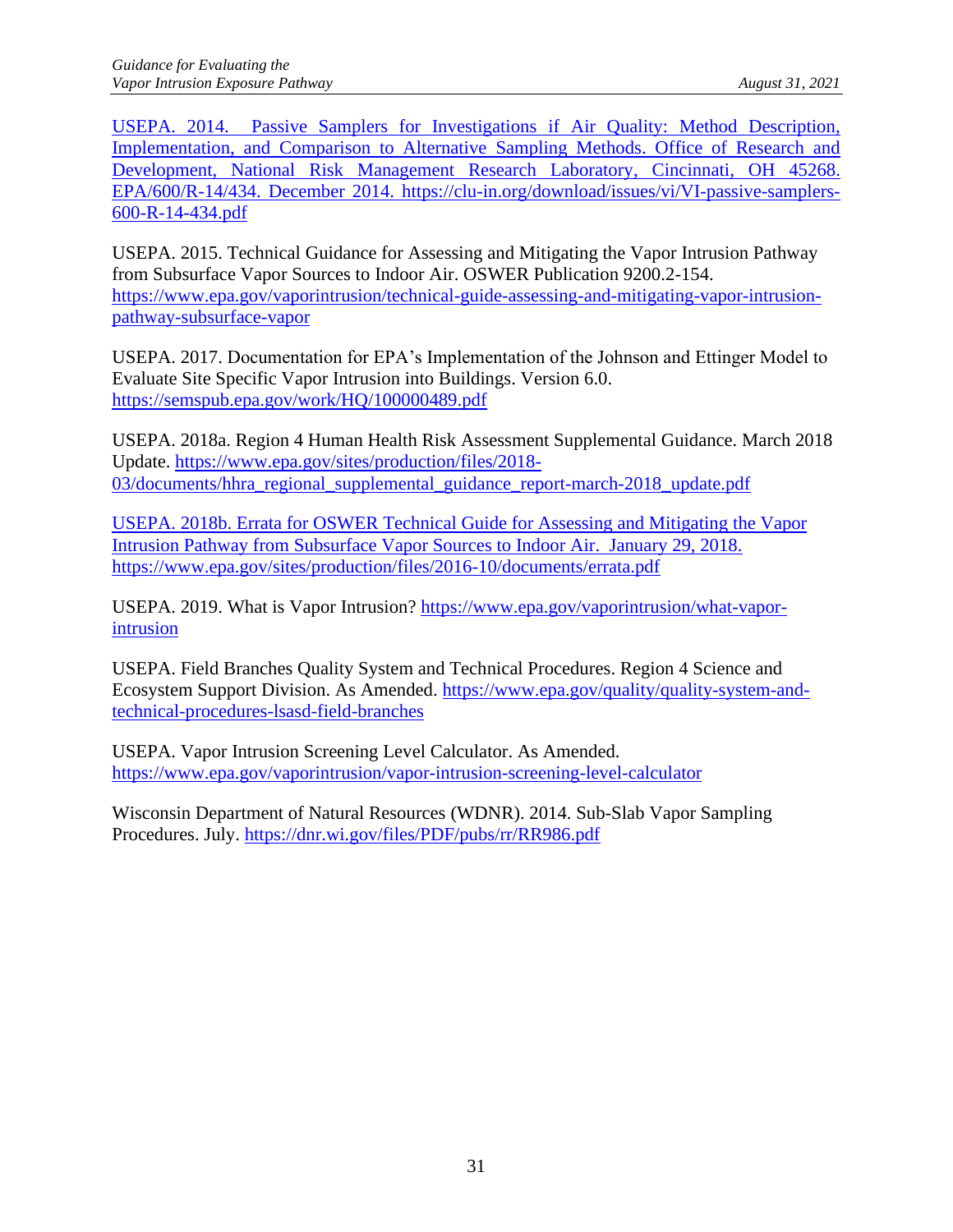

### <span id="page-36-0"></span>**Appendix A: Map of Average Shallow Groundwater Temperature**

**Figure 8: Average Temperature of Shallow Groundwater. Adapted from USEPA 2001.**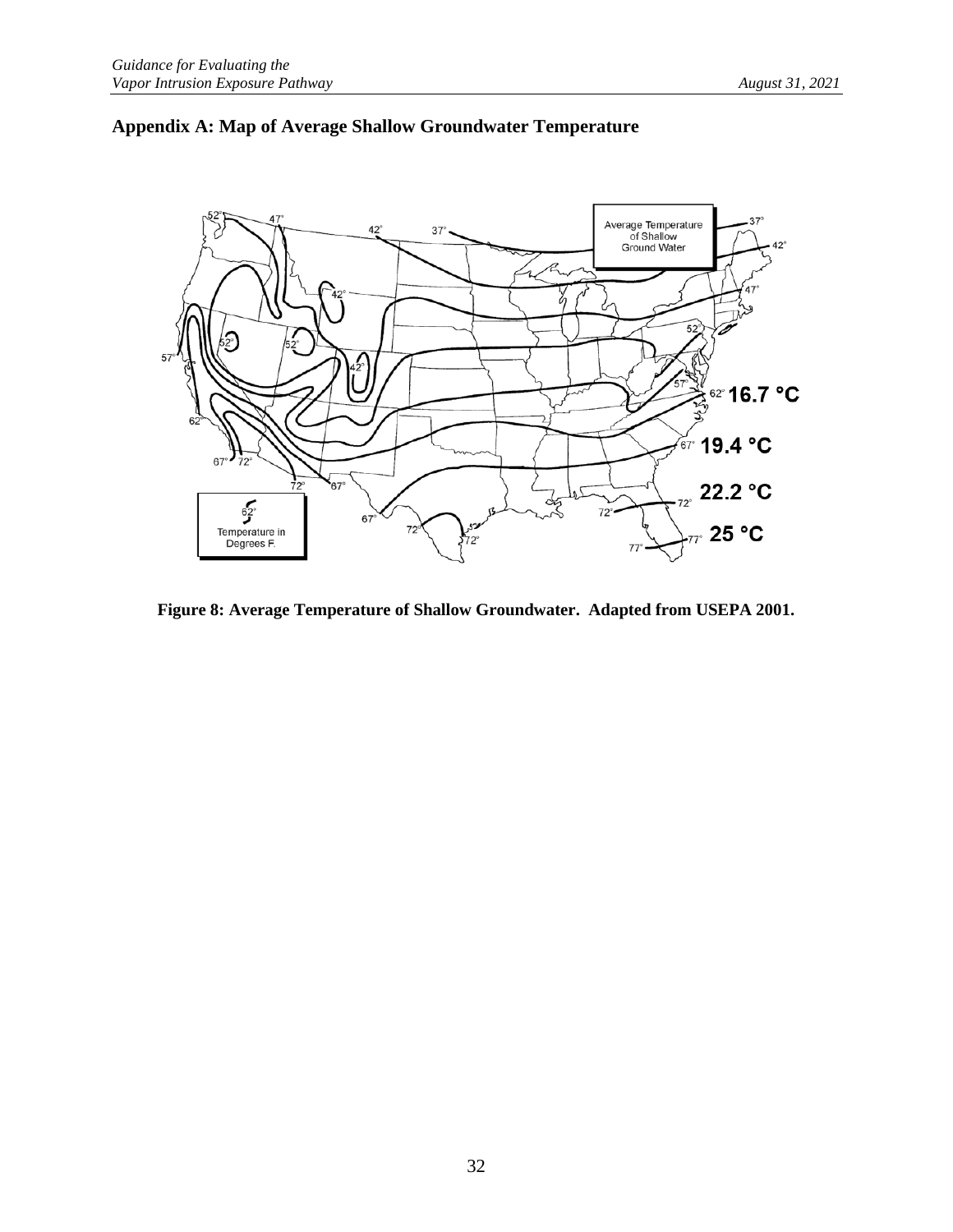#### <span id="page-37-0"></span>**Appendix B: Table of Non-Cancer Target Organ Effects for Selected Chemicals**

| Chemical               | Target System/Organ  |
|------------------------|----------------------|
| Acetone                | Neurological         |
| <b>Benzene</b>         | <b>Blood</b>         |
| Carbon Disulfide       | Neurological         |
| Carbon Tetrachloride   | Liver                |
| Chlorobenzene          | Liver; Kidney        |
| Chloroform             | Hepatic              |
| 1,2-dichlorobenzene    | Whole body           |
| 1,4-dichlorobenzene    | Liver                |
| 1,2-dichloroethane     | Neurological         |
| 1,1-dichloroethylene   | Liver                |
| Ethylbenzene           | Developmental        |
| 2-hexanone             | <b>Nervous</b>       |
| Methyl ethyl ketone    | Developmental        |
| Methyl isobutyl ketone | Developmental        |
| Methylene Chloride     | Liver                |
| Naphthalene            | Nervous; Respiratory |
| Tetrachloroethylene    | <b>Nervous</b>       |
| Toluene                | Neurological         |
| Trichloroethylene      | <b>Thymus</b>        |
| Vinyl Chloride         | Liver                |
| Xylenes                | Nervous              |

Source: USEPA VISL Calculator, Inhalation Chronic Toxicity Metadata, Inhalation Chronic Reference Concentration Target Organ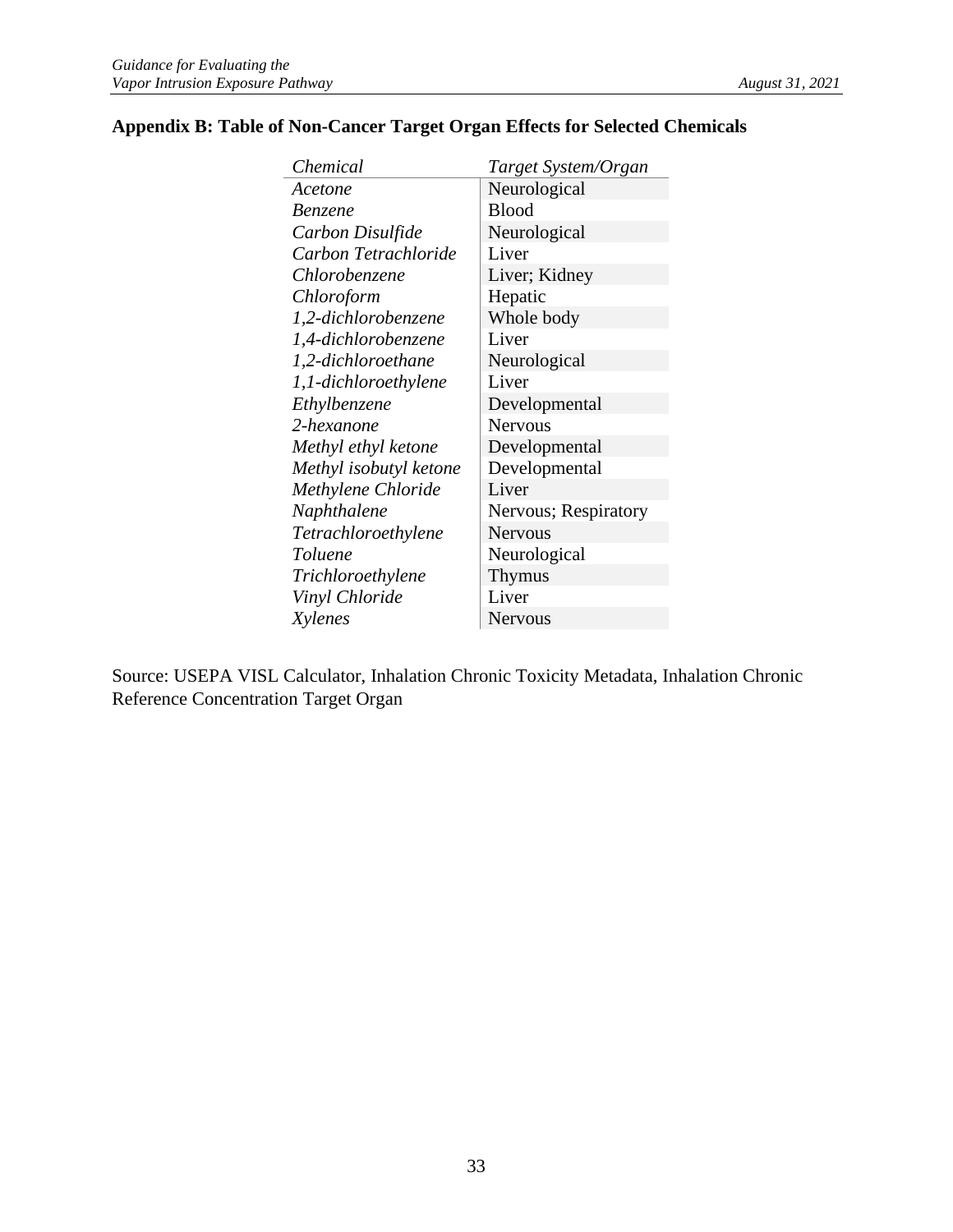#### <span id="page-38-0"></span>**Appendix C: Examples Using Data Evaluation Guidelines**

#### **Example 1:**

- Commercial scenario, slab on grade foundation
- Tetrachloroethylene groundwater concentration  $= 150 \text{ ug/L}$
- Trichloroethylene groundwater concentration  $= 50 \text{ ug/L}$
- Groundwater temperature  $= 20^{\circ}C$
- Groundwater depth  $= 20$  feet, fine soil type (use attenuation factor  $= 0.0005$ )
- No vapor source in the vadose zone, no preferential pathways

#### VISL Calculator Output:

| Chemical                       | <b>CAS Number</b> | <b>Site</b><br>Groundwater<br>Concentration<br>$C_{\rm gw}$<br>$(\mu g/L)$ | <b>Site</b><br><b>Indoor Air</b><br>Concentration<br>$C_{i,a}$<br>$(\mu g/m^3)$ | V <sub>1</sub><br>Carcinogenic<br><b>Risk</b><br><b>CDI</b><br>$(\mu g/m^3)$ | VI<br>Carcinogenic<br><b>Risk</b><br><b>CR</b> | VI<br>Hazard<br><b>CDI</b><br>$(mg/m^3)$ | V <sub>1</sub><br>Hazard<br>HQ |
|--------------------------------|-------------------|----------------------------------------------------------------------------|---------------------------------------------------------------------------------|------------------------------------------------------------------------------|------------------------------------------------|------------------------------------------|--------------------------------|
| Tetrachloroethylene   127-18-4 |                   | 150                                                                        | $4.20E + 01$                                                                    | $3.43E + 00$                                                                 | 8.91E-07                                       | 9.60E-03                                 | 2.40E-01                       |
| Trichloroethylene              | $79-01-6$         | 50                                                                         | $8.07E + 00$                                                                    | 6.58E-01                                                                     | 2.70E-06                                       | 1.84E-03                                 | $9.21E - 01$                   |
| *Sum                           |                   |                                                                            |                                                                                 |                                                                              | $3.59E-06$                                     |                                          | $1.16E + 00$                   |

#### Groundwater Decision Matrix:



#### Summary:

In this example, the cumulative cancer risk is within the "screen out" range. The hazard index is at the border of the "screen out" / "screen in" ranges. Note that for decision-making purposes, the hazard index may be rounded to one significant figure, or HI=1. The overall decision would be "screen out" based on the input values and VISL Calculator output. Note that in making a "screen out" determination, observed / expected groundwater concentration trends should be considered. Another option for evaluating the hazard index would be to separate risks based on target organ effects. As shown in Appendix B, tetrachloroethylene and trichloroethylene have different target organ effects. Therefore, the trichloroethylene hazard quotient of 0.9 could be used for decisionmaking purposes.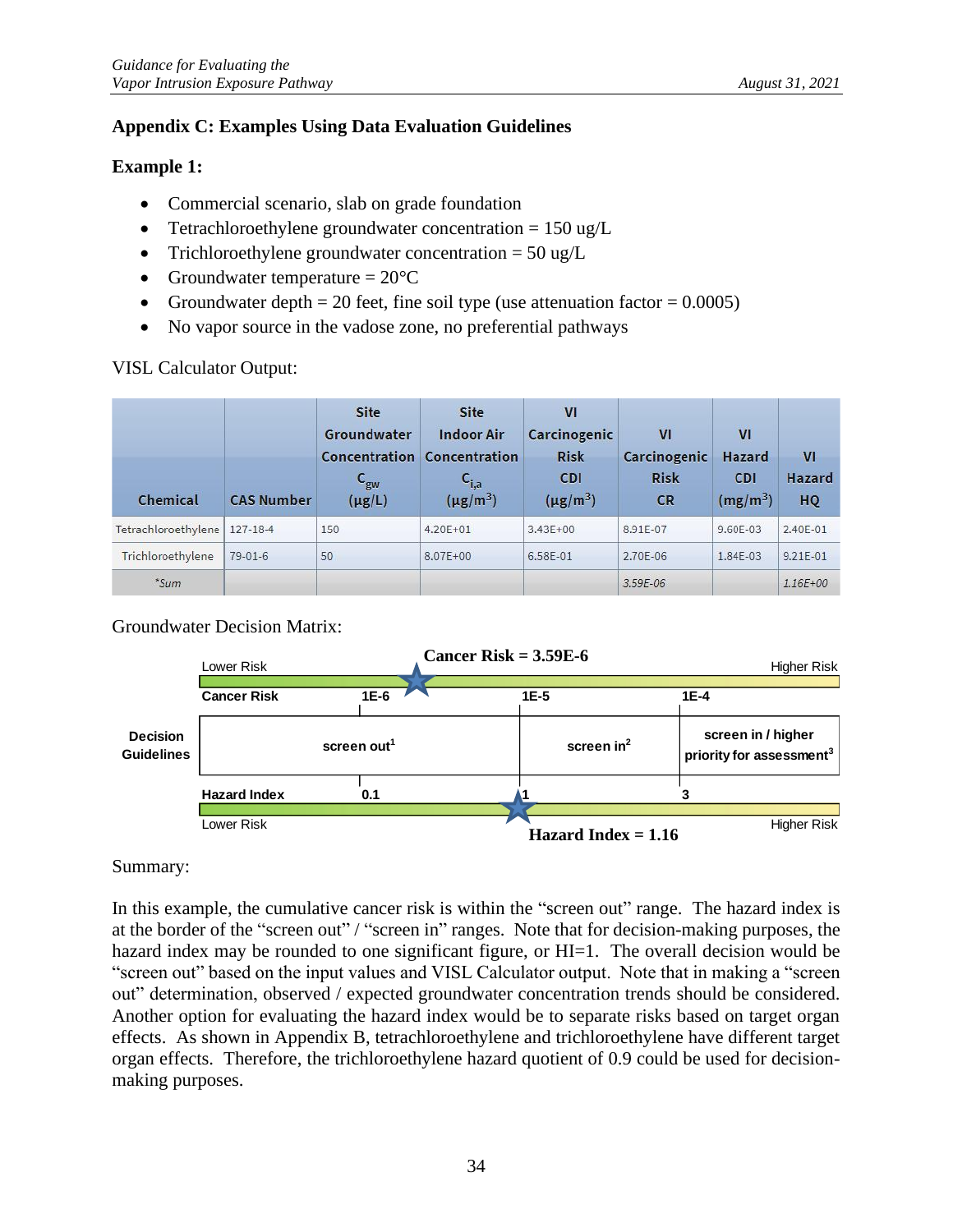#### **Example 2:**

- Commercial scenario, slab on grade foundation
- Tetrachloroethylene groundwater concentration  $= 5,000 \text{ ug/L}$
- Groundwater temperature  $= 20^{\circ}C$
- Groundwater depth  $= 20$  feet, fine soil type (use attenuation factor  $= 0.0005$ )
- No vapor source in the vadose zone, no preferential pathways

#### VISL Calculator Output:

| Chemical                       | <b>CAS Number</b> | <b>Site</b><br>Groundwater<br>Concentration<br>$\mathsf{c}_{\mathsf{gw}}$<br>$(\mu g/L)$ | Site<br><b>Indoor Air</b><br>Concentration<br>$C_{i,a}$<br>$(\mu$ g/m <sup>3</sup> ) | $\mathbf{V}$<br>Carcinogenic<br><b>Risk</b><br><b>CDI</b><br>$(\mu g/m^3)$ | VI<br>Carcinogenic<br><b>Risk</b><br><b>CR</b> | VI<br>Hazard<br><b>CDI</b><br>(mg/m <sup>3</sup> ) | V <sub>1</sub><br>Hazard<br>HQ |
|--------------------------------|-------------------|------------------------------------------------------------------------------------------|--------------------------------------------------------------------------------------|----------------------------------------------------------------------------|------------------------------------------------|----------------------------------------------------|--------------------------------|
| Tetrachloroethylene   127-18-4 |                   | 5000                                                                                     | 1,40E+03                                                                             | $1.14E + 02$                                                               | 2.97E-05                                       | 3.20E-01                                           | 8,00E+00                       |
| *Sum                           |                   |                                                                                          |                                                                                      |                                                                            | 2.97E-05                                       |                                                    | 8.00E+00                       |

#### Groundwater Decision Matrix:

|                                      | Lower Risk              |      |                                                                            | Cancer Risk = $2.97E-5$<br><b>Higher Risk</b> |  |
|--------------------------------------|-------------------------|------|----------------------------------------------------------------------------|-----------------------------------------------|--|
|                                      | <b>Cancer Risk</b>      | 1E-6 | $1E-5$                                                                     | $1E-4$                                        |  |
| <b>Decision</b><br><b>Guidelines</b> | screen out <sup>1</sup> |      | screen in / higher<br>screen $in2$<br>priority for assessment <sup>3</sup> |                                               |  |
|                                      | <b>Hazard Index</b>     | 0.1  |                                                                            |                                               |  |
|                                      | Lower Risk              |      |                                                                            | <b>Higher Risk</b><br>Hazard Index = $8$      |  |

Summary:

In this example, the cancer risk is within the "screen in" range and the hazard index of 8 is well above the "screen in / higher priority for assessment" threshold of 3. The overall decision would be "screen in / higher priority for assessment", indicating that further assessment is recommended with consideration for prioritizing the vapor intrusion pathway evaluation.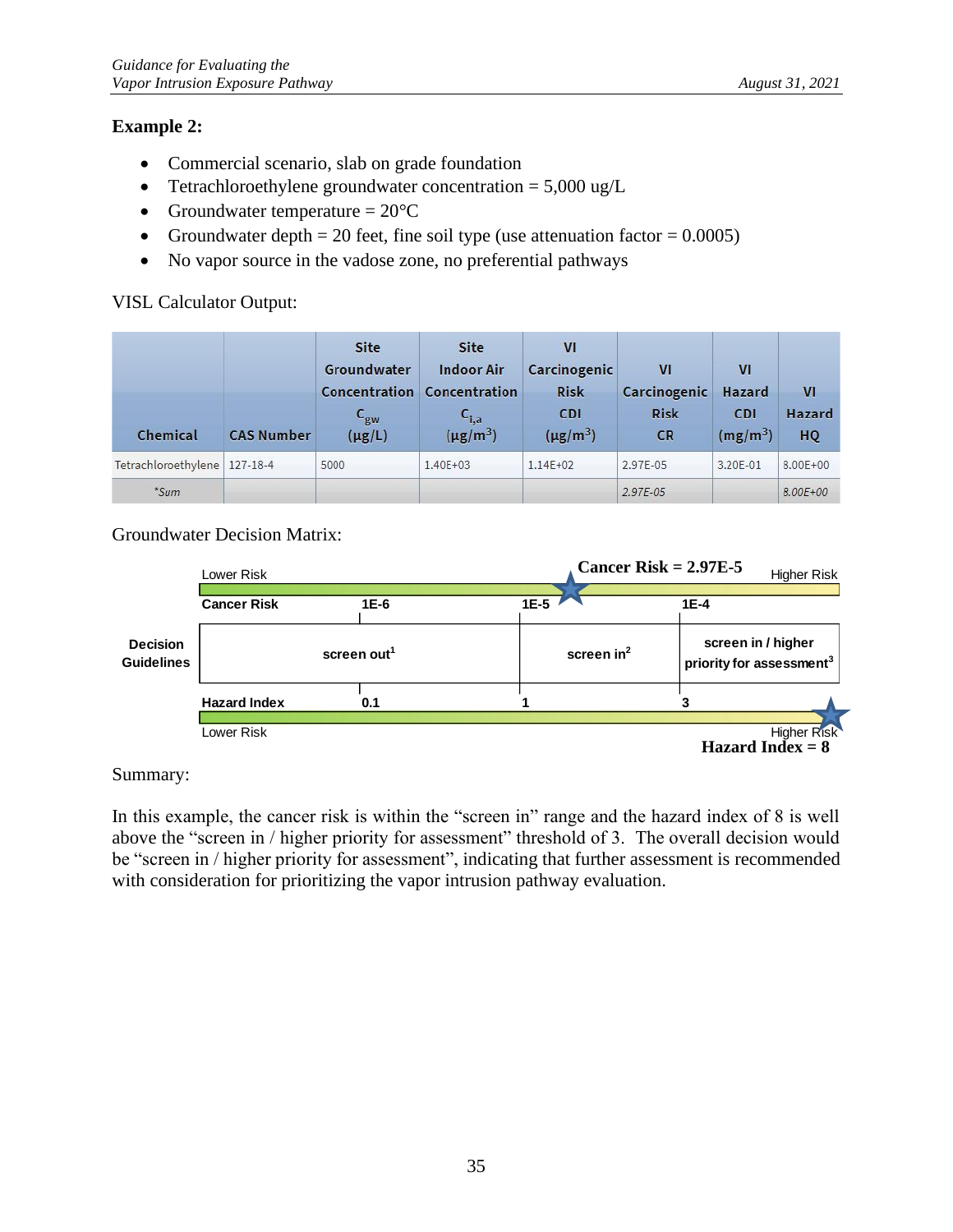#### **Example 3:**

- Residential scenario
- Vinyl Chloride sub-slab concentration =  $54 \mu g/m^3$
- Vinyl Chloride indoor air concentration =  $0.09 \mu g/m^3$
- Slab on grade foundation (use attenuation factor  $= 0.03$ )

Sub-Slab Soil Gas VISL Calculator Output:

|                          |                   | <b>Site</b><br>Sub-Slab and<br><b>Exterior Soil Gas</b> | Site<br><b>Indoor Air</b>                               | VI<br>Carcinogenic                         | V <sub>1</sub>                           | VI                                        |                                       |
|--------------------------|-------------------|---------------------------------------------------------|---------------------------------------------------------|--------------------------------------------|------------------------------------------|-------------------------------------------|---------------------------------------|
| Chemical                 | <b>CAS Number</b> | Concentration<br>$C_{sg}$<br>$(\mu g/m^3)$              | Concentration<br>$C_{i,a}$<br>$(\mu$ g/m <sup>3</sup> ) | <b>Risk</b><br><b>CDI</b><br>$(\mu g/m^3)$ | Carcinogenic<br><b>Risk</b><br><b>CR</b> | <b>Hazard</b><br><b>CDI</b><br>$(mg/m^3)$ | V <sub>1</sub><br><b>Hazard</b><br>HQ |
| Vinyl Chloride   75-01-4 |                   | 54                                                      | $1.62E + 00$                                            | $2.20E + 00$                               | 9.67E-06                                 | 1.55E-03                                  | 1.55E-02                              |
| *Sum                     |                   |                                                         |                                                         |                                            | $9.67E - 06$                             |                                           | $1.55E-02$                            |

#### Indoor Air VISL Calculator Output:

| Chemical       | <b>CAS Number</b> | <b>Site</b><br><b>Indoor Air</b><br>Concentration<br>$\mathsf{c}_{\mathsf{i},\mathsf{a}}$<br>$(\mu$ g/m <sup>3</sup> ) | VI<br>Carcinogenic<br><b>Risk</b><br><b>CDI</b><br>$(\mu g/m^3)$ | VI<br>Carcinogenic<br><b>Risk</b><br><b>CR</b> | VI<br><b>Hazard</b><br><b>CDI</b><br>(mg/m <sup>3</sup> ) | VI<br><b>Hazard</b><br>HQ |
|----------------|-------------------|------------------------------------------------------------------------------------------------------------------------|------------------------------------------------------------------|------------------------------------------------|-----------------------------------------------------------|---------------------------|
| Vinyl Chloride | $75-01-4$         | 9.00E-02                                                                                                               | 1.22E-01                                                         | 5.37E-07                                       | 8.63E-05                                                  | 8.63E-04                  |
| *Sum           |                   |                                                                                                                        |                                                                  | 5.37E-07                                       |                                                           | 8.63E-04                  |

Summary:

Paired sub-slab soil gas / indoor air cancer risks and hazard indices are plotted on the decision matrix below. In this example, both the cancer risks and the hazard indices are within the "screen out" range, with the cancer risks resulting in the most conservative decision guideline. The overall decision would be "screen out". Note that when conducting indoor air sampling for residential buildings, more than one round of sampling is generally recommended to account for seasonal variations (see Section [4.3.2](#page-18-0) of this guidance).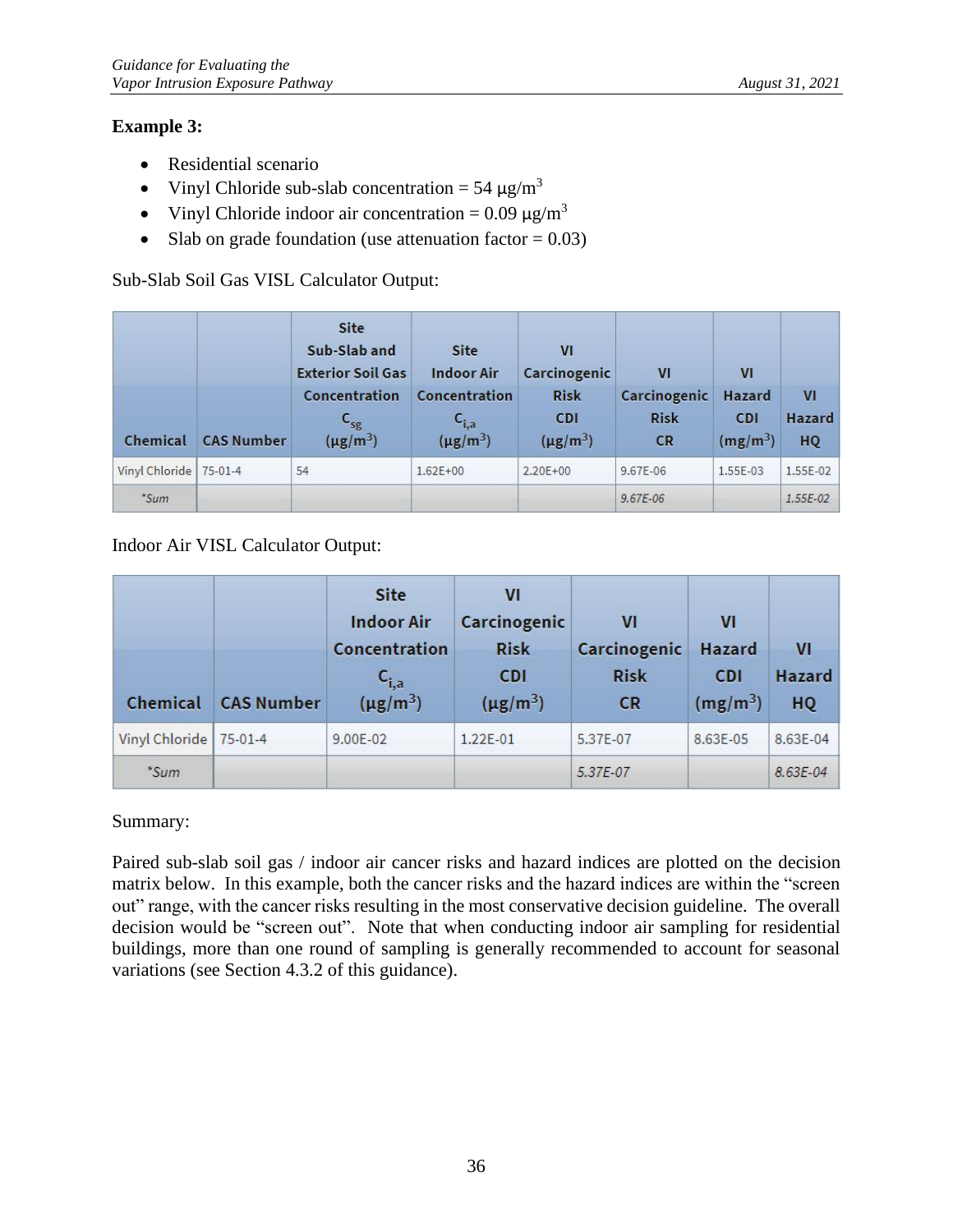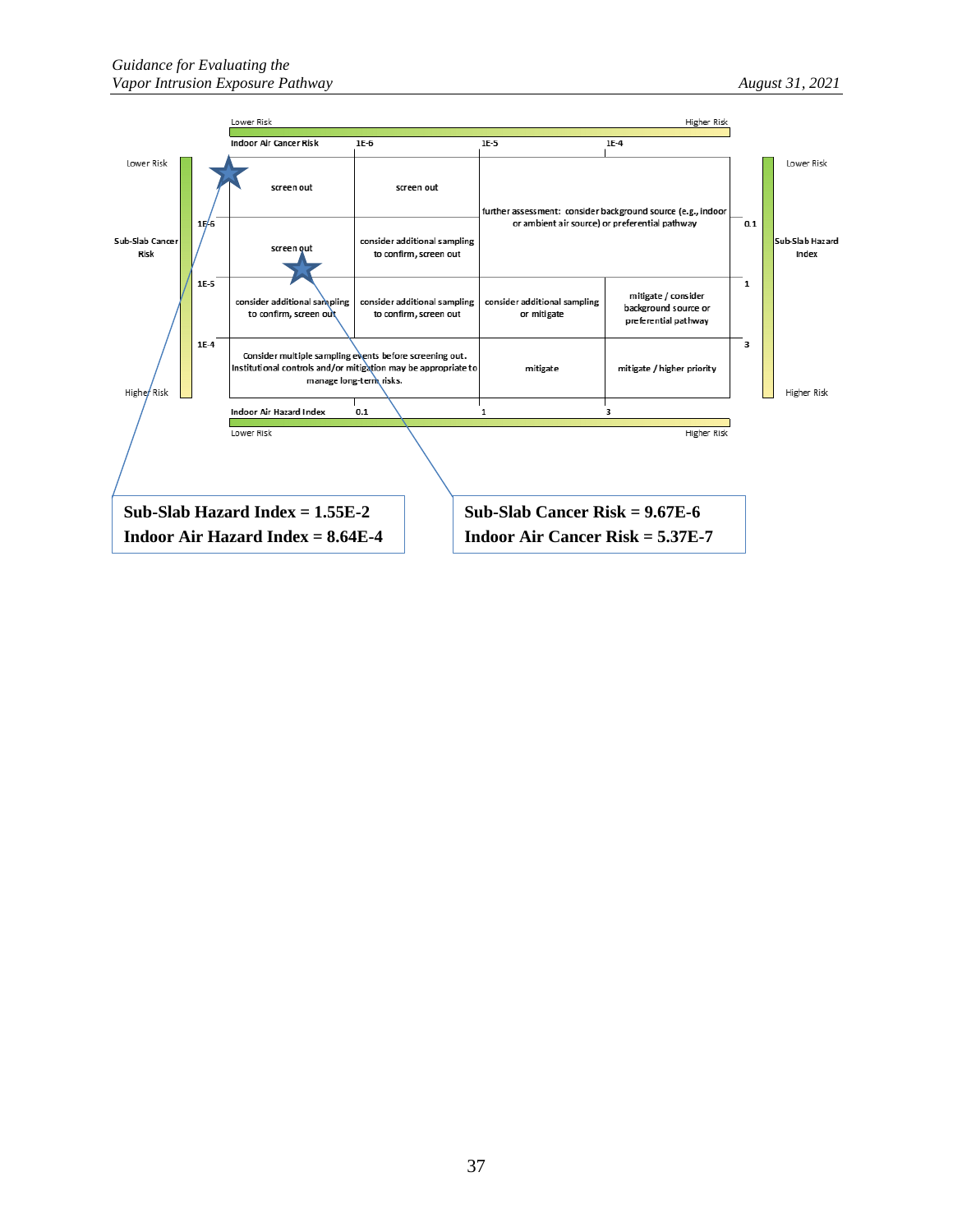#### <span id="page-42-0"></span>**Appendix D: Example of a Decision Matrix Expressed in Terms of Concentration**

- Tetrachloroethylene (PCE) in groundwater
- Commercial Scenario, slab on grade foundation
- Groundwater temperature  $= 20^{\circ}C$
- Groundwater depth = 20 feet, fine soil type (use attenuation factor =  $0.0005$ )
- No vapor source in the vadose zone, no preferential pathways
- PCE groundwater concentrations presented are the lower based on CR=1E-6 or HQ=0.1,  $CR=1E-5$  or  $HQ=1$ , and  $CR=1E-4$  or  $HQ=3$ . In all cases, the  $HQ$ -based concentrations control (are the lowest of the two) for this example.

|                               | Lower Risk   |                         |                     | Higher Risk                                                |
|-------------------------------|--------------|-------------------------|---------------------|------------------------------------------------------------|
|                               | PCE GW Conc. | 62.5 $\mu$ g/L (HQ=0.1) | 625 ug/L ( $HQ=1$ ) | 1,880 ug/L (HQ=3)                                          |
| <b>Decision</b><br>Guidelines |              | screen out <sup>1</sup> | screen $in^2$       | screen in / higher<br>priority for assessment <sup>3</sup> |

Notes:

1. **screen out**: No further assessment of the pathway is necessary based on the VISL Calculator input parameters. Consider observed / expected groundwater concentration trends when making a screen out determination.

2. **screen in**: Further assessment of the pathway is recommended. Consider refinement of VISL Calculator input parameters or additional media sampling (e.g., soil gas).

3. **screen in / higher priority for assessment**: Further assessment of the pathway is recommended. Consider refinement of VISL Calculator input parameters or additional media sampling (e.g., soil gas). Consider prioritizing assessment where potential risks exceed CR=1E-4 or HI=3 based on appropriate VISL Calculator input parameters.